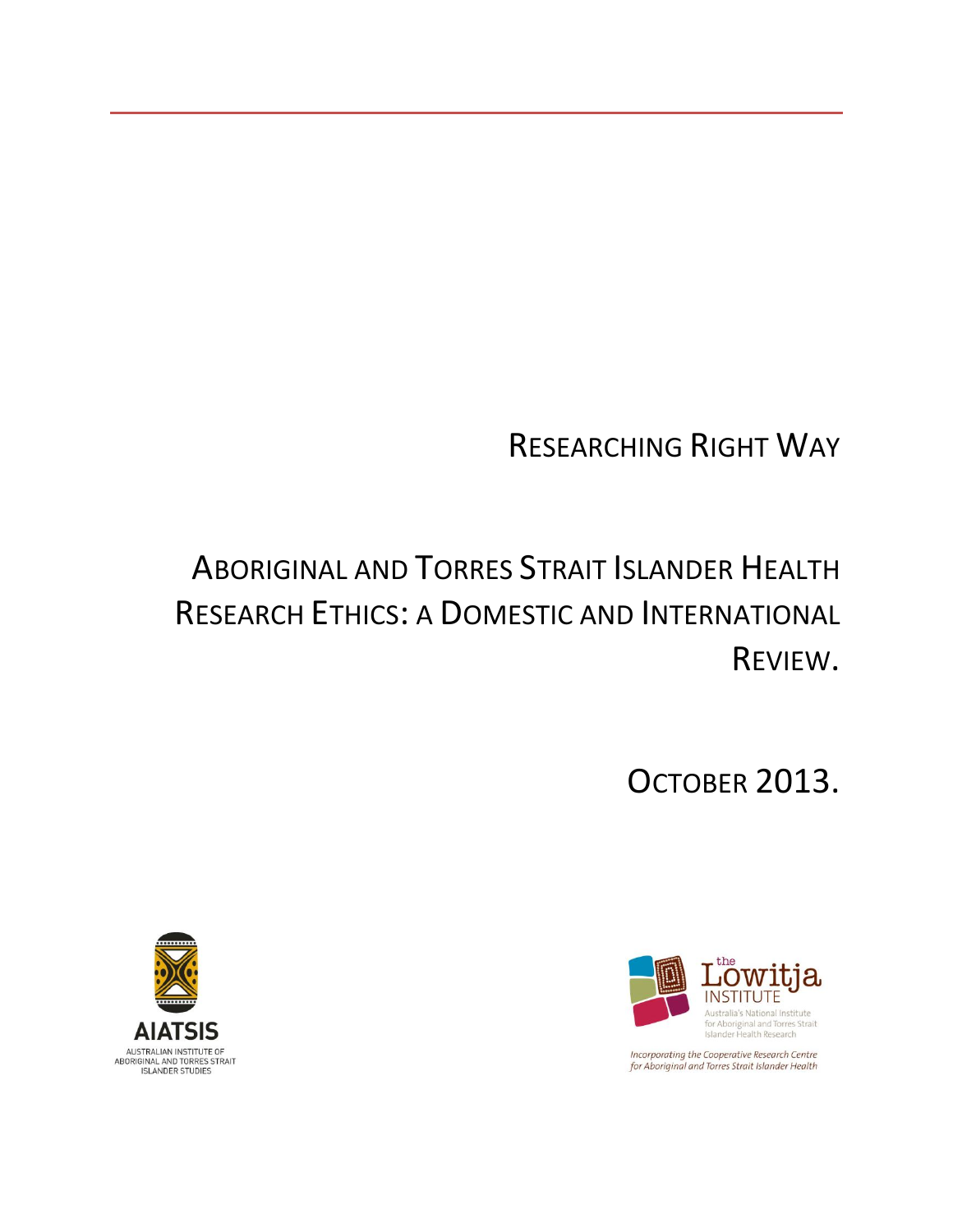# **CONTENTS**

| 1. |                                                                                                    |  |
|----|----------------------------------------------------------------------------------------------------|--|
| 2. |                                                                                                    |  |
|    |                                                                                                    |  |
|    |                                                                                                    |  |
| 3. |                                                                                                    |  |
|    |                                                                                                    |  |
|    |                                                                                                    |  |
|    | 3.1.2 Values and Ethics: Guidelines for Ethical Conduct in Aboriginal and Torres Strait Islander   |  |
|    | 2.1.3 Keeping Research on Track: A Guide for Aboriginal and Torres Strait Islander peoples about   |  |
|    |                                                                                                    |  |
|    | 3.1.5 Aboriginal Health and Medical Research Council of New South Wales (AH&MRC) Guidelines        |  |
|    |                                                                                                    |  |
|    | 3.1.7 Extra: Ten principles relevant to health research among Indigenous Australian population. 13 |  |
|    |                                                                                                    |  |
|    |                                                                                                    |  |
| 4. |                                                                                                    |  |
|    |                                                                                                    |  |
|    |                                                                                                    |  |
|    |                                                                                                    |  |
|    | 4.1.3 Nga Ara Tohutohu Rangahau Maori - Guidelines for Research and Evaluation with Maori 22       |  |
|    |                                                                                                    |  |
|    |                                                                                                    |  |
|    |                                                                                                    |  |
|    |                                                                                                    |  |
|    |                                                                                                    |  |
|    |                                                                                                    |  |
|    |                                                                                                    |  |
|    |                                                                                                    |  |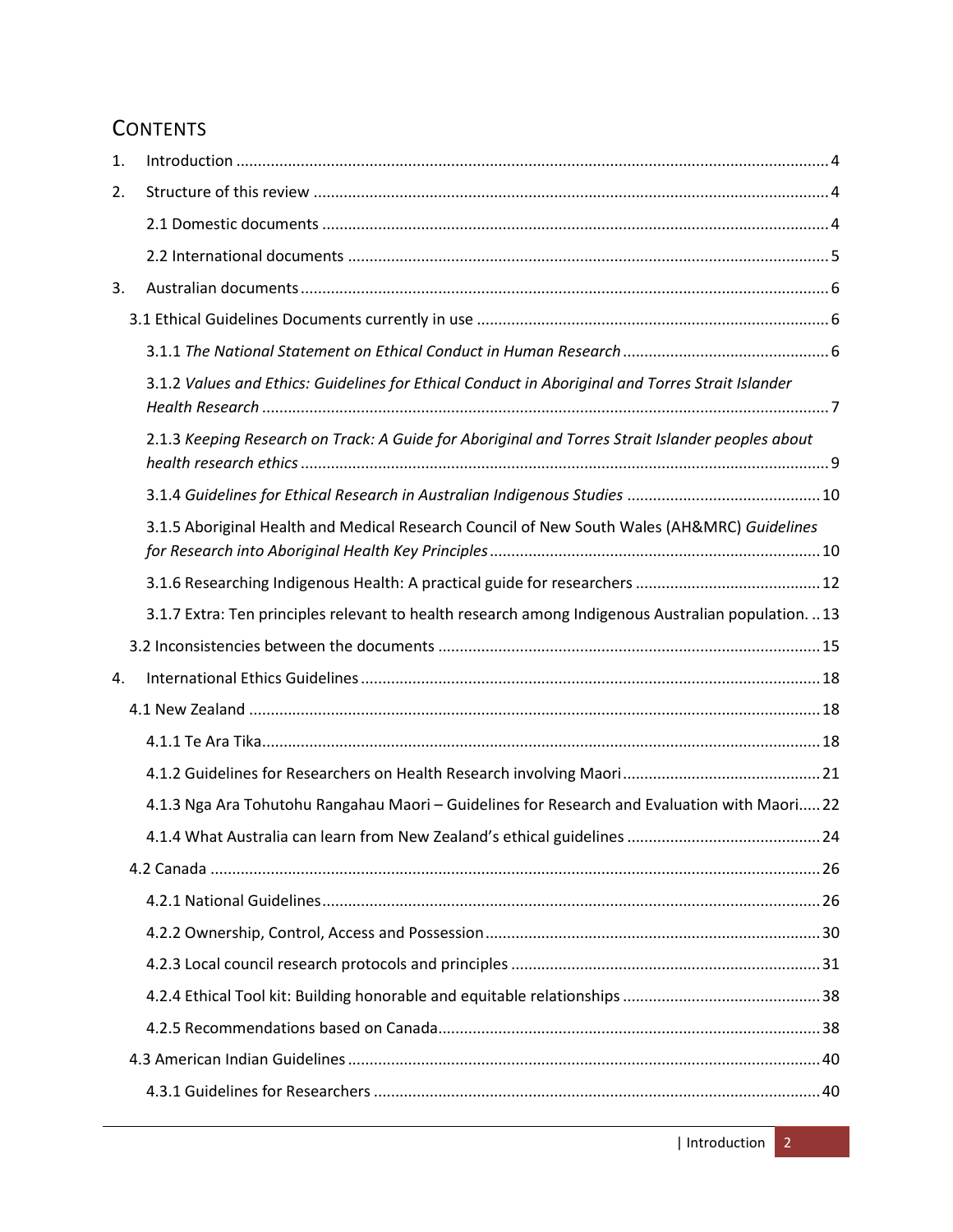| 5. Case studies: positive examples concerning ethical research with Aboriginal and Torres Strait |  |
|--------------------------------------------------------------------------------------------------|--|
| 4.3.2 Kahnawake Schools Diabetes Prevention Project Code of Research Ethics (Revised 2007)  41   |  |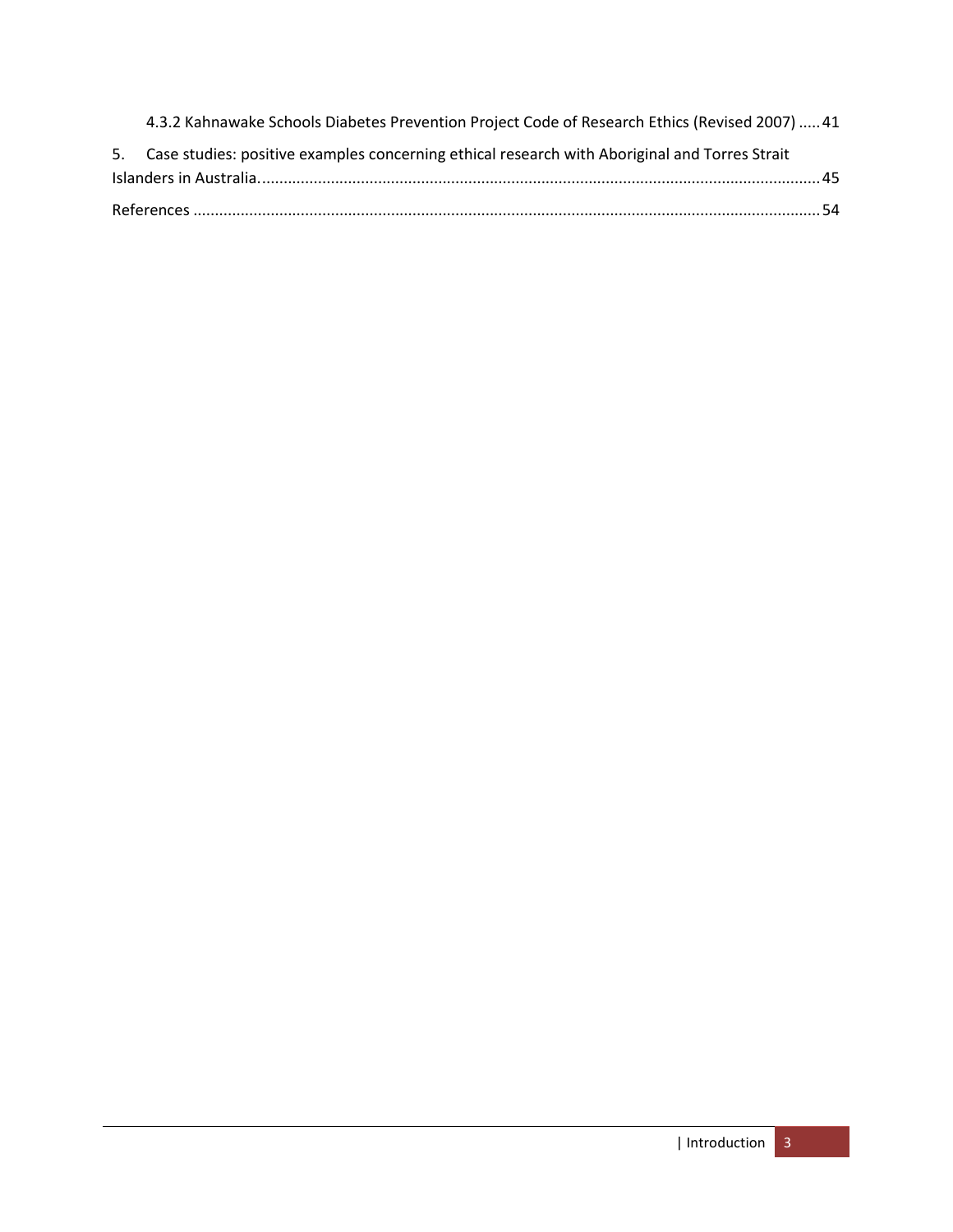# <span id="page-3-0"></span>1. INTRODUCTION

Aboriginal and Torres Strait Islander communities have had a chequered history with research practices in Australia. Since the first Europeans landed on the shores in 1788, Aboriginal cultures and lifestyles were scrutinised through a 'lens' that allowed many misconceptions to reinforce themselves into negative stereotypes, without developing a broad understanding of Aboriginal cultures and beliefs. Early research in Australia included negative race-based research practices such as eugenics and scientific racism, which sought to prove that Aboriginal people were mentally and physically inferior human specimens to Europeans. Memories of these times have been ingrained in the psyches of successive generations of Aboriginal and Torres Strait Islander peoples and more recent examples of poor research practices have contributed to the degrees of distrust that developed towards researchers and research institutions.

Since these early days, there has been a development of positive trends including the preparation of ethics principles and guidelines to improve ethical frameworks for research. Much of this work has been prepared by and in collaboration with Aboriginal and/or Torres Strait Islander researchers and community members. This has sought to improve both the research relationships and to better represent the cultural views and shared responsibilities required for meaningful research with Aboriginal and Torres Strait Islander communities. There has been a strong desire from Aboriginal and Torres Strait Islander communities to both create and adhere to these additional guidelines that include culturally appropriate ways to work within our communities. This extends to additional protections above what is referred to into the NHMRC *National Statement on Ethical Conduct in Human Research* [\[1\]](#page-53-1).

The guidelines must be current, readily available and user-friendly to maintain their efficacy for use by communities, individuals, researchers and HRECS. They also need to be flexible enough to cover emerging research trends that may have significant consequences for the people who are involved. This literature review seeks to cover 'good practice' research developments and guidelines concerning ethical research practices for Aboriginal and Torres Strait Islander communities that have emerged over the past decade. It takes a detailed look at the Australian guidelines and notes where they overlap and how they differ.

Furthermore, overseas ethical guidelines will be assessed to see if lessons can be learned from these documents for the Australian guidelines. The countries assessed were New Zealand, Canada and the US including Hawaii. These countries also have large populations of First Nations people who have similar or shared experiences in the way their First Nations populations have been researched, and who show parallels in their movements towards the development of ethical research frameworks.

# <span id="page-3-1"></span>2. STRUCTURE OF THIS REVIEW

# <span id="page-3-2"></span>2.1 DOMESTIC DOCUMENTS

This review looked at inconsistencies between domestic ethics guidelines including the National Statement, Values and Ethics, Keeping Research on Track, GERAIS (AIATSIS), and the Aboriginal Health & Medical Research Council (NSW) guidelines. The review also looked at other documents that provided analysis of inconsistencies and advice for improvements. Throughout the review examples of good practice were identified. These may provide guidance to researchers coming into the Aboriginal and Torres Strait Islander Health research space or to provide examples of how researchers can and should addresses the principles and values within *Values and Ethics and Keeping Research on Track.*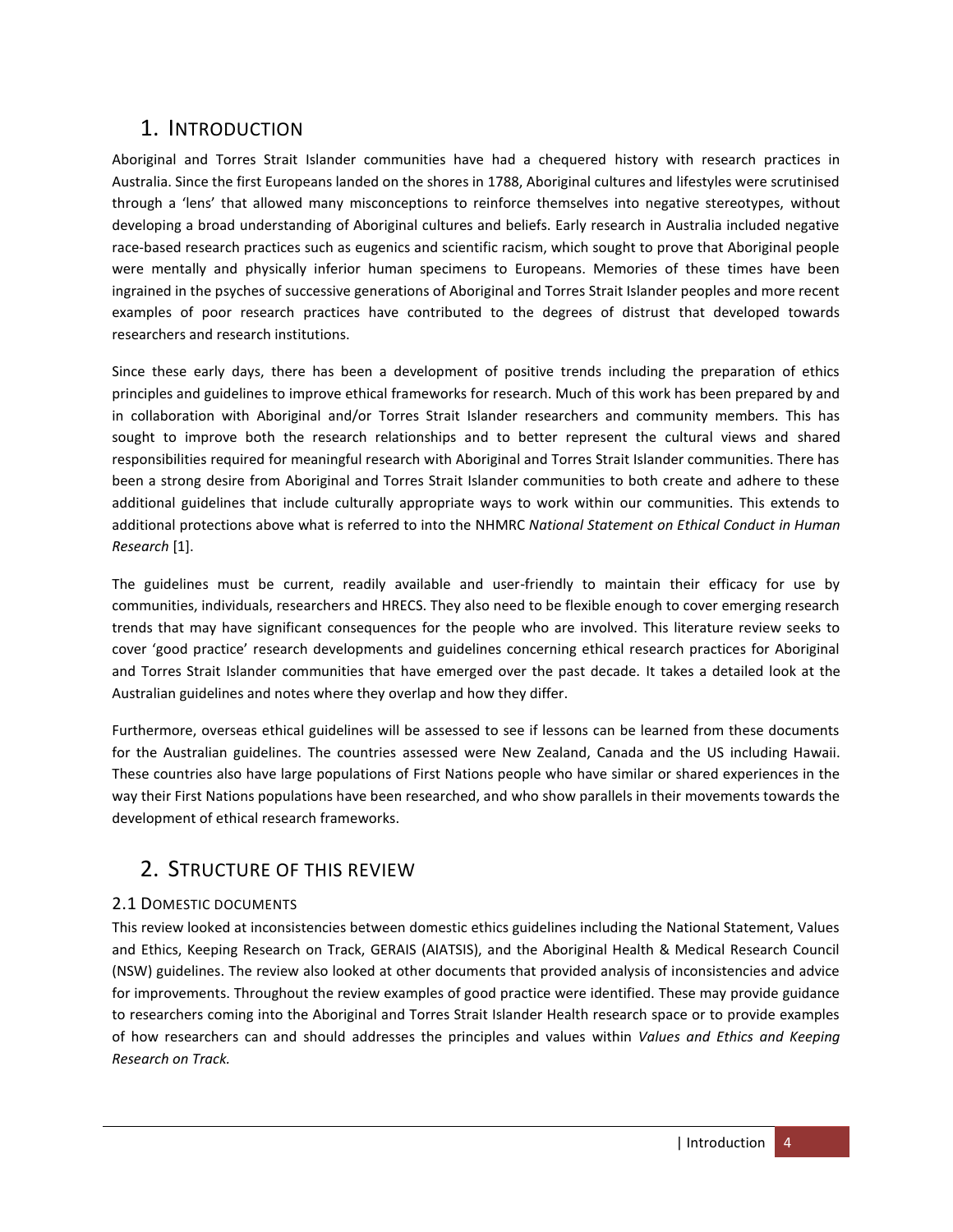Section 3.2 provides a summary of inconsistencies between the domestic ethics documents. These inconsistencies may provide useful in addressing confusion in both interpretation and application of the values and principles in the different ethics contexts from the community level to applying for ethical approval, to assessment by Human Research Ethics Committees.

## <span id="page-4-0"></span>2.2 INTERNATIONAL DOCUMENTS

Section four looks at the ethics documents relevant to Indigenous peoples of New Zealand, Canada and the United States. The review highlights the components in health and human research ethics process in each country and then highlights and makes recommendations that could guide changes in our domestic documents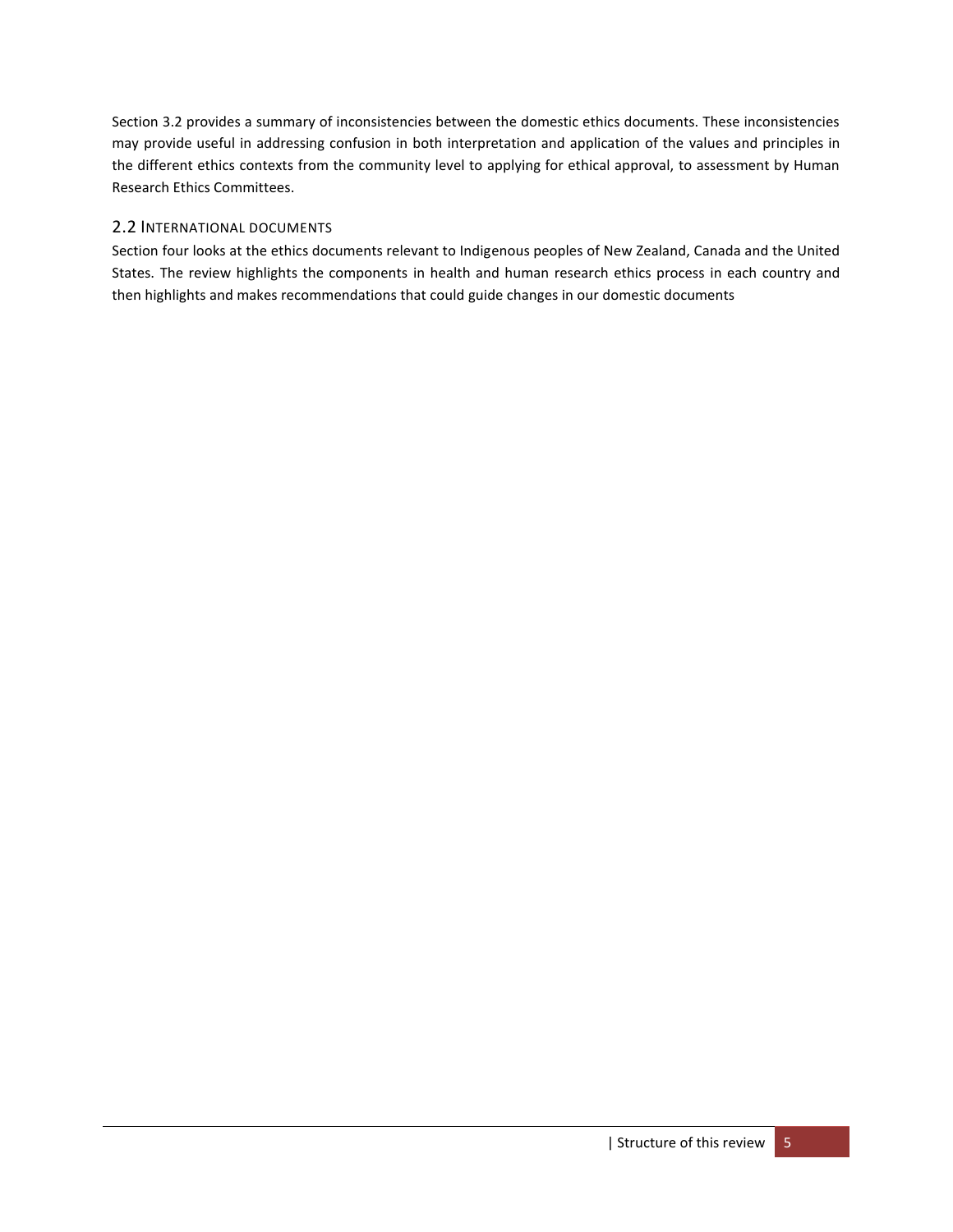# <span id="page-5-0"></span>3. AUSTRALIAN DOCUMENTS

Aboriginal people are important in a global sense, as the holders of the world's oldest continuous and most sustainable culture. There are around 600 tribal nations throughout Australia, with their own distinct languages and traditions. Estimates of the length of Aboriginal people's occupation of the Australian continent have varied between 40,000 to 100,000 years, although Aboriginal people maintain that they have always been here from the beginning. Torres Strait Island people come from the numerous islands that make up the Torres Strait, above the tip of North Queensland. They are culturally and linguistically distinctive from Aboriginal people.

# <span id="page-5-1"></span>3.1 ETHICAL GUIDELINES DOCUMENTS CURRENTLY IN USE

Commonly used ethical guidelines for research projects involving Aboriginal and Torres Strait Islander people include the following:

- *The National Statement on Ethical Conduct in Human Research 77* [\[1\]](#page-53-1)*;*
- *Values and Ethics: Guidelines for Ethical Conduct in Aboriginal and Torres Strait Islander Health Research* [\[2\]](#page-53-2)*;*
- *Keeping Research on Track: A Guide for Aboriginal and Torres Strait islander peoples about Health Research Ethics* [\[3\]](#page-53-3);
- *Guidelines for Ethical Research in Australian Indigenous Studies* [\[4\]](#page-53-4).
- *Aboriginal Health and Medical Centre's key principles* [\[5\]](#page-53-5)*.*

Also covered is a substantial publication form the Lowitja Institute titled *Researching Indigenous Health: A practical guide for researchers [\[6\]](#page-53-6)* .

The following paragraphs will summarise the target groups, research area and principles of each of the documents. This is followed by a section which identifies the similarities and discrepancies between the documents.

## <span id="page-5-2"></span>3.1.1 *THE NATIONAL STATEMENT ON ETHICAL CONDUCT IN HUMAN RESEARCH*

The *National Statement* has been developed by the National Health and Medical Research Council (NHMRC)[\[1\]](#page-53-1). It functions as the ethical guidelines for all research involving humans and is designed to be used by: any researcher conducting research with human participants; any member of an ethical review body reviewing that research; those involved in research governance; and potential research participants.

The *National Statement* is grounded in four main principles: Respect, Integrity and Research Merit, Justice and Beneficence. These four principles are applied to different research methods or fields, and specific participants. Aboriginal and Torres Strait Islanders are one group of specific participants recognised in this document.

*Respect*: The central principle of the *National Statement* is respect. Respect is described as the acknowledgement that everybody has an intrinsic value. It forms the basis of all human interactions. Research that shows respect abides to the other three principles, has due regard for personal beliefs, welfare, perception, customs and cultural heritage. It takes privacy, confidentiality and cultural sensitivity into account. It also involves the acknowledgement of the autonomy of every individual and where this autonomy is diminished; the research should aim to empower the individual where possible, or protect them if necessary. Respect in the Aboriginal and Torres Strait Islander context means that respectful and active engagement with Aboriginal and Torres Strait Islander communities must be shown in all steps of the research process.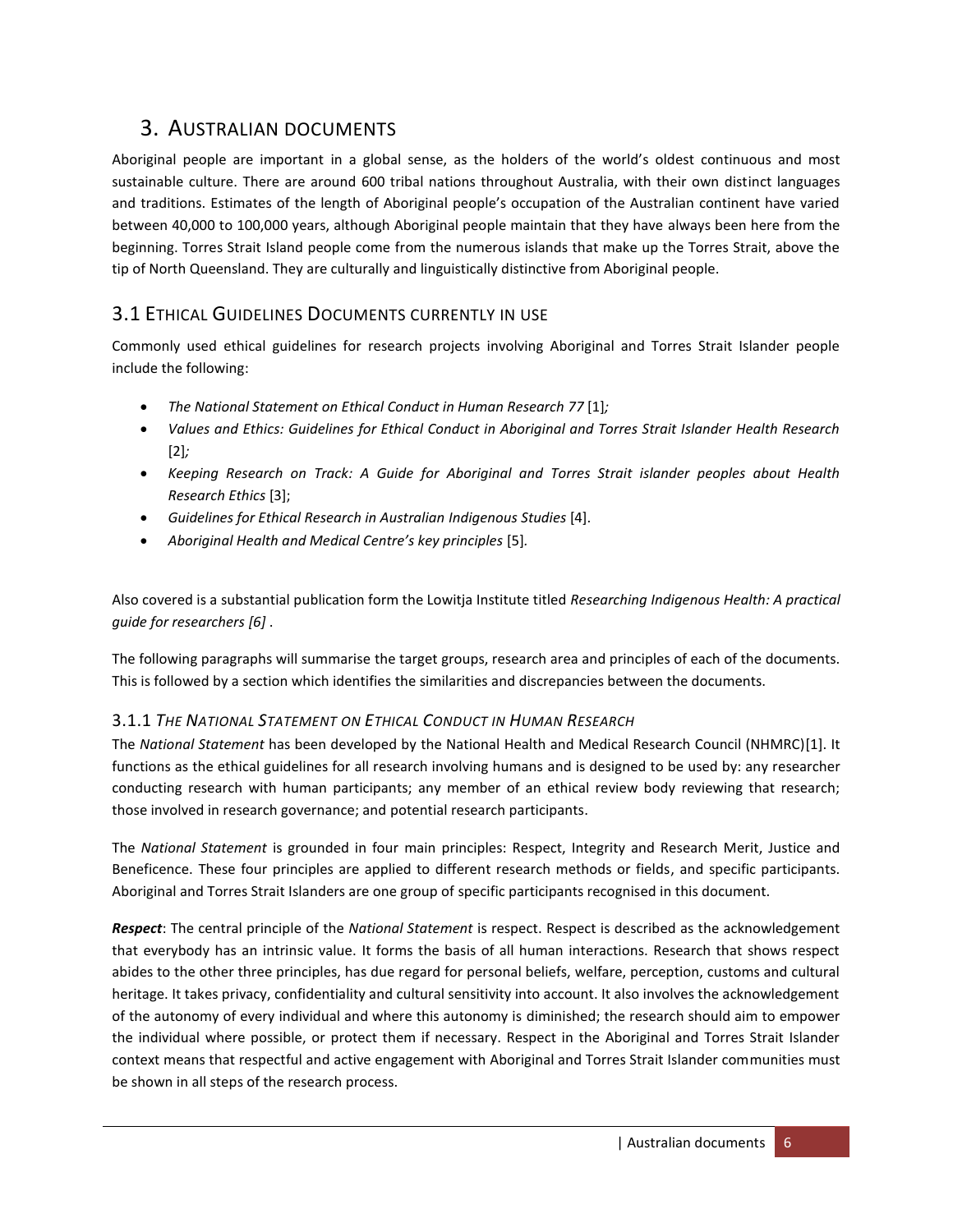*Integrity and research merit:* Good research is justifiable by the benefits it brings to the individual, community or broader nation. Research should be using appropriate methods that are relevant to its goals, based on previous research, conducted by qualified researchers, with high levels of respect for participants and using appropriate facilities. Integrity is shown by a commitment to development of knowledge and understanding, based on recognised research methods.

In the context of research involving Aboriginal and Torres Strait Islanders as participants this means that research methods should be respectful and acknowledge the cultural distinctiveness of Aboriginal and Torres Strait Islander communities. Evidence of support from the local communities should be given and methodology should engage with local practices. There should be mutual agreement about the different processes in the research project, such as data collection, analysis, reporting and recruitment. Researchers should identify any potential risks associated with the research project and take steps to reduce this.

*Beneficence:* Do no harm; the benefits of participation in research should outweigh potential risks. Research should strive to improve the benefits for the ones involved and the broader community and take the welfare of the participants into account. Researchers working with Aboriginal and Torres Strait Islander participants should advance the interests of these people; show that there is local support for the research and base their findings on local knowledge and wisdom. The potential benefits of the research should be discussed with and agreed upon by the people involved. The realisable benefits should be distributed fairly over the participants and the researchers.

*Justice:* Acknowledging human sameness; fair distribution of burden and benefits of the research; fair recruitment of participants. For researchers working with Aboriginal and Torres Strait Islander participants, the methodologies should provide opportunities to function as equal research relationships. Researchers must not exploit participants, and must make research findings accessible in a clear and timely manner. Aboriginal and Torres Strait Islanders should have equal opportunities to be involved in the process of research where the researched population has a high level of Aboriginal and Torres Strait Islanders; and the research topic is identified as being of specific concern to Aboriginal and Torres Strait Islander people.

The core principle for research with Aboriginal and Torres Strait Islanders, as mentioned in the *National Statement*, is respect for and valuing their cultural diversity.

# <span id="page-6-0"></span>3.1.2 VALUES AND ETHICS: GUIDELINES FOR ETHICAL CONDUCT IN ABORIGINAL AND TORRES STRAIT ISLANDER *HEALTH RESEARCH*

*Values and Ethics* was first developed in 2003 as a replacement for the *Guidelines on Ethical Matters in Aboriginal and Torres Strait Islander Health Research*, which was issued in 1991. *Values and Ethics* was also developed by the NHMRC. It covers ethics in health research conducted with Aboriginal and Torres Strait Islander peoples and has been written for researchers, communities, human research ethics committees (HRECs) and other stakeholders in the research [\[2\]](#page-53-2).

These guidelines are linked to the *National Statement*, with references to the relevant sections in the *National Statement*. *Values and Ethics* are not meant to be a compliance checklist, but offers a framework of important cultural values common to Aboriginal and Torres Strait Islander communities for researchers to address throughout the design and implementation of their research work.

*Values and Ethics* is based on the importance of trust, recognition and values. It describes six principles important to Aboriginal and Torres Strait Islander communities. These core values have been identified through a national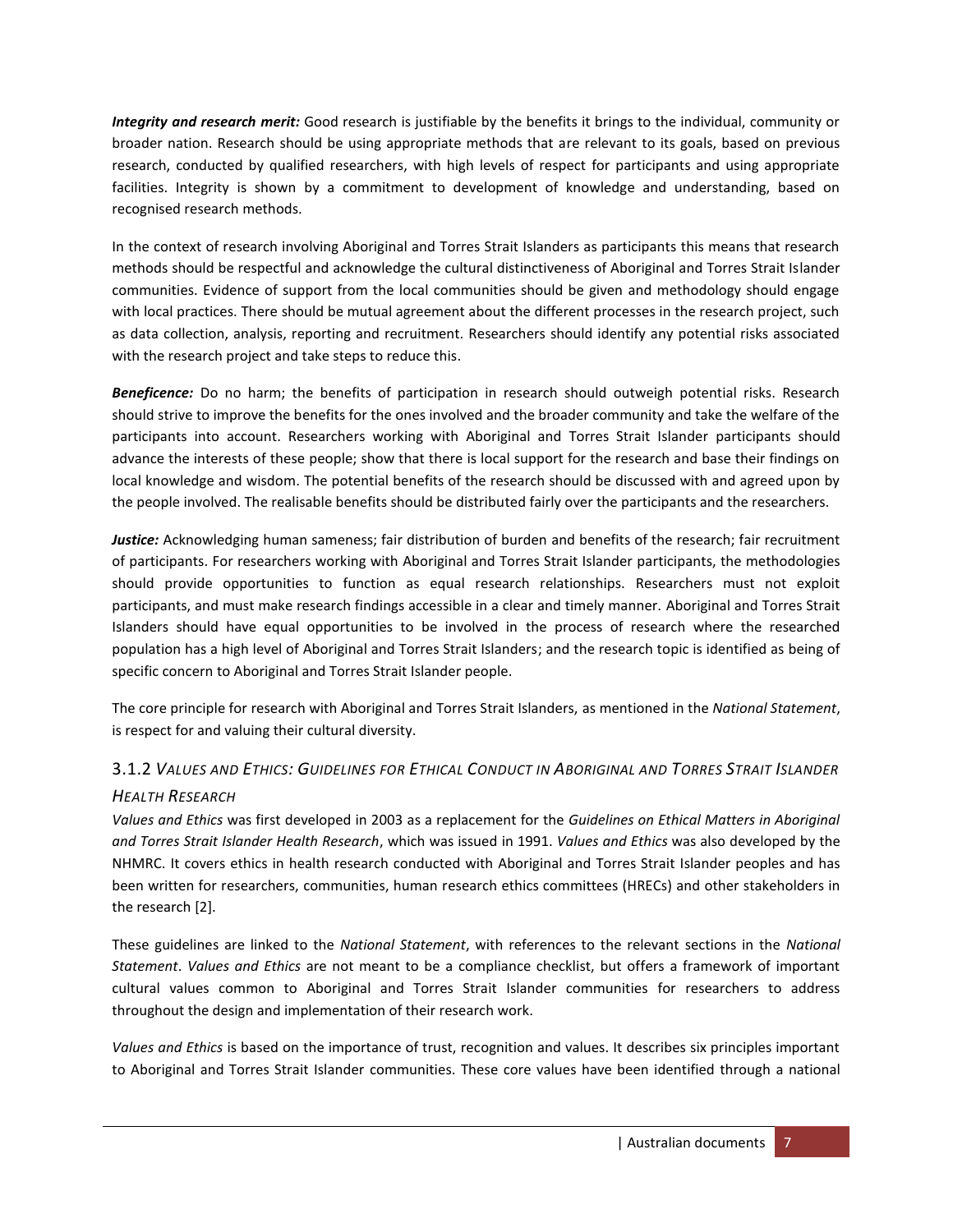consultation process including workshops with Aboriginal and Torres Strait Islanders. The six values are: Spirit and Integrity; Reciprocity; Respect; Equality; Survival and Protection; and Responsibility.

Every value is linked to the relevant section in the *National Statement* and for every value, dot points are listed to guide researchers in demonstrating this value in their research proposal.

*Spirit and Integrity:* Is the over-arching principle. It describes the continuity between past, present and future generations and their cultural inheritance and acknowledges how these are all intertwined. Integrity is about behavior which maintains the coherence of Aboriginal and Torres Strait Islander values and cultures. Researchers are perceived as owing an obligation to the spirit and integrity of our communities; with respect for the diversity of Aboriginal and Torres Strait Islander cultures. Researchers should acknowledge the process of community decisionmaking rather than focusing on an individual decision.

*Reciprocity:* Means an equitable distribution of the burden and the benefits of the research and of capacity, resources and special responsibilities. Equitable and respectful engagement with Aboriginal and Torres Strait Islander communities is mandatory. Research should demonstrate intent to work towards progress in health and wellbeing of the local community, based on the needs of the community. The researchers must show willingness to adjust their research based on the needs, aspirations and values of the community. Potential benefits should be discussed with the community, and demonstrate a return or benefit that is be valued by the community. Benefits of the project should go beyond the project duration.

*Respect:* Includes acknowledgement that every individual has the right to be different and has their own values, norms and aspirations. The contribution of each individual should be recognised. Respectful relationships, constituting openness, trust and engagement are as important as scientific rigour. Difference blindness should be minimalised. Research should engage with the values, processes, knowledge and experiences of the community they are researching. Agreements should be made about intellectual and cultural property rights, publication arrangement, protection of individuals and community identity. Researchers should not make the publication of research findings a greater priority than feeding back the findings to the community. The community should be satisfied with the arrangement and decision-making. Decisions on agreements at the outset of a project must be demonstrated.

*Equality:* Means the equal value of people; includes distributive fairness and justice; and importantly, is not sameness. Valuing knowledge and wisdom is important in interpreting data, avoid mistrust and ensure quality and benefits of research. The distribution of benefit is an essential test for equality. The community involved in the research should be able to understand the research and the distribution of burden and benefits in the research.

Research that does not appreciate Aboriginal and Torres Strait Islander peoples' values may misinterpret data, and create poor research relationships which consequently affect future research projects. Communities should be included in every part of the research process as the marginalisation of Aboriginal and Torres Strait Islander cultures by a dominant society has created myriad inequalities - there should be a research agreement that will assist in supporting equality.

*Survival and Protection:* Of the Aboriginal and Torres Strait Islander cultures from colonisation and marginalisation, by holding up values-based solidarity, having respect for social cohesion and being committed to cultural distinctiveness. Barriers to research have been created by poor research practices, which can be an obstacle to research today. Research can contribute to the social bonds between families; it should safeguard against discrimination and contribute to the opportunity for Aboriginal and Torres Strait Islanders to enjoy their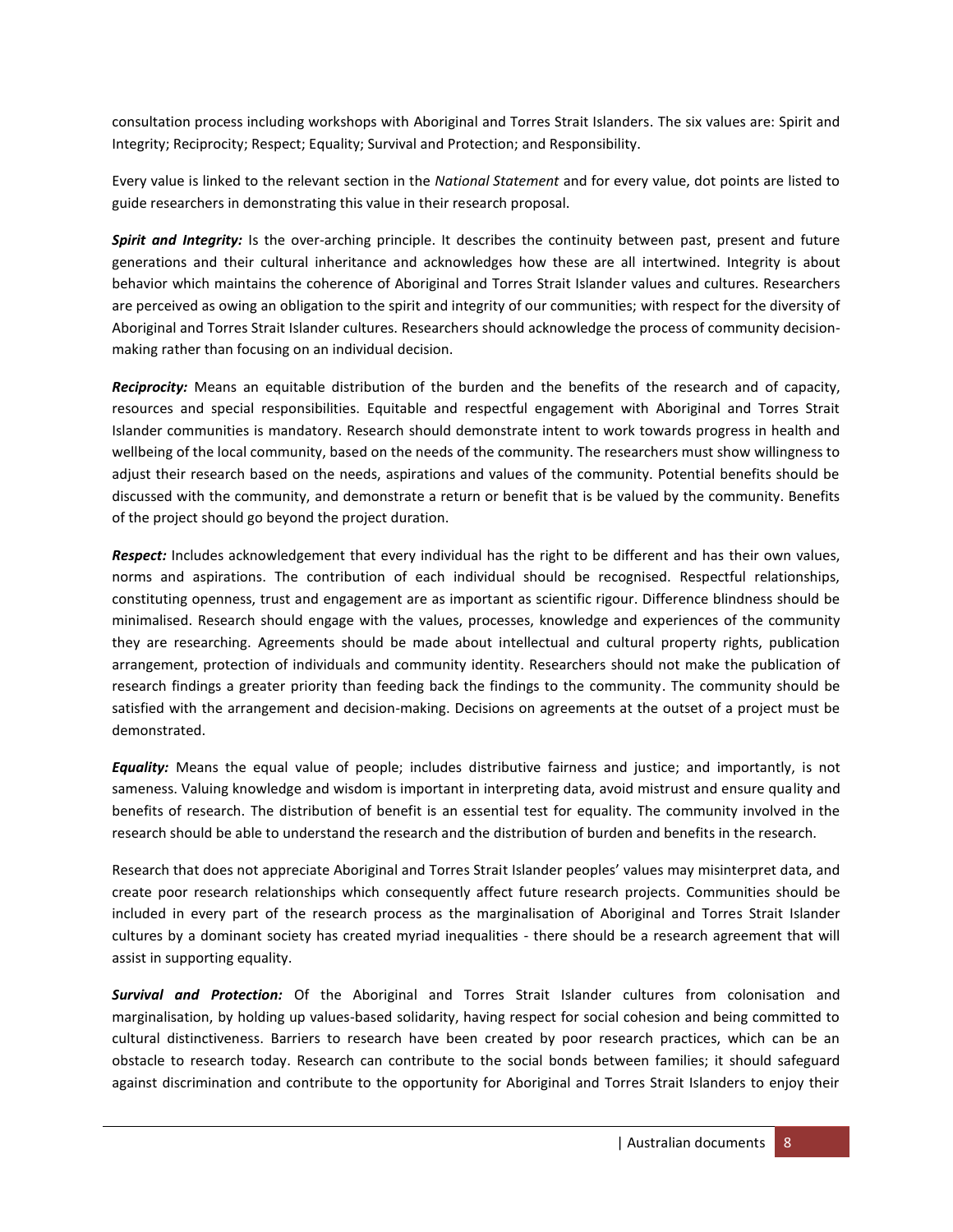cultural distinctiveness. Research should respect the intrinsic values-based expectations and identity of Aboriginal and Torres Strait Islanders, including the balance between collective and individual identity.

*Responsibility*: Aboriginal and Torres Strait Islander people have core responsibilities towards their country, kinship bonds, caring for others and maintaining the balance between the spiritual and the physical world. No harm should be done which would interfere with people complying with their responsibilities. Responsibilities can be shared, so that more people are accountable. Research is ethical when there is a balance between the different responsibilities, and clarity over who has which responsibilities, there is trust and participants are protected. Transparency should be demonstrated in every aspect of the project, ongoing advice from the community should be sought and feedback given back to the community. Agreements should be made regarding publications.

# <span id="page-8-0"></span>2.1.3 *KEEPING RESEARCH ON TRACK: A GUIDE FOR ABORIGINAL AND TORRES STRAIT ISLANDER PEOPLES ABOUT HEALTH RESEARCH ETHICS*

*Keeping Research on Track* is the translation of *Values and Ethics* into a community guide. It was developed in 2005 by the NHMRC. It is written to provide clear guidelines in health research involving Aboriginal and Torres Strait Islander peoples and was created specifically for Aboriginal and Torres Strait Islander community members and organisations. It primarily aims to empower Aboriginal people to get the most out of research projects, to know their rights and responsibilities and a checklist of what some important considerations may be [\[3\]](#page-53-3).

It contains the same six values as described in *Values and Ethics*. In addition to the six values, it outlines the research process in eight steps and describes what the rights and the responsibilities of the researcher and the community are, and which questions the community can ask from the researcher.

The six values are described as follows:

- **Spirit and integrity:** A connection between the past, present and future, and the respectful and honourable behavior that holds Aboriginal and Torres Strait Islander values together.
- **Reciprocity:** Shared responsibilities and obligations to family and the land based on kinship networks, also includes sharing of benefits.
- **Respect:** For each other's dignity and individual ways of living. This is the basis of how Aboriginal and Torres Strait Islander peoples live.
- **Equality:** Recognising the equal value of all individuals. Fairness and justice, the right to be different.
- **Survival and protection:** Of Aboriginal and Torres Strait Islander cultures, languages and identity. Acknowledging shared values is a significant strength.
- **Responsibility:** Is the recognition of important responsibilities, which involve country, kinship, caring for others and maintenance of cultural and spiritual awareness. The main responsibility is to do no harm to any person or any place. Responsibilities can be shared so others can be held accountable.

In addition to these values the next eight steps in the research process are described as:

- 1. Building relationships.
- 2. Conceptualisation thinking.
- 3. Development and approval.
- 4. Data collection and management.
- 5. Analysis: looking at the meaning.
- 6. Report writing.
- 7. Dissemination sharing the results.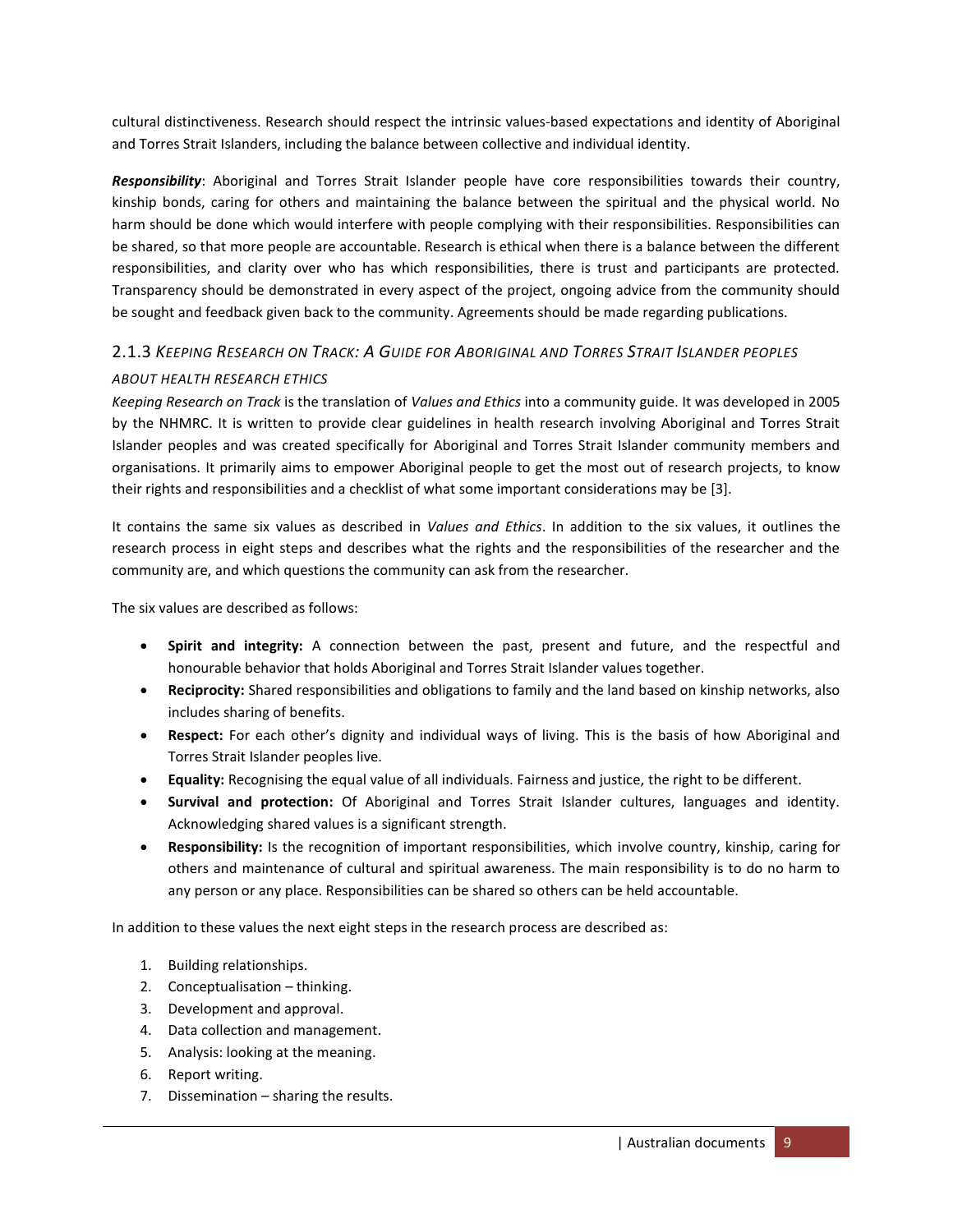## 8. Learning from our experience.

For each of these steps the tasks of the researchers and the involvement of the community/organisation are described, including questions to ask the researchers or for the community to ask themselves to keep the research on track.

A list of rights are attached which include the right to say no; to commission research; questions the community need to ask themselves to adjust research so it meets community priorities; and the right to check the researcher's track record.

## <span id="page-9-0"></span>3.1.4 *GUIDELINES FOR ETHICAL RESEARCH IN AUSTRALIAN INDIGENOUS STUDIES*

This ethical guidelines document has been developed by the Australian Institute for Aboriginal and Torres Strait Islander Studies (AIATSIS) [\[4\]](#page-53-4). It was primarily developed for research sponsored by AIATSIS, however it is applicable to all research involving Aboriginal and Torres Strait Islanders, and could be used by all researchers conducting research involving Aboriginal and Torres Strait Islander people. The guidelines have been based on the *United Nations Declaration of Rights for Indigenous Peoples[\[7\]](#page-53-7)*.

The guidelines consist of fourteen principles of ethical research:

- 1. Recognition of the diversity and uniqueness of peoples as well as individuals.
- 2. Rights of self-determination of Indigenous peoples must be recognised.
- 3. Recognise the rights of Indigenous peoples to their intangible heritage.
- 4. Respect, protect and maintain the right to traditional knowledge and traditional cultural expression.
- 5. Indigenous knowledge, practices and innovations must be respected, protected and maintained.
- 6. Consultation, negotiation and free, prior and informed consent are the foundations for research with or about Indigenous peoples.
- 7. Responsibility for consultation and negotiation is ongoing.
- 8. Consultation and negotiation should achieve mutual understanding about the proposed research.
- 9. Negotiation should result in a formal agreement for the conduct of a research project.
- 10. Indigenous people have the right to full participation appropriate to their skills and experiences in research projects and processes.
- 11. Indigenous people involved in research should benefit from the research and not be disadvantaged by it.
- 12. Research outcomes should include specific results that respond to the needs and interests of Indigenous people.
- 13. Plans should be agreed for managing use of, and access to, research results.
- 14. Research projects should include appropriate mechanisms and procedures for reporting on ethical aspects of the research and complying with these guidelines.

The application of every principle is discussed.

# <span id="page-9-1"></span>3.1.5 ABORIGINAL HEALTH AND MEDICAL RESEARCH COUNCIL OF NEW SOUTH WALES (AH&MRC)

# *GUIDELINES FOR RESEARCH INTO ABORIGINAL HEALTH KEY PRINCIPLES*

This document was prepared in order to guide researchers undertaking research into the health of Aboriginal people and assist them in the preparation of applications to the AH&MRC Ethics Committee; and to guide AH&MRC Ethics Committee members in making decisions about applications for ethical approval of individual research projects [\[5\]](#page-53-5).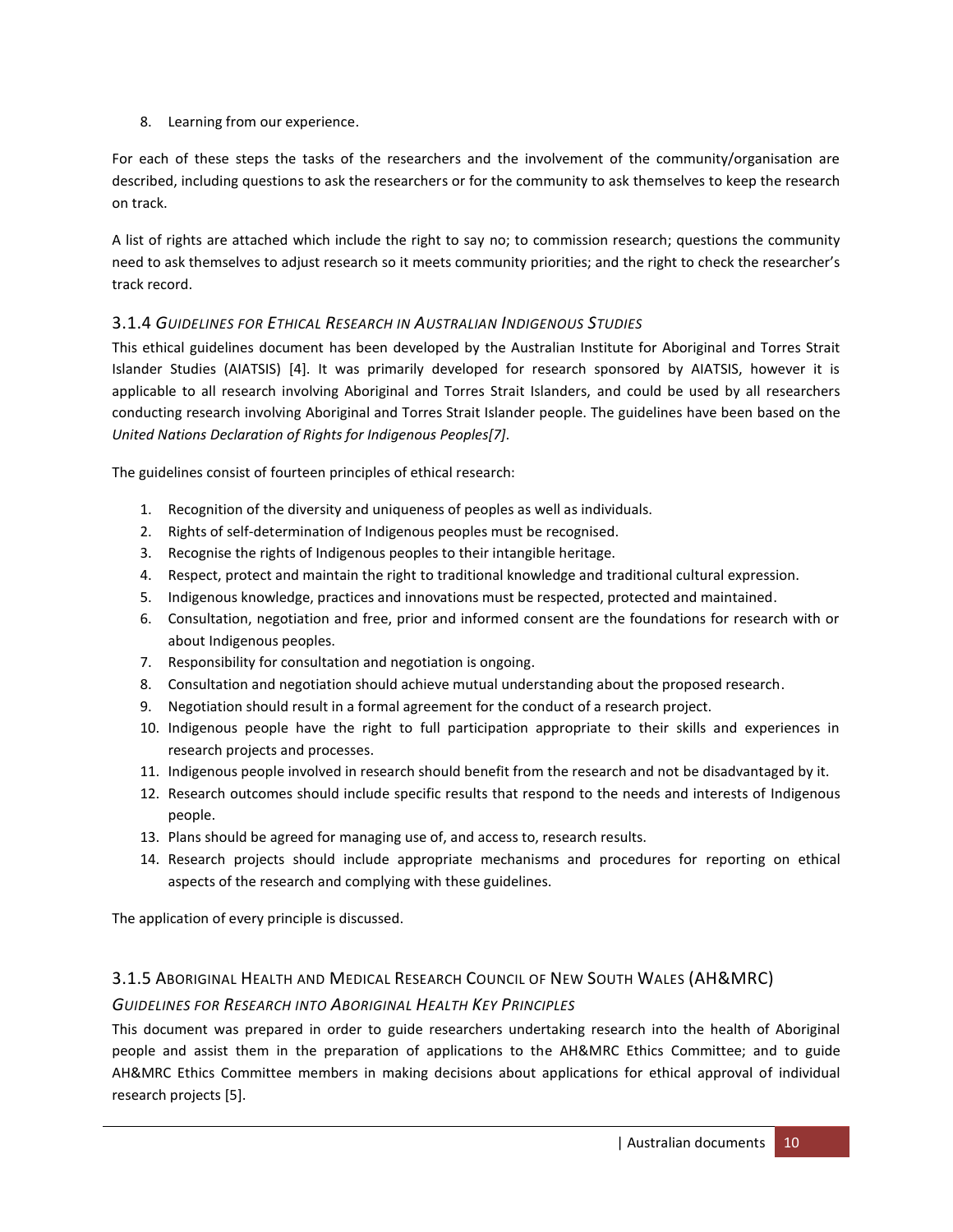#### KEY PRINCIPLES

#### 1. THE RESEARCH MUST DISPLAY NET BENEFITS FOR ABORIGINAL PEOPLE AND COMMUNITIES

This should indicate the particular problem that the research is addressing and explain specifically how the research can contribute to overcoming the problem. All risks have been identified and assessed; and there will be a net benefit after taking into account known negatives and potential risks.

The benefits for the research may be for Aboriginal health in general or simply for the health of those Aboriginal people and communities that are participating in the project. In working with Aboriginal people in communities and organisations in the development of a research proposal, researchers should provide information and advice about the usefulness of the research to the community.

#### 2. ABORIGINAL COMMUNITY CONTROL OF RESEARCH

There must be Aboriginal community control over all aspects of proposed research including the design and conduct of the research, ownership of data, interpretation of data, and the reporting and publication of findings from research affecting the health of Aboriginal people.

Aboriginal community consent is considered necessary for the collection and use of health and health-related community information if any one of the following factors apply: the experience of Aboriginal people is an explicit focus of all or part of the research; or data collection is explicitly directed at Aboriginal peoples; or Aboriginal peoples, as a group, are to be examined in the results; or the information has an impact on one or more Aboriginal communities; or Aboriginal health funds are a source of funding.

At all stages of the research, Aboriginal people and communities participating in, or directly affected by the research will be fully informed about, and agree with, the purposes and conduct of the project. It goes beyond either involvement or consultation and requires an acknowledgment that Aboriginal people have the right to make decisions about research affecting them. This principle also covers details such as community permissions, obtaining formal consent, Aboriginal ownership of data and the publication of findings, confidentiality and privacy.

#### 3. CULTURAL SENSITIVITY

Cultural requirements will vary between Aboriginal communities. Researchers should ensure that they have considered the following matters in terms of the process of the research: the decision-making processes in each community; ensuring that all members of the community affected by the research have been properly consulted and informed (eg. family groups, gender issues, etc); adequate time frames for consultation and conduct of the research; and that questionnaires and survey forms are culturally appropriate.

#### 4. REIMBURSEMENT OF COSTS

In seeking the co-operation of Aboriginal communities and local community controlled agencies, researchers should reimburse participants for any cost incurred which relates, directly or indirectly, to the research project. Such costs could include telephones, transport, freight, gas and water, accommodation, supervision costs and wages of assistants and interpreters. There should be no imposition upon the Aboriginal community controlled health sector to be involved in processes that are not adequately funded or resourced.

#### 5. ENHANCING ABORIGINAL SKILLS AND KNOWLEDGE

When possible, Aboriginal people and especially local community members should be employed in research projects. This will improve the quality of communication and the researchers understanding of the community.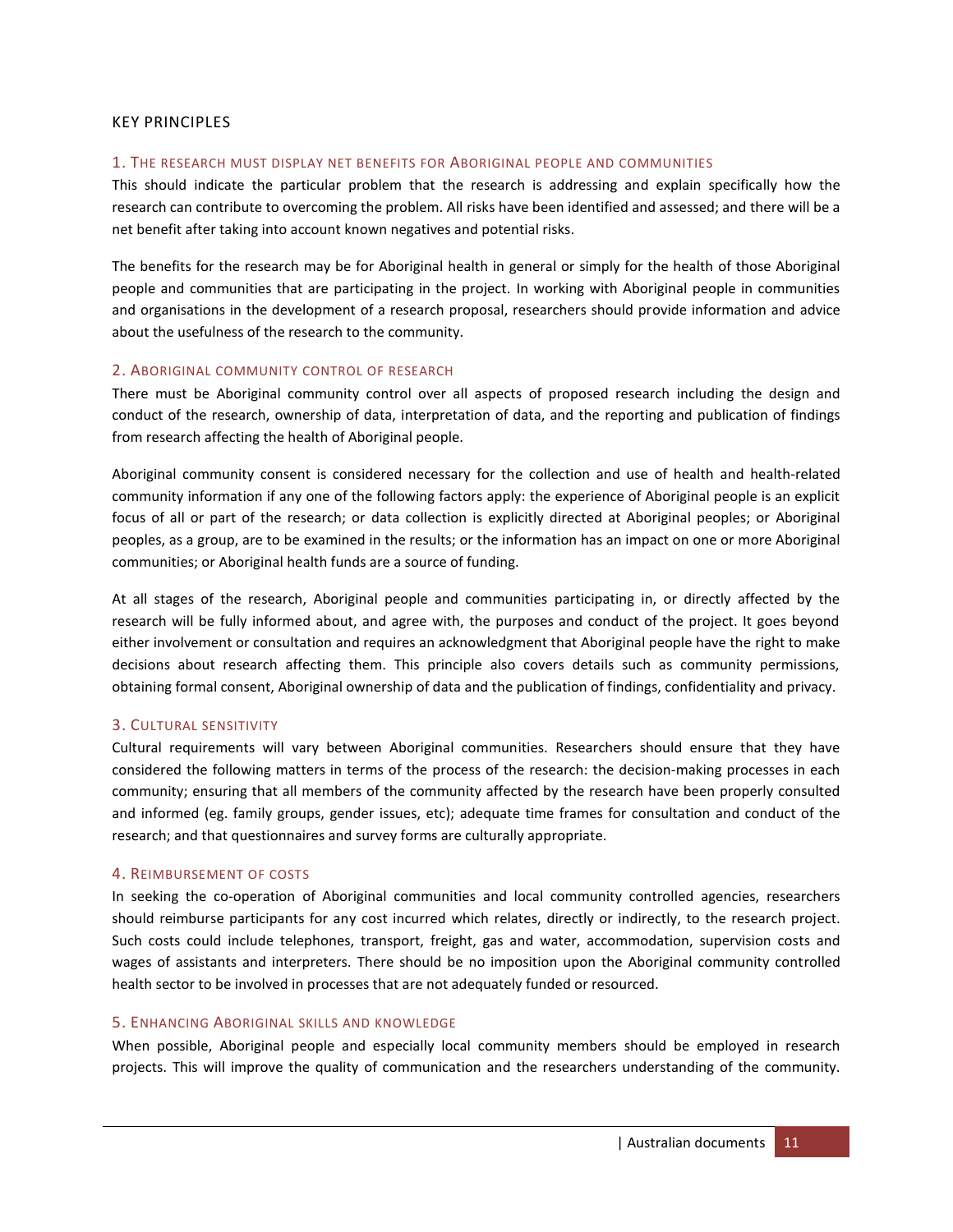Wherever possible, there should be arrangements for the training and development of Indigenous research workers.

## <span id="page-11-0"></span>3.1.6 RESEARCHING INDIGENOUS HEALTH: A PRACTICAL GUIDE FOR RESEARCHERS

The Lowitja Institute, Australia's National Institute for Aboriginal and Torres Strait Islander Health Research, completed and published this title, which was originally undertaken by the Co-operative Research Centre for Aboriginal Health (CRCAH) from 2003-9. *Researching Indigenous Health: A practical guide for Researchers* is a substantial contribution to the discussion around appropriate ethics for health research in Aboriginal and Torres Strait Islander communities [\[6\]](#page-53-6). It contains ten chapters which cover three specific focal points:

#### PART A: INDIGENOUS HEALTH RESEARCH IN CONTEXT

- Setting the scene for research
- Principles in Indigenous health research
- Indigenous frameworks and methods

#### PART B: DOING RESEARCH THAT MAKES A DIFFERENCE

- Relationships in Indigenous health research
- Using research for change
- Building capacity through research

#### PART C: DESIGNING AND MANAGING A SUCCESSFUL RESEARCH PROJECT

- Setting the research question
- Planning the project
- Collecting, managing and interpreting data
- Methods for reporting and dissemination

Forming part of the introduction is the following list of points to draw awareness to and ensure good research practices in Aboriginal and Torres Strait Islander health:

- Respect for Indigenous values, knowledge and worldviews.
- Awareness of the history and relationship between the Indigenous world and the world of research.
- Knowing how developments in Indigenous research in recent decades have changed accepted practices.
- Developing, conducting, reporting and using research in ways that lead to practical outcomes and health equality for Indigenous people.
- More Indigenous people and communities controlling what, why, how and when research is done, and how it is used.

This book is an important resource for researchers as it provides numerous case stories, tips and advice to ensure successful and respectful research. It also contains an extensive bibliography to link researchers with further information.

There are further resources available that describe good research practices, and two that were raised on several occasions during the 2013 national 'Researching Right Way' consultations included the South Australia Health and Medical Research Institute (SAHMRI) Accord [\[8\]](#page-53-8) and the Aboriginal Medical Services Alliance Northern Territory (AMSANT) guidelines[\[9\]](#page-53-9). The Lowitja Institute has also produced two papers that deal specifically with questions around genetic research: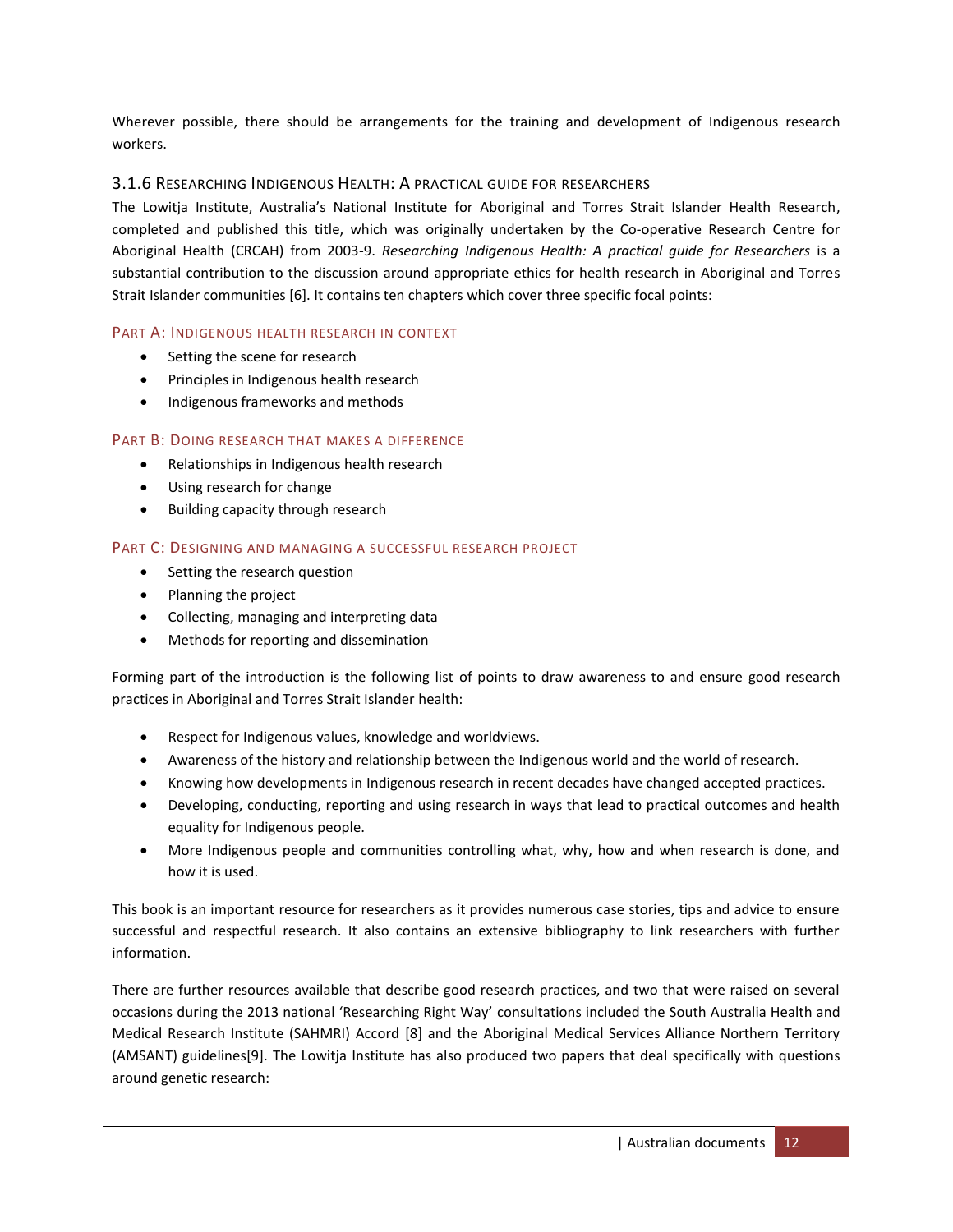- Kowal, E., Rouhani, L. & Anderson, I. 2011, *Genetic Research in Aboriginal and Torres Strait Islander Communities: Beginning the Conversation*, The Lowitja Institute, Melbourne [\[10\]](#page-53-10).
- Emma Kowal and Ian Anderson 2012. Genetic Research in Aboriginal and Torres Strait Islander Communities: Continuing the Conversation. Lowitja Insitute, Melbourne [\[11\]](#page-53-11).

#### <span id="page-12-0"></span>3.1.7 EXTRA: TEN PRINCIPLES RELEVANT TO HEALTH RESEARCH AMONG INDIGENOUS AUSTRALIAN

#### POPULATION.

Based on their own research experience and well documented experiences of others, Jamieson et al [\[12\]](#page-53-12) set out 10 principles, of which five are essential to research and the other five are desirable. The principles that are outlined are the following:

#### Essential principles:

- 1. "Addressing a priority health issue as determined by the community". The community's objectives should stay central in the research, which can be achieved by a close partnership.
- 2. "Conducting research within a mutually respectful partnership framework". Trusting relationship should be developed and research works best when good rapport is established between the researcher and the community, special focus should be on continuing the research relationship in other research project. It is important to have key persons in the community involved in the research and to know how the local community operates.
- 3. "Capacity building is a key focus of the research partnership, within sufficient budget to support this". Researchers should take 'unexpected' circumstances into account when creating the budget, such as engagement requiring longer time, cancelling of trip, high staff turnovers that causes higher costs for salaries. It is important to employ Indigenous staff on the project and have a commitment to train Indigenous researchers and support their research career.
- 4. "Flexibility in study implementation while maintaining scientific rigour". Implementations of interventions should have a big focus on community involvement and interventions are most effective, sustainable and accepted when they are community based. This requires flexibility in the research protocol.
- 5. "Respecting communities' past and present experience of research". The past experiences of Indigenous Australians must be recognized, researchers should expect and accept communities to say "no" to research at any point during the research and communities have the right to expect good research to be done in their communities.

#### Desirable principles

- 6. "Recognising the diversity of Indigenous Australian populations". This diversity needs to be considered especially when research involves more locality and language groups.
- 7. "Ensuring extended timelines do not jeopardise projects". Aboriginal health research might need more time due to more complex of ethical approval, including the need for community support letters. It might take more time due to community events, weather, difficulties with recruiting or researchers might have to wait in turn until previous research in the community is finished first.
- 8. "Preparing for Indigenous leadership turnover". Aboriginal leaders are put under a lot of pressure and therefore there is high indigenous leader turnover, researchers should account for this by not solely basing their research contacts on a couple of leaders, or build strong relationships with the leaders.
- 9. "Supporting community ownership". Projects can only be sustainable when the community has sufficient input in and ownership over the project. Through advisory committees and Indigenous staff.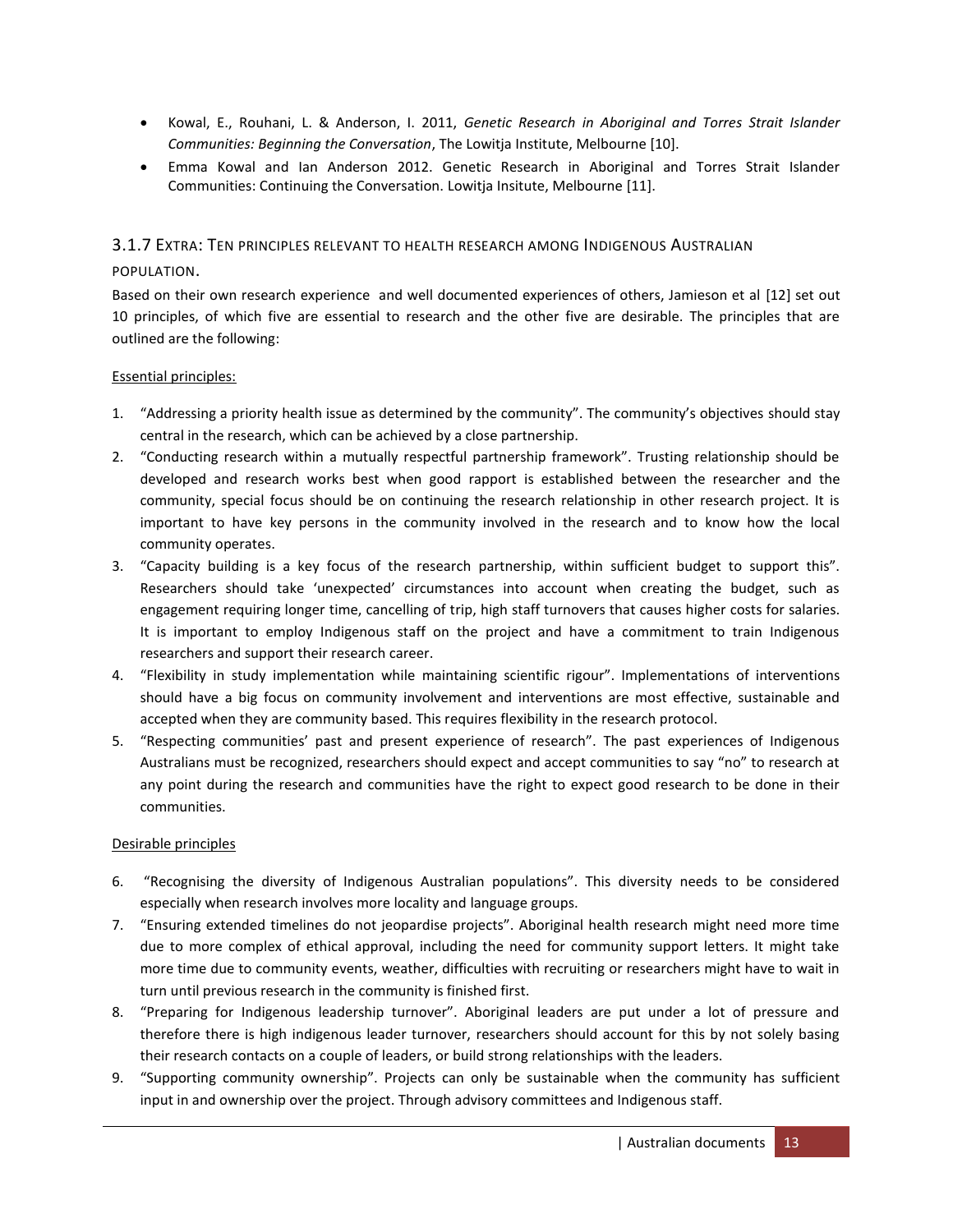10. "Developing systems to facilitate partnership management in multicenter studies". Equitable and transparent processes still need to be in place when multicenter studies are conducted, to ensure the wellbeing of the community.

#### **Comment:**

These principles are based on what the authors themselves have experienced through their work in the field of Aboriginal Health research, but also based on what becomes clear from literature on what works and does not work in Indigenous health, in Australia and overseas. They are easy to understand, practical and clearly based on research experiences of what works and what does not. For researchers in the field, these 10 principles might be easier to follow than the six values on the *Values and Ethics document*.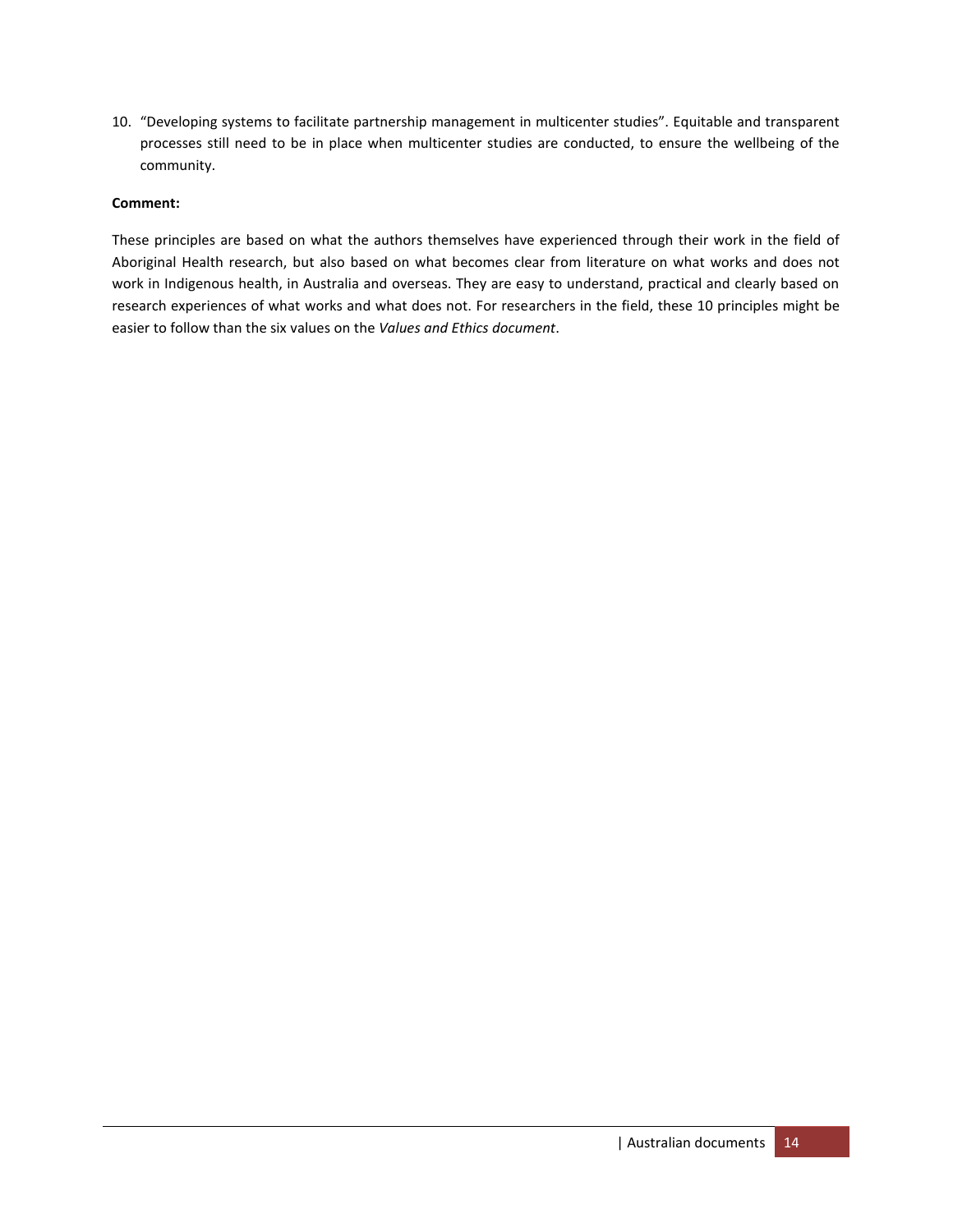## <span id="page-14-0"></span>3.2 INCONSISTENCIES BETWEEN THE DOCUMENTS

The themes are generally consistent and overlapping. However, the AHMRC documents gave a particular emphasis to the following points which had not been particularly addressed by the other guidelines documents: reimbursement of expenses that community members may have incurred in order to participate in research activities (such as phone or transport costs); that the rights of self-determination for Aboriginal peoples must be recognized; that the responsibility for consultation and negotiation is ongoing throughout the whole research project and this must be demonstrated.

#### *Differences in background and rationale for guidelines*

 The different documents base their reasoning for the principles and the need for ethical guidelines on varying backgrounds. *Values and Ethics* , *Keeping Research on Track* and the AH&MRC guidelines are created as a response to a history of damaging unethical practices of research being conducted on Aboriginal and Torres Strait Islander people, with almost no benefits for the local communities [\[2,](#page-53-2) [3\]](#page-53-3). These three guidelines are developed to *prevent* these unethical practices in health research involving Aboriginal and Torres Strait Islanders. On the contrary, Jamieson et al [\[12\]](#page-53-12) take a more positive approach, in which they aim to *promote* ethical practices in research among Aboriginal populations by describing principles based on best practice from their own experience and what is extensively described in the literature. The AIATSIS guidelines take a different approach altogether and are based on a human rights framework. The United Nations declaration on the rights of Indigenous people [\[7\]](#page-53-7) is the base for this framework and it is described what rights Aboriginal and Torres Strait Islander people have and how this should be applied in research [\[4\]](#page-53-4). Finally, the NHMRC *National Statement* starts from more general 'western' concepts of ethical research, reflected in the four principles of research merit and integrity, respect, beneficence and justice and applies these principles to Aboriginal and Torres Strait Islander research.

#### *Differences in principles*

- These different approaches lead to a different focus in the principles. All of the guidelines discuss the importance of community engagement and involvement, agreements, equal and fair distribution of benefits and burden of the research, the need for respect for the distinctiveness of Aboriginal and Torres Strait Islander cultures and the importance of consent. However, where *Values and Ethics* emphasizes community engagement and involvement in every aspect of the research, it does not go as far as to discuss community control and ownership of every aspect of the research. This is done in the AH&MRC and AIATSIS guidelines and the 10 principles discussed by Jamieson et. al [\[4,](#page-53-4) [12,](#page-53-12) [13\]](#page-53-13). A simple search for the words "ownership" and "control" in the *Values and Ethics* documents results in no matches in the actual discussion of the principles. The AH&MRC guidelines highlights the importance of community control. Ensuring community control and ownership are central to these guidelines, as also becomes clear from the emphasis on letting the community decide on the research and the AH&MRC ethics committee positioning itself as an advisory organ [\[13\]](#page-53-13). Based on the Human rights of self-determination, the AIATSIS guidelines also emphasize the importance of community ownership and the rights of communities to control research that is conducted in their communities. Jamieson et. al [\[12\]](#page-53-12) also emphasize that research shows that projects are most accepted, effective and sustainable when there are high levels of community ownership and control over the project. Based on this observation it might be fair to say that the *Values and Ethics* guidelines are too conservative in their position regarding community involvement, ownership and control.
- In line with these observations made considering community control, is the observation that the AIATSIS and AH&MRC guidelines and the Jamieson paper discuss that research should be responding to the needs of the local community, determined by the local community. This bottom up approach is in contrast with the top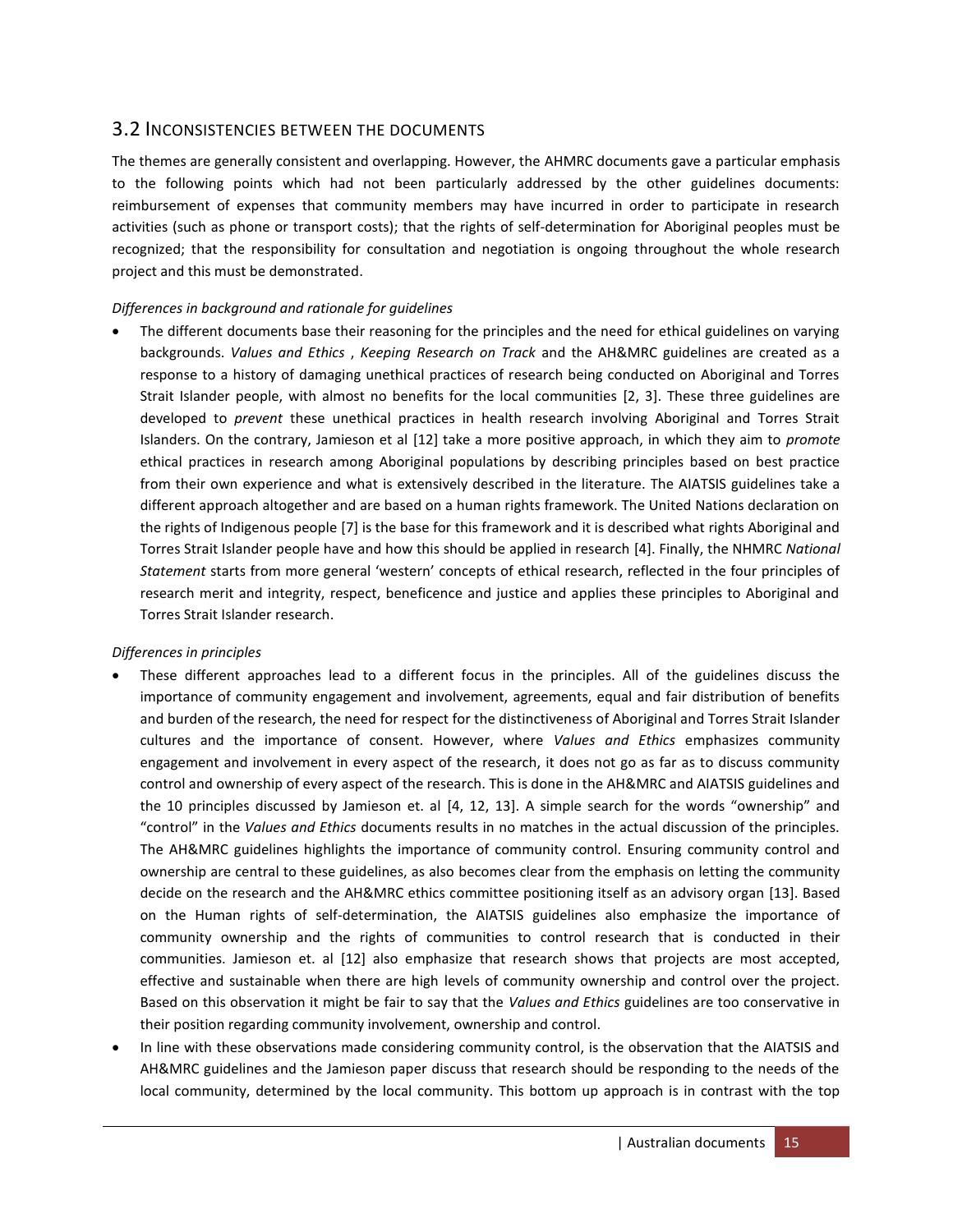down approach described in the three NHMRC guidelines, in which there is no mention of communities deciding the research agenda, but is only discussed that research should be appropriate for the community, should not harm the community and should "advance the interest of Aboriginal and Torres Strait Islander Peoples" [\[1\]](#page-53-1). Again, the NHMRC guidelines are more conservative on the issue of allowing communities to control research.

- The AH&MRC guidelines are strong on the issue that only communities themselves can approve what research is going on in their communities, whereas the NHMRC *National Statement* states it is enough to have someone that is familiar with the culture and practices of Aboriginal and Torres Strait Islanders, or someone that has networks with Aboriginal and/or Torres Strait Islanders and is familiar with the research practices. So the HRECs according the *National Statement* do not even have to ask advice, nor include an Aboriginal and/or Torres Strait Islander person, but for the AH&MRC guidelines this is essential.
- Even though *Values and Ethics* and the NHMRC *National Statement* are closely related and they both refer to each other, there are discrepancies in their wording of the principles and where they place certain important aspect of Aboriginal Health research. This can be slightly confusing as they basically discuss the same principles, but give them different names or the same names, such as respect. Both documents discuss respect, but they do not cover the same, for example *Values and Ethics* include the assessment of risks and benefits in the principle of respect, but in the *National Statement* this is placed in "Beneficence". "Integrity" in the *National Statement* means a commitment to development of understanding and knowledge, based on rigorous research methods, however, "integrity" in *Values and Ethics* is about the maintenance of coherence of past, present and future Aboriginal and Torres Strait Islander values and cultures.

#### *Target group*

 It is clear from the language used in *Keeping Research on Track* that it is developed for communities. It gives clear outlines on what the community can and should do in every step of the research. This document clearly shows that Aboriginal people and community do not have to be passive participants, but they can be actively involved in research and determine the research conducted on their lands and communities. This differs from the other guidelines, because the other guidelines, such as the AIATSIS, Value and Ethics and AH&MRC guidelines all focus on what the researcher should do to ensure research is conducted in a correct way.

## *Philosophical versus pragmatic*

- There is a difference in the level on which the different documents are written, *Keeping Research on Track*, AH&MRC guidelines and the ten principles by Jamieson et al are pragmatically written, whereas the NHMRC *National Statement*, *Values and Ethics* and the AIATSIS guidelines are more philosophical and discuss the principles in more detail, whereas the other documents place more emphasize on practical application of ethical principles. Especially *Keeping Research on Track* is highly pragmatic by including a clear step-by-step research guide, in which the tasks of the researchers and the involvement of the communities are outlined in every step. The AH&MRC guidelines are more pragmatic for example because they outline when community consent is needed, this is missing in the *Values and Ethics* document. Additionally they give practical examples of equal distribution of burden (reimbursing costs) and benefits (enhancing skills in the community through training).
- The more philosophical nature of *Values and Ethics*, AIATSIS guidelines and NHMRC *National Statement* is also illustrated by the extensive summary given on the background of the guidelines. Especially *Values and Ethics* spends nine pages on describing the historical and philosophical background of the guidelines and the development of the guidelines. Even though these introduction are shorter in the AIATSIS guidelines and the NHMRC *National Statement*, and all three documents describe the application of the guidelines, they miss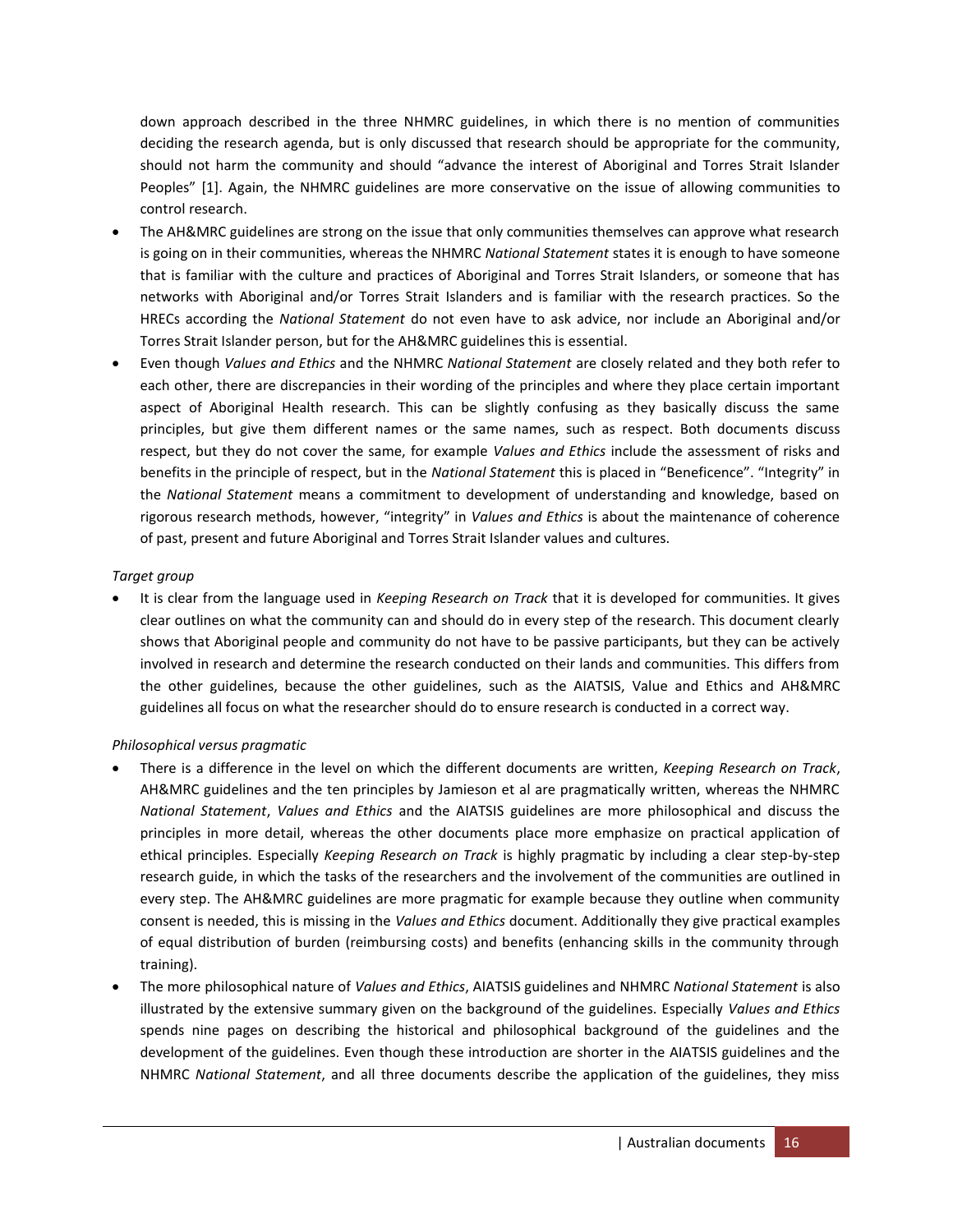practical examples of how to actual do that and tend to use more vague words such as "ensure", "discuss", "be aware" and "understand".

#### *Differences in word use and lay out*

 In line with *Values and Ethics* being more philosophical, this document is also more wordy than any of the other documents. The wording is complex and not easy to understand in a first read. *Keeping Research on Track* is a lot easier to read and has a more attractive layout, with its use of a colourful background, less text on a page and bigger character size. Wording is simpler and concepts are explained in an easier and more straightforward manner. The AH&MRC guidelines are also shorter, more to the point with less elaborate explanations of the different principles. Paragraphs are short and a lot of use of dot points, which makes the document clear and well-organized. AIATSIS guidelines also work with listings of how to apply the principles and works with commands, which gives it an easy flow to read.

#### *Other differences*

 *Values and Ethics* refers to the *National Statement*, but the paragraphs mentioned do not align anymore with the updated *National Statement*.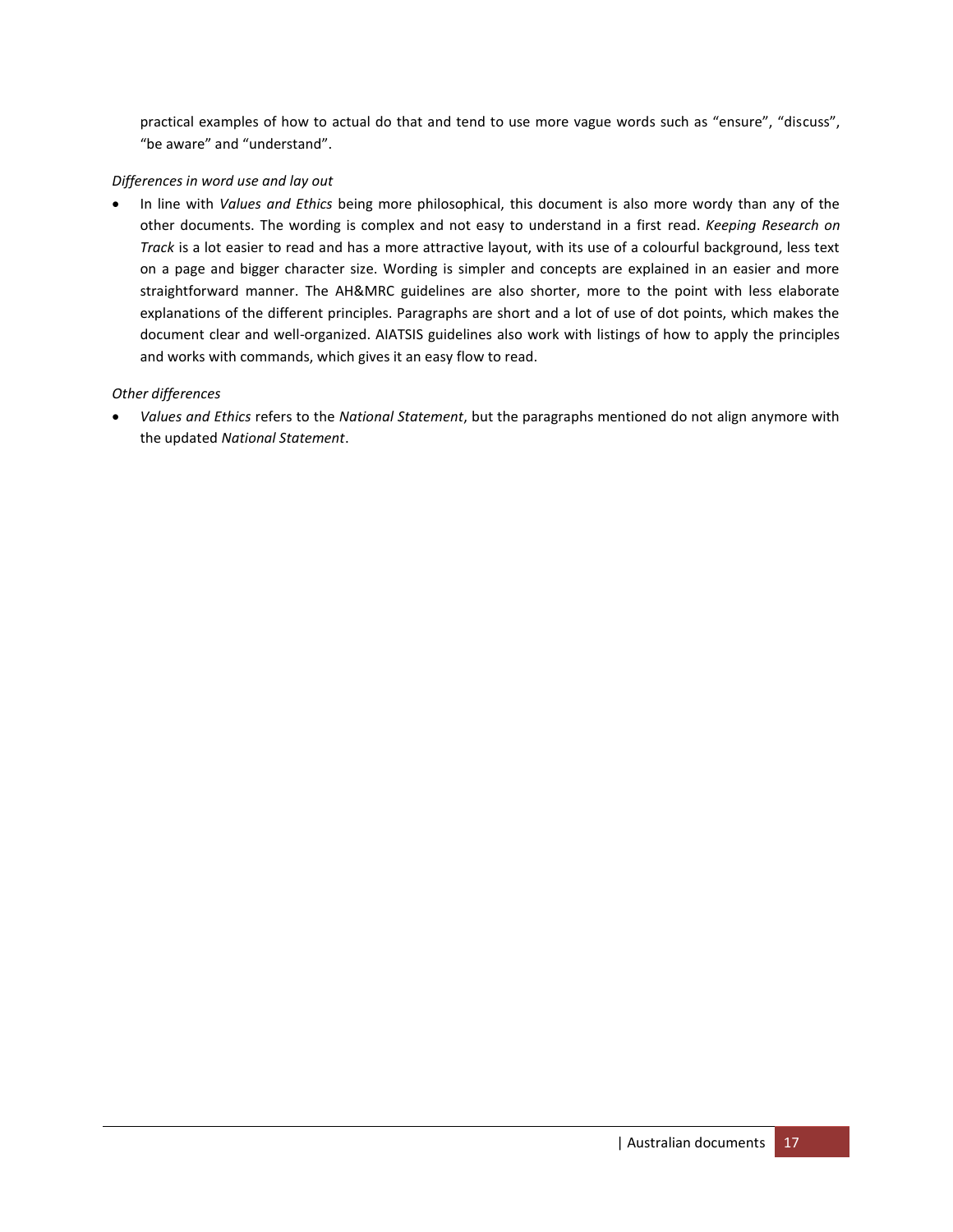# <span id="page-17-0"></span>4. INTERNATIONAL ETHICS GUIDELINES

This section of the review covers some of the significant international ethics documents that have been created within the last decade. They all have a specific focus on good research practice for First Nations groups, and the scope of this literature review includes New Zealand, Canadian and American guidelines.

# <span id="page-17-1"></span>4.1 NEW ZEALAND

Maori people are the Indigenous people of New Zealand. In the 2006 census, there were an estimated 620,000 Maori in New Zealand, making up roughly 15% of the national population. In addition there are over 120,000 Maori living in Australia. Maori are active in all spheres of New Zealand culture and society, with independent representation in areas such as media, politics and sport.

Disproportionate numbers of Maori face significant economic and social obstacles, with lower life expectancies and incomes compared with other New Zealand ethnic groups, in addition to higher levels of crime, health problems and educational disparity. Socioeconomic initiatives have been implemented aimed at closing the gap between Maori and other New Zealanders. Political redress for historical grievances is also ongoing [\[14\]](#page-53-14).

Several documents of interest for this literature review have been identified, which are *Te Ara Tika – guidelines for Maori research ethics: A framework for researchers and ethics committee members [\[15\]](#page-53-15)*; *Guidelines for researchers on health research involving Maori [\[16\]](#page-53-16)*, and *Nga Ara tohutohu rangahau Maori – guidelines for research and evaluation with Maori [\[17\]](#page-53-17).*

# <span id="page-17-2"></span>4.1.1 TE ARA TIKA

The Health Research Council of New Zealand has developed ethical guidelines for Maori research ethics[\[15\]](#page-53-15). These guidelines are based on Maori traditional values (matauranga Maori) and tikanga (the right way for Maori to do things), which are locally specific practices and values to preserve justice and equity (mana). Western ethical principles are integrated into these Maori values, through the principles of the Treaty of Waitangi: partnership, participation and protection. *Te Ara Tika* sets out to explain key ethical concepts for Maori; support decisionmaking around Maori ethical issues; identify ways to address Maori ethical concerns; and clarify kaitiaki (guidance/advocate) roles of Maori ethics committee members. It recognises the importance of justice and reciprocity for identifying and sharing benefits equally and the different roles, responsibilities and relationships the different parties have.

It is acknowledged that Maori ethics committee members have a dual role in the committee. Firstly, they have the same responsibilities and sit alongside the other committee members. Secondly, they have the responsibility to advocate for Maori ethical issues and ensure Maori values are protected. They have to be brave, competent and capable (kaitiaki).

Key ethical concepts for Maori are summarised in the 'Maori Ethical Framework' (taken from *Te Ara Tika [\[15\]](#page-53-15))*: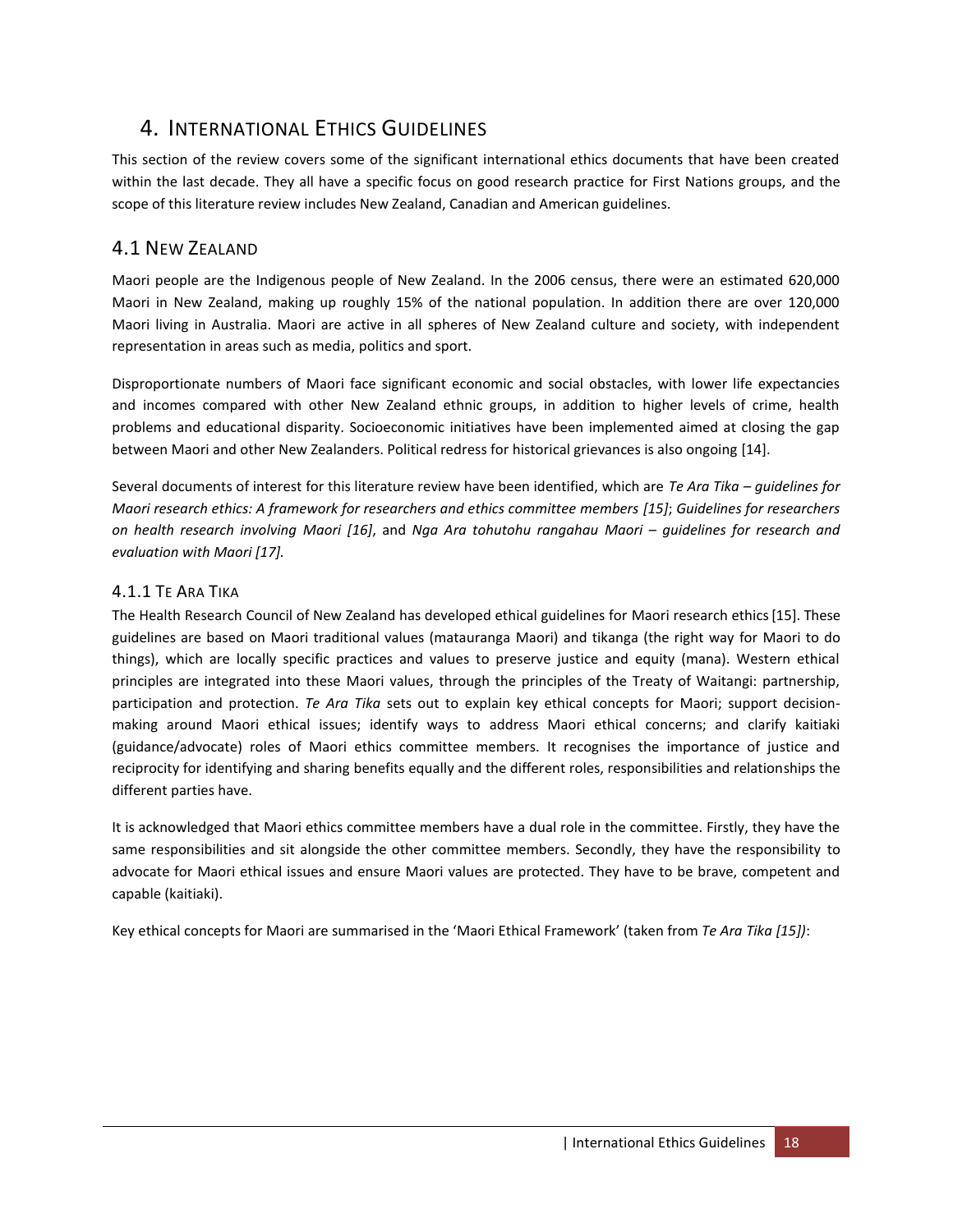

The four main Maori ethical values which are based on tikanga are: tika, manaakitanga, whakapapa and mana. For every principle three parts are described, progressing from minimal standard to good practice to best practice. All principles are linked to the rights, roles and responsibilities connected to the Treaty of Waitangi, the principles of the Treaty, the continuum of risks, benefits and outcomes and the Maori values of faith, aspirations and awareness.

#### WHAKAPAPA (RELATIONSHIPS):

Whakapapa is used to explain the source and the purpose of any topic/purpose (kaupapa). Why relationships have formed and how they are progressed over time. Quality of relationships and structures or processes established to support the relationships:

#### **Minimum standard - Consultation:**

Aroha (protective awareness) and risks - consultations should protect against the risk of engaging in the research and allow for constructive discussion on the proposed project and how Maori are protected in it. It serves as a place to draw up research agreements, including: stating that samples will only be used for a specific purpose; mechanisms to report results back to appropriate parties; allow issues regarding the research scope and agenda to be discussed. A list of questions that should be asked are given.

#### **Good practice - engagement:**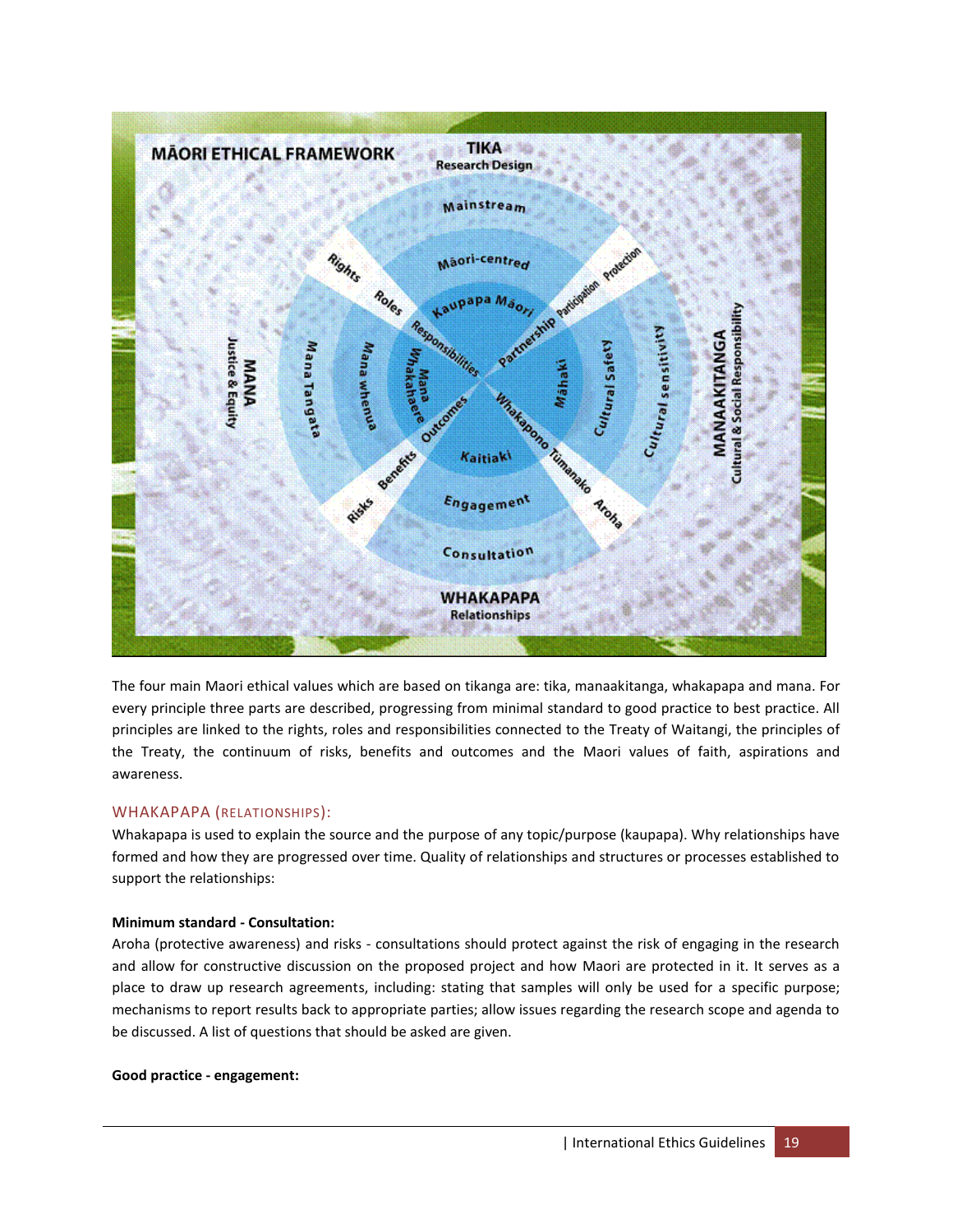Tumanako (aspirations) and benefits. Positive engagement with Maori will ensure that the research focuses on tumanako Maori and holds tangible benefits for the Maori community. Relevant questions are listed.

#### **Best Practice - kaitiaki:**

Whakapono (hope) and outcomes. Empowering Maori to take a Kaitiaki role ensures that tangible outcomes are realised for Maori. A relationship of transparent, good faith, fairness and truthfulness (Whakapono). The development of governance roles in every research aspect for Maori.

#### TIKA (RESEARCH DESIGNS)

What's right and what's good in any particular situation? In research this refers to the validity of the research and whether the design of the research is successful in achieving its goals. Respectful relationships with Maori and mana whenua (regional authorities) are always essential.

#### **Minimum standard - mainstream:**

Protection and rights. Mainstream research that may or may not have direct relevance for Maori and has Maori participants. Rights and interests of Maori participants should be protected and recruitment methods should be considered.

#### **Good practice - Maori-centred:**

Participation and roles. This research has a higher level of participation for Maori participants in various roles, such as researcher, mentor, and other kinds of involvement of the research process.

#### **Best practice – Kaupapa Maori framework**:

Partnerships and responsibilities: Kaupapa is research that has been designed, conducted, made up of, and has benefits to Maori.

#### MANAAKITANGA (CULTURAL AND SOCIAL RESPONSIBILITY)

Acting in a way that ensures that the mana (justice and equity) of both parties is maintained. Cultural and social responsibility and respect for persons.

#### **Minimum standard – cultural sensitivity:**

Protect and ahora, being aware of issues with cultural sensitivity. Access to appropriate advice and concepts of privacy and confidentiality. Level of confidentiality can be negotiated with the community.

#### **Good practice – cultural safety:**

Participation and tumanako. Through collective participation goals and benefits can be established that are ensured to be culturally appropriate and the implementation will be done in a culturally safe way. Inclusion of Maori values and concepts and use of whanau support.

#### **Best practice – Mahaki (respectful conduct):**

Partnerships and whakapono. Partnerships are enhanced by trust and faith in each other. Mahaki (respectful conduct) acknowledges the importance of recognising spiritual integrity, Maori philosophy, and processes like whakawatea (realignment) within the research project.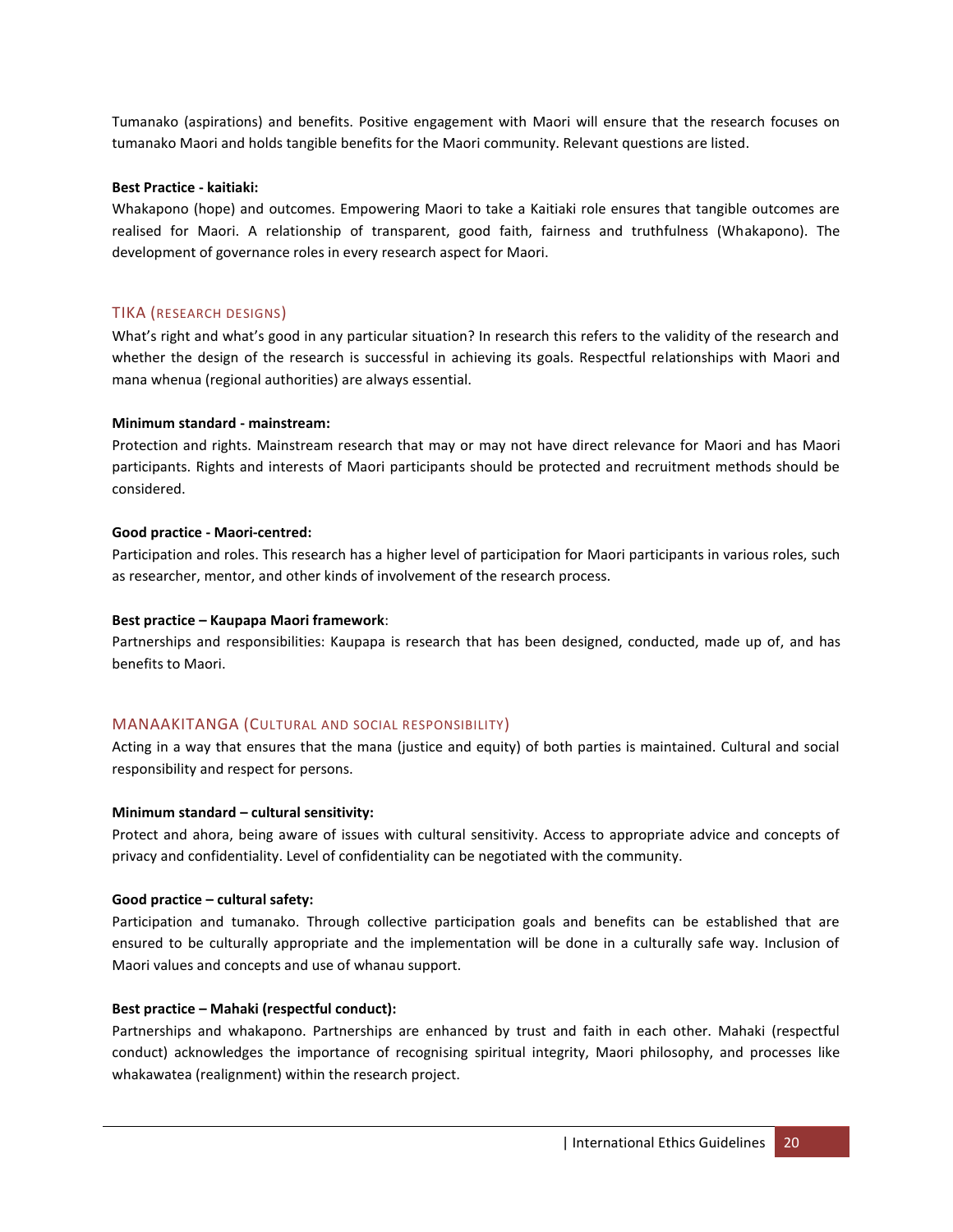#### MANA

Mana relate to equity and distributive justice. Mana is the barometer for relationships with regard to who has rights, roles and responsibilities when considering risks and benefits of the project.

#### **Minimum standard - Mana tangata (autonomous individual):**

Risks and rights. Mana tangata (autonomous individual). Individuals that choose to participate have the right to be fully informed about the risks. Consideration should be given to assessing the risk, fairness of distribution of risks and benefits and place of koha (customs). Informed and oral consent.

#### **Good practice - Mana whenua (local authority, tribe/kinship group):**

Benefits and roles. Researchers should establish good relationships with mana whenua (regional authority), who have authority over resource management. Provide opportunities for sharing arrangements. Collective consent when the risks for the collective are at least as serious as for the individual.

#### **Best practice - Mana whakahaere (sharing of power and control):**

Responsibility and outcomes. Mana whakahaere is sharing the power and control in the research relationship with hapu, iwi or relevant Maori communities who have the responsibility of the outcomes of the project. This represents Maori control within the project, including intellectual property rights, ownership of research data and guardianship responsibilities in relation to the protection and dissemination of information from the research project.

A list of special considerations is provided for genetic research, collection and use of human tissue, interpretation of results, ongoing communication with donors/participants, informed consent, intellectual property and representation. For the latter it provides a table which assists in assessing the appropriateness of Maori consultation. Finally it provides a list of potential benefits of the research process for the researchers, participants, participant communities, Maori and to society. In the appendix an overview of the development of Maori research ethics is provided.

## <span id="page-20-0"></span>4.1.2 GUIDELINES FOR RESEARCHERS ON HEALTH RESEARCH INVOLVING MAORI

In addition to the ethical guidelines described above, the Maori Health Committee of the Health Research Council also has produced *Guidelines for Researchers on Health Research involving Maori*. These are guidelines to assist researchers who undertake biomedical, public health or clinical research involving Maori or on issues relevant to Maori health [\[16\]](#page-53-16). This includes studies in which Maori are one part of the wider population under study, or form one cohort in the study. The aim of these guidelines is to ensure that research contributes to improving Maori health and wellbeing, and the research process maintains Maori mana (justice and equity, reflected through power and authority).

The New Zealand government has made a commitment to improve Maori health and reduce health inequalities. The goal is to ensure equal access to health services, to build capacity in the Maori health research workforce, to enable Maori to state their health needs, foster collaborations between Maori and researchers; and foster and support Maori health workers. The Treaty of Waitangi should be incorporated and respected in every health research proposal. Collaboration is essential in involving Maori in research, this accelerates development of the Maori health research workforce and provides training and education opportunities for emerging Maori researchers.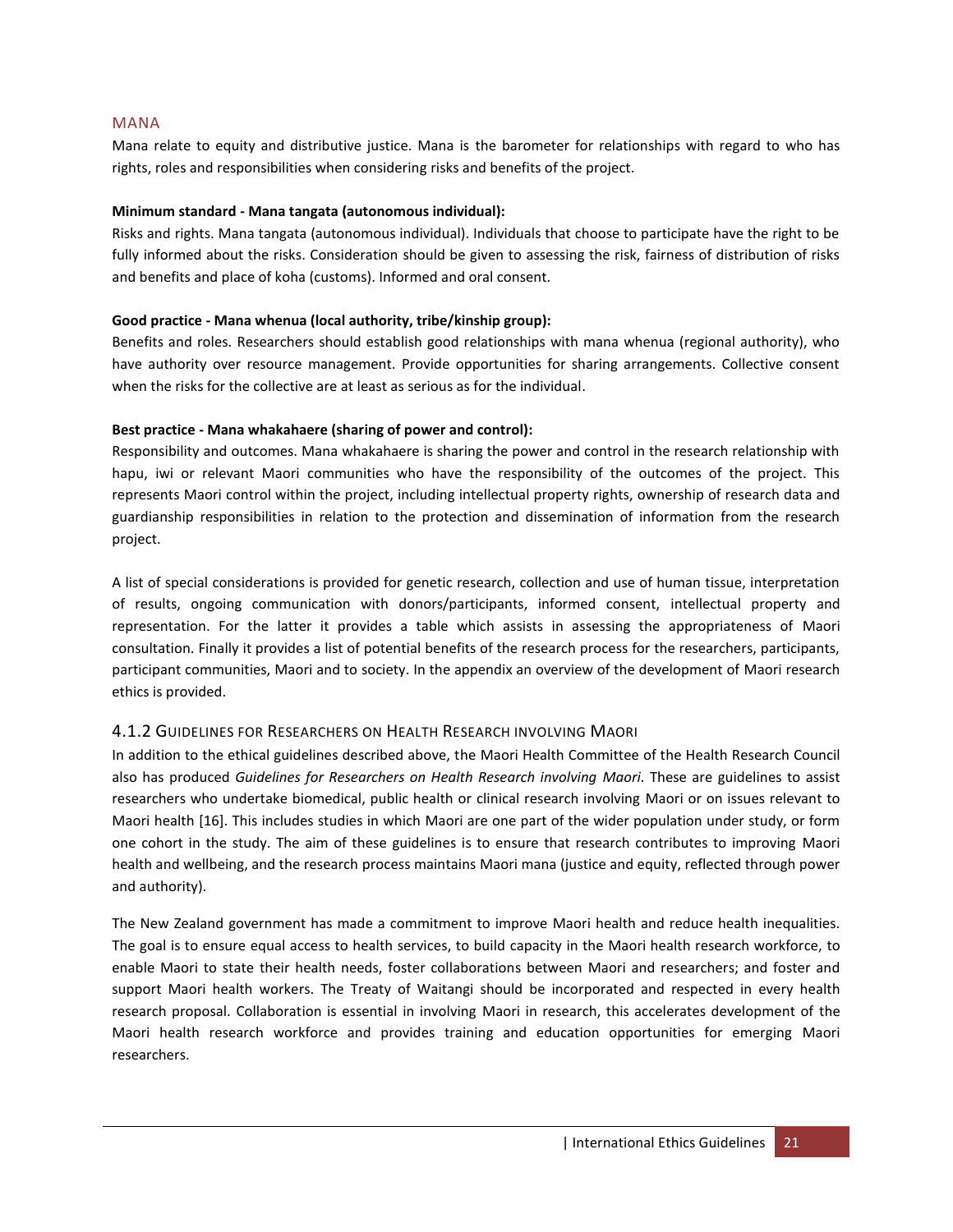The document describes that research should consult with different Maori and Maori organisations from the start. It provides researchers with a list of considerations that should be discussed during the consultations:

- Does the research topic involve Maori as a population group?
- How will this proposed research project impact on Maori health?
- What are the benefits for Maori?
- How will Maori be involved?
- Which Maori groups would be involved in this research project?
- If Maori researchers are involved in the research team, can a Maori researcher be the lead researcher?

The HRC acknowledges that there are different types of Maori health research: Kaupapa Maori research (major Maori involvement, led by Maori); Maori-centred research (major Maori participation) and research where Maori are involved as participants (minor Maori participation). Consultations assist in determining which type of research will be conducted and how extensive the involvement of Maori should be.

The documents give reasons why researchers should consult with Maori and Maori organisations on the different research processes. Starting with the research topic, consultations with Maori helps identify research topics that are relevant to them and helps to understand each other's expectations. Consultations help to identify the most suitable recruitment and research methods. It assists in preventing problems arising from cultural differences. Consultation prevents issues from arising that the researcher would not have seen by himself and it provides local networks for disseminating the research results.

It also helps maximise the benefits of the research, research skills can be developed in the community and researchers can learn about local practices and research methods through mutual mentoring. Dissemination of the results should also be discussed with Maori and Maori organisations, to ensure that this is done in an appropriate way and sharing credit in publications. Permission should be obtained to disseminate the results.

The extent of consultation should be dependent on the scale of the project, the relevance to Maori and the potential for application of the research results. Consultation preferably starts before the research topic is determined and should be ongoing throughout the research process. It is important that positive relationships are built between the researchers and representatives of the research participants, budgets should take this into account. Consultations should preferably extend beyond the project period and result into lasting partnerships between researchers and communities. This results in highly supportive and innovative research projects.

The next section in the document discusses with whom consultations should be sought including Maori health organisations, Maori health research units, Maori health care providers, local Maori representatives (tribe or kinship group authorities, pan-tribal organisations in the urban areas. Special considerations are given for genetic research on Maori and researchers in this area should ensure that close co-operation with Maori is ensured.

The document finishes with a checklist for the consultation process including preliminaries, preparations, face-toface consultation and post-consultation.

<span id="page-21-0"></span>4.1.3 NGA ARA TOHUTOHU RANGAHAU MAORI – GUIDELINES FOR RESEARCH AND EVALUATION WITH MAORI The *Nga Ara Tohutohu Rangahua Maori Guidelines for Research and Evaluation with Maori* have been developed by the Centre for Social Research and Evaluation [\[17\]](#page-53-17). These guidelines are a set of principles which inform the practice of research and evaluation projects involving Maori, Maori communities, organisations, hapu (kinship groups) and iwi (tribes).These guidelines should be used for research and evaluation projects in which: Maori are a significant subgroup of the research sample for a 'general' study; Maori are one of the specifically targeted subject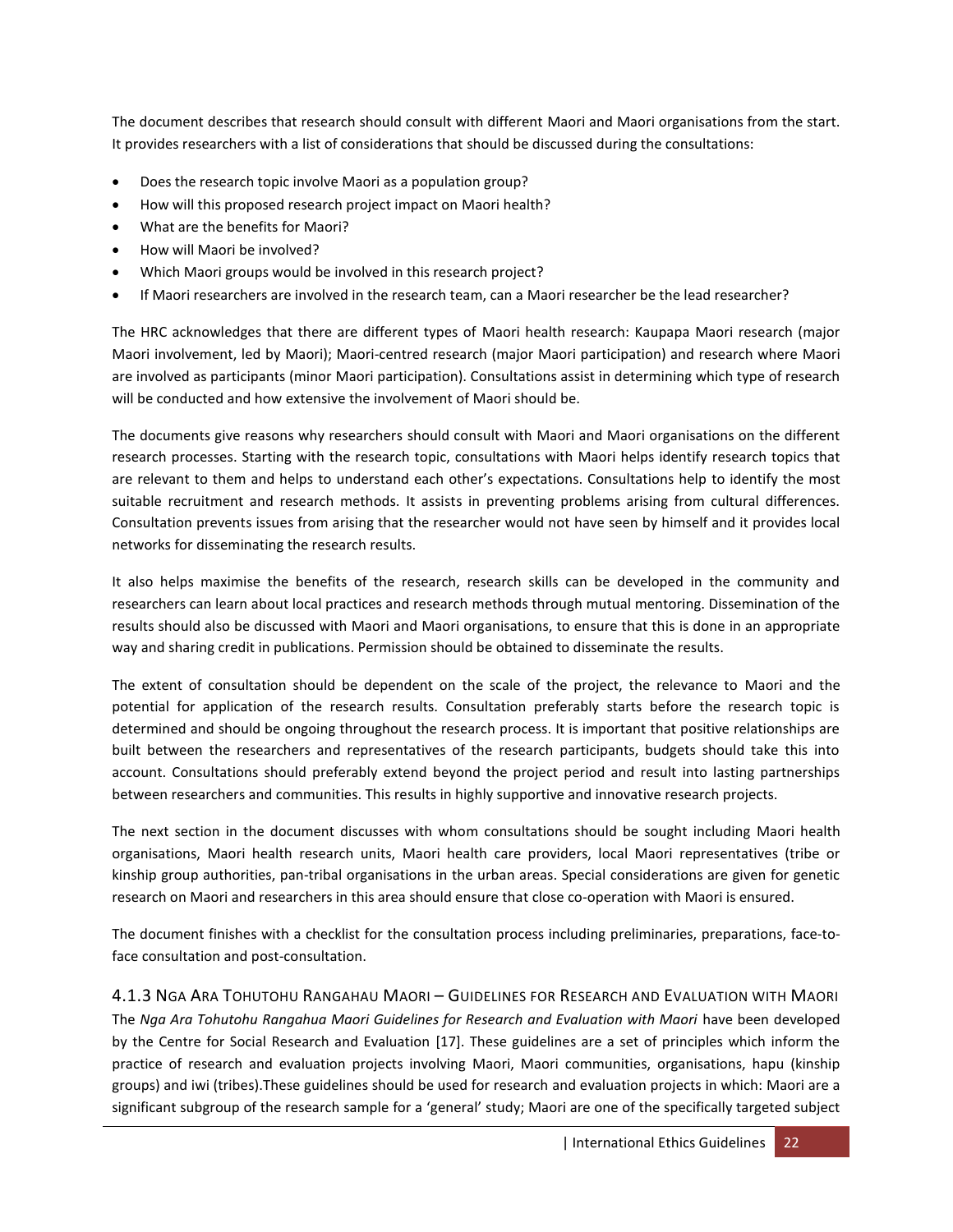groups for a particular study; Maori communities, organisations and/or programs are the specific focus of a project; and consultation with Maori, Maori organisations, hapu and iwi is required as part of the design of methodologies and methods for a research or evaluation-related report.

These guidelines consist of six practice principles, for which the principle, rationale, guidelines and supporting advice and commentary are outlined.

#### PRINCIPLE 1: PLANNING FOR MAORI INVOLVEMENT:

Involvement of Maori is essential in ensuring effective research and evaluation practices as participants or key stakeholders. It is also important for ensuring that the project is workable, in the interest of Maori, accurate cost estimates can be made and robust information can be gathered. Projects must start with identifying whether the research will be of interest for Maori and whether consultation/engagement is required from Maori. The level of this engagement should be estimated, a consultation plan should be developed and a budget should be developed in which there is room for consultation. Involvement is a beneficial and essential part of research and evaluation projects involving Maori and should be sought as early as possible.

Maori input could assist with: defining the research topic, setting objectives, developing appropriate methodology, analysing data and presenting findings. To determine relevant external stakeholders to be involved in the study the following things should be taken into account: people affected now and in the future, particular sectors, specific geographical area and pan-Maori organisations and urban authorities.

Maori involvement should be included in the budget and Maori advisors should receive the same fiscal recognition as other advisors. The cost of hosting a research hui should be paid by the researchers and not the local community. Attention should be given to thorough 'desk' research to prevent over-researching of certain topics and areas and communities. Check for existing and recent research on a specific topic, areas and communities.

#### PRINCIPLE 2: ENGAGING WITH MAORI PARTICIPANTS AND STAKEHOLDERS

Culturally appropriate involvement with Maori includes having approved ethics frameworks to ensure best practice. Involving Maori requires meaningful consultations with honest information exchanges and observation and involvement of Maori values and cultural practices. Ethical guidelines should be applied, protocols should be identified and followed, where necessary assistance should be arranged for following the protocols, participants should be allowed to take part in the design, and progress should be reported on Maori-specific requirements. Ethical engagement is important, which means that Maori have actual input in the project. Sufficient time for ethical engagement should be built into the process. Effective work relationships should be built with Maori and key principles and practices of ethical conduct should be abided to.

The objectives of an evaluation should be made clear to the participants, as are ownership issues, who will have access to the research results and who will benefit from them. All aspects of research should be discussed with key stakeholders and Maori participants. Culturally appropriate engagement with Maori requires that researchers engage in hui (ceremonies/seminars), for this it is essential that the team members, or at least one researcher on the team, has knowledge about the local tikanga, mana and cultural knowledge. A list is provided with the preferable characteristics that at least one of the team members should possess when engaging in hui: an empathy towards Maori culture and strong desire to work with Maori; experience and ability to communicate and work effectively with hapu, iwi and Maori organisations; understanding of the reo and tikanga; or have the assistance of someone that does; ability to understand Maori concepts; ability to understand Maori issues and to be able to communicate them; ability to formulate research questions from a mainstream, scientific and Maori perspective. Researchers should be willing to change their research design based on consultations with Maori.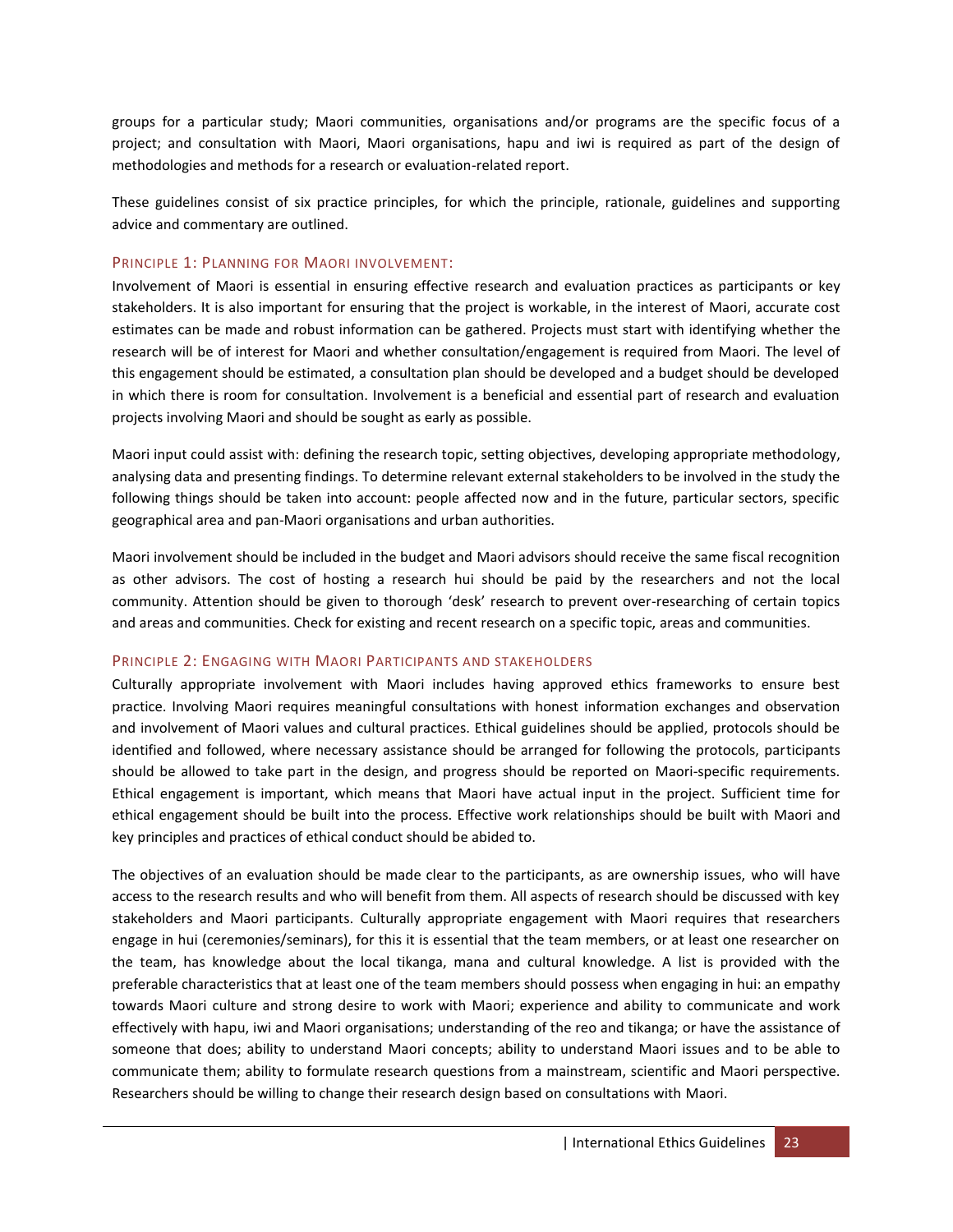#### PRINCIPLE 3: DEVELOPING EFFECTIVE AND APPROPRIATE METHODOLOGIES

Methodologies will be developed in consultation with key Maori stakeholders. Methodologies should be relevant and appropriate for the research topic, the local Maori community and the cultural place. Methodologies should be culturally appropriate and assist in gathering of robust data. Methodologies should be discussed in consultation, space should be made available on the agenda to discuss this, methodologies should be discussed in the information package and notes for the consultation. All reports related to the project should report on discussions with Maori about the methodologies and the changes made to these methodologies.

Researchers should be prepared to change the scope of their research design based on consultations, they should familiarise themselves with Maori research methods and ways of collecting data, methodologies should be modified where appropriate to the local situation. Researchers should not strive for methodological excellence and should take into account the local cultures. It is important to find the right balance between these two. The effectiveness and appropriateness of a certain methodology depends on the local area. Quantitative methods might work just as well for Maori as for non-Maori, only methods of administration might differ because of their socioeconomic issues, such as not owning a phone or literacy difficulties.

#### PRINCIPLE 4: PROTECTING KNOWLEDGE

Maori have the right to protect their cultural knowledge and intellectual property, observation of these strategies and processes is important in making research with Maori ethical and appropriate. Maori processes to protect their cultural practices and knowledge during dissemination of results are important and should be protected by the researcher as well. External and internal sources should be used to uncover which processes should be protected and how they should be protected; identify and use appropriate processes based on consultations. Find a representative from the local community to assess in identifying and solving issues related to protection of intellectual property. Strategies to protect intellectual property should be discussed in consultations.

#### PRINCIPLE 5: ENCOURAGE RECIPROCITY

All research participants have the right to access the information that is gathered during the research and evaluation project. Information should be made available to Maori participants, in such a form that they can use it for their social and economic development. Validity of the results and reporting should be checked with Maori stakeholders. Appropriate processes, strategies and formats should be discussed in consultations with Maori and used when disseminating the results. Provide all findings in a suitable format and timely manner.

#### PRINCIPLE 6: SUPPORTING MAORI DEVELOPMENT

Research and evaluation projects should assist in the Maori social development and economic development. Ethical and culturally appropriate research ensures the gathering of robust data can inform policies that support social and economic development of Maori. Information and data requirements of Maori should be identified through consultation processes, incorporated in the research design and included in final reports.

#### <span id="page-23-0"></span>4.1.4 WHAT AUSTRALIA CAN LEARN FROM NEW ZEALAND'S ETHICAL GUIDELINES

 The New Zealand guidelines appear to be more based on Maori principles than the Australian guidelines. This especially appears to be so because Maori terms and concepts are used in the ethical framework described in *Te Ara Tika*. In addition to Maori concepts and values being the basis for the guidelines, they are integrated with Western principles that go back to the Treaty of Waitangi. This integration makes for a comprehensive framework that is easy to grasp for both Maori and non-Maori researchers.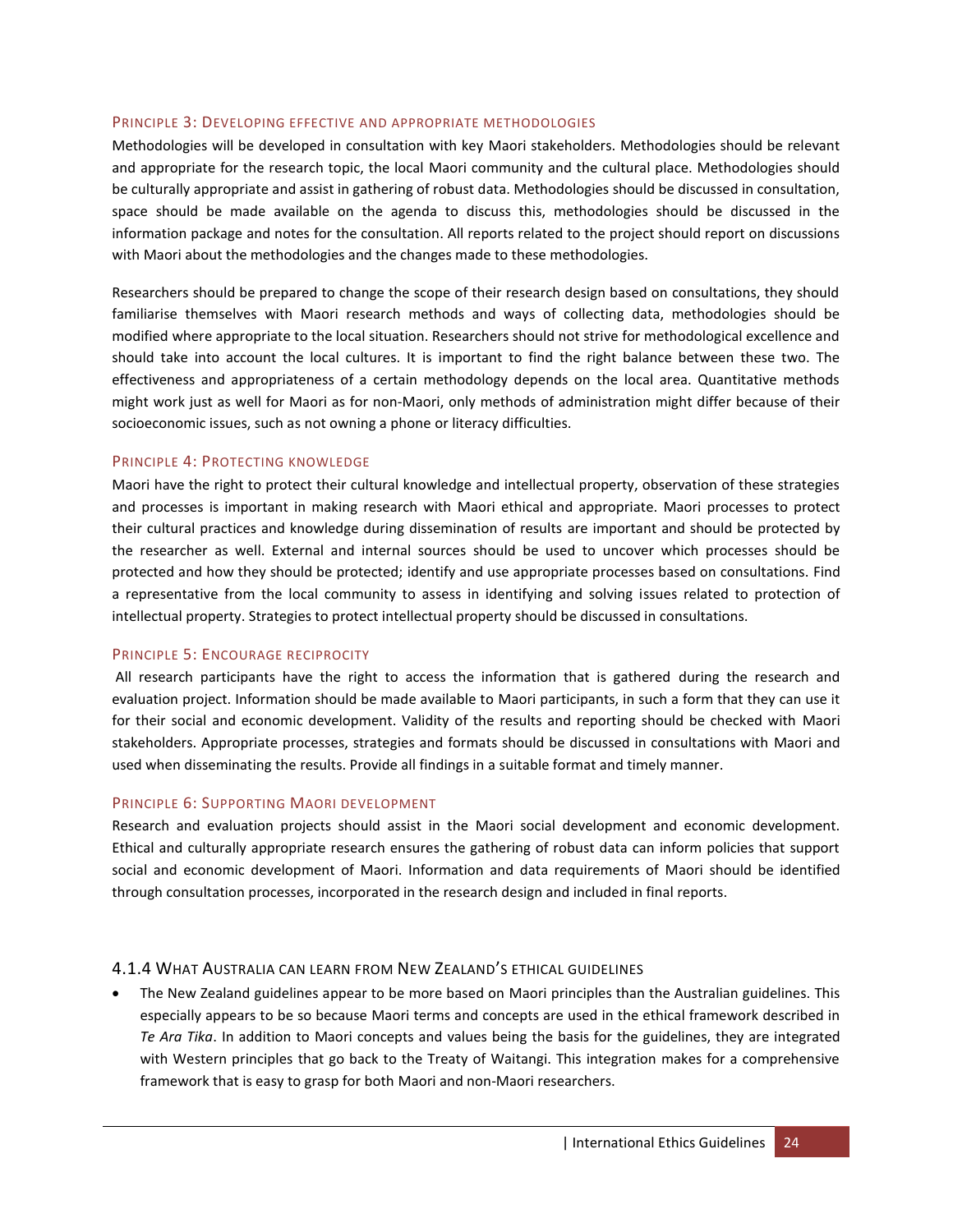- *Te Ara Tika* gives more concrete guidelines for ethical research than the *Values and Ethics* document used in Australia. The practical application of the guidelines is ensured by the listing of the minimum standard, good practice and best practice in each of the four main principles. This reduces the freedom of interpretation that Australian researchers experience when working with *Values and Ethics* guidelines<sup>1</sup>. Through this it also acknowledges the wide range of research involving Maori and that complete participation is not always needed. Questions at every level of research guide the researcher to where they're at in relation to the principle.
- *Te Ara Tika* provides a clear description of the distinct role that Maori ethics committee members have, this is something that is not mentioned in Australian guidelines. *Te Ara Tika* provides a list of potential benefits for different stakeholders involved in the research. This is something that the Australian guidelines could incorporate as well, since equal sharing of benefits is seen as an important part of ethical research, but what potential benefits are for different parties is often unclear  $[2].^2$  $[2].^2$
- *Te Ara Tika* finishes with a timeline that shows the development of the ethical guidelines for health research involving Maori, this could be something to incorporate in the *Values and Ethics* guidelines as well. Instead of having the background written out in the first introduction, provide a clear timeline.
- Consultations and engagement with Maori receive a lot of attention in these guidelines. The guidelines for researchers on health research involving Maori provides a list of considerations for the consultations, a checklist for consultations and why, who and when to consult. These guidelines acknowledge that the need and form of consultation varies for each project [\[16\]](#page-53-16). This is important in Australia as well, where research with Aboriginal and Torres Strait islanders takes many forms and is done on many levels.

*Nga Ara Tohutohu Rangahau Maori* also highlights that consultation is the basis for ethical research with Maori. It gives very practical and concrete instructions for consultations; stating that ethical consultation starts before the research topic is identified. It gives Maori people real input, it does not leave room for interpretation [\[17\]](#page-53-17). This could be done in *Values and Ethics* as well.

- *Nga Ara Tohutohu Rangahau Maori* describes how important it is to make space in the budget for consultation and time in the planning phase. This is something that is missing in *Values and Ethics*. If consultations and engagement are an essential part in effective and ethical health research for Aboriginal and Torres Strait Islanders, it should be made a priority in ethical guidelines and funding and government agencies should ensure that consultations are budgeted for.
- *Nga Ara Tohutohu Rangahau Maori* highlights the importance of thorough desk research. This could be incorporated in Australian guidelines as well, to prevent Aboriginal and Torres Strait Islanders from being overresearched.
- Researchers should have knowledge about Maori ways of doing research [\[15,](#page-53-15) [17\]](#page-53-17). The same goes for Australian researchers and this should be mentioned in the guidelines. Kaupapa Maori is research by and for

 $\overline{a}$ 

 $<sup>1</sup>$  As mentioned in the consultation workshops</sup>

 $2$  As mentioned in the consultation workshops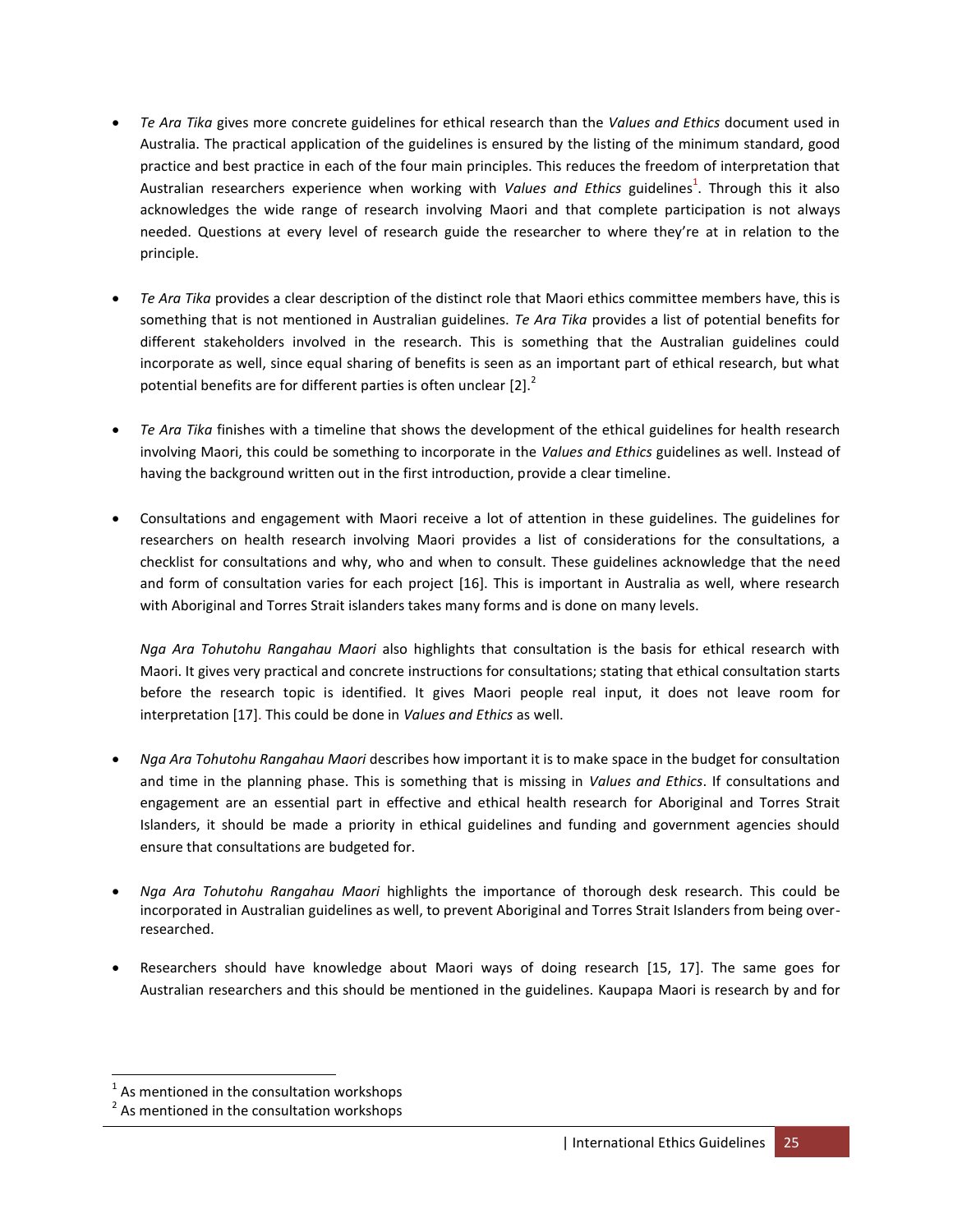Maori and is mentioned often in the guidelines as best practice. Even though such research practices also exist in Aboriginal and Torres Strait Islander communities<sup>3</sup>, these are not mentioned in the ethical guidelines.

- Just as in the AIATSIS guidelines, *Nga Ara Tohutohu Rangahau Maori* has a focus on ensuring that research protects processes, knowledge and intellectual property of Maori [\[4,](#page-53-4) [17\]](#page-53-17). In *Values and Ethics* it is only mentioned that these should be respected. In *Nga Ara Tohutohu Rangahau Maori* it is emphasised that researchers should take extra effort to protect these things, through consultations and seeking advice on how to do this.
- Finally, *Nga Ara Tohutohu Rangahua Maori* gives an interesting list of characteristics that a research team member should own to be able to engage in culturally appropriate and effective consultation with Maori [\[17\]](#page-53-17). This is an interesting feature to include in an ethics guideline, since it's all about the persons in the research and therefore it is important that they have the right attitude, knowledge and characteristics to ensure good consultations.

In conclusion, the New Zealand guidelines are more practical and less philosophical than *Values and Ethics*. They give more concrete steps and instructions for conducting research with Maori and have a greater acknowledgement for the different types of research that Maori can be involved in. The concreteness of the New Zealand guidelines leave less room for interpretation than the Australian guidelines or they have accounted for different interpretation as shown in the minimum standard, good practice and best practice divisions. Finally, they have a strong focus on consultations and engagement with Maori and describe what real consultation is.

# <span id="page-25-0"></span>4.2 CANADA

# <span id="page-25-1"></span>4.2.1 NATIONAL GUIDELINES

The national guidelines for research involving First Nations, Metis and Inuit are integrated into the general national guidelines for human research in Canada: *Tri-Council policy statement: ethical conduct for research involving humans* [\[18\]](#page-53-18). Human dignity is the underlying value of these ethical guidelines, which is expressed in three core values: Respect for persons, concern for welfare, and justice. Chapter nine of this document is dedicated to research involving First Nations, Metis and Inuit, and describes how the three central principles specifically apply to research which involves these groups [\[19\]](#page-53-19).

| Principle                 |                                                                                                                                                                                                                                                                                                                                                                                                                                                                                                                                                                                                                                              | Description and application in research [18] | Application in research involving First<br>Nations, Metis and Inuit [19]                                                                                                                                                         |
|---------------------------|----------------------------------------------------------------------------------------------------------------------------------------------------------------------------------------------------------------------------------------------------------------------------------------------------------------------------------------------------------------------------------------------------------------------------------------------------------------------------------------------------------------------------------------------------------------------------------------------------------------------------------------------|----------------------------------------------|----------------------------------------------------------------------------------------------------------------------------------------------------------------------------------------------------------------------------------|
| <b>Respect</b><br>persons | Every person has a value in themself. Respect the<br>for<br>autonomy of those involved in research, to protect<br>that of those with developing, impaired or<br>diminished autonomy. People are free to choose:<br>this includes getting participants to provide their<br>free, informed and ongoing consent.<br>Welfare is quality of life in all its aspects: physical,<br>for<br>mental and spiritual health and economic, social<br>and cultural circumstances. Welfare should be<br>protected, or even promoted through research.<br>Risks should be minimised in the research and be<br>outweighed by benefits. Participants should be |                                              | Extends to keeping traditional knowledge<br>passing it through<br>future<br>and<br>to<br>generations. Interconnection<br>between<br>humans and the natural world.                                                                |
| Concern<br>welfare        |                                                                                                                                                                                                                                                                                                                                                                                                                                                                                                                                                                                                                                              |                                              | Especially<br>focuses on<br>the collective<br>welfare of the community. In addition, the<br>welfare<br>is<br>cultural<br>important<br>and<br>Aboriginal people think that research<br>should focus on maintaining their culture. |

 $\overline{a}$  $^3$  Eg. Yolngu research practices: http://yalu.cdu.edu.au/healthResources/research.html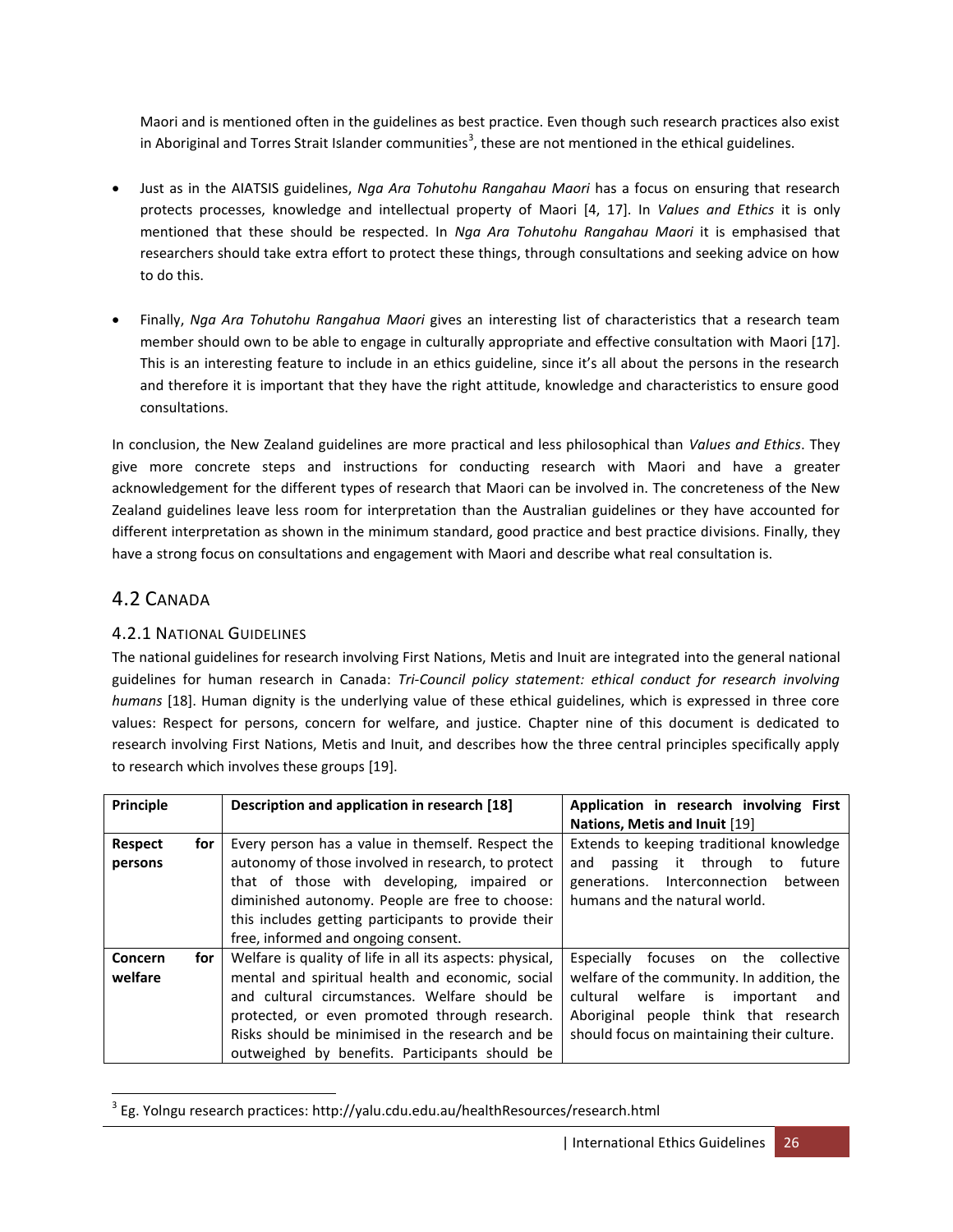|                | free to decline or withdraw participation when<br>risks outweigh the benefits.                                                                                                                                                                                                                                                                                                                                                                                                                       |                                                                                                                                                                                                                                                                                                                                                                            |
|----------------|------------------------------------------------------------------------------------------------------------------------------------------------------------------------------------------------------------------------------------------------------------------------------------------------------------------------------------------------------------------------------------------------------------------------------------------------------------------------------------------------------|----------------------------------------------------------------------------------------------------------------------------------------------------------------------------------------------------------------------------------------------------------------------------------------------------------------------------------------------------------------------------|
| <b>Justice</b> | Treating people fairly and equitably: treating all<br>persons with equal respect and an equal<br>distribution of burdens and benefits of research.<br>Everybody should have the same right to<br>participate and receive benefits from research.<br>Inclusion and exclusion of participants should be in<br>line with the research's aims and can't<br>discriminate. The probable power imbalance<br>between the researcher and participant should be<br>taken into account and by no means misused. | A power balance between the researcher<br>and participants. An imbalance may not<br>be misused. Misuse can include things<br>like, misappropriations of sacred songs,<br>stories and artefacts, devaluing of<br>Aboriginal<br>peoples'<br>knowledge<br>as<br>primitive or superstitious, etc. This can be<br>establishing<br>by<br>trustful<br>prevented<br>relationships. |

The chapter concerns research involving First Nations, Metis and Inuit Peoples. It starts with outlining the important concepts in this research, which include Aboriginal people, community, Indigenous people, community customs and codes of research practice and traditional knowledge. Self-identification is central in its definition for Indigenous people. It includes the definition for community and acknowledges that an individual can belong to multiple communities.

The rest of the chapter addresses how the guidelines apply to the Aboriginal People of Canada in twenty-two paragraphs.

(9.1) Community engagement in Aboriginal research is required when the research is likely to affect the community in/on which the research is conducted. This includes: research conducted on First Nations, Inuit or Metis lands; recruitment criteria that includes Aboriginal identity as a factor for the entire study or a sub-group of the study; research that seeks input from a community regarding a community's cultural heritage, artefacts, traditional knowledge or unique characteristics; research in which Aboriginality is used as a variable in analysis; interpretations of research that will refer to Aboriginal people. Engagement with communities may bring up certain issues that are not considered by the community and engagement ensures that traditional knowledge is treated fairly, ethically and equitably.

(9.2) The nature of engagement varies per type of research that is conducted; different kinds of research require different levels of engagement and some types of research don't require community engagement. Also the diversity of types of communities make it important not to generalise about community engagement, and take into account that the form the community engagement takes is unique for every community/research partnership. Mutual expectations and obligations should be clarified and recorded in the research agreement. Where the welfare of the community is not affected, informed consent from participants will be sufficient. Research examples of how and when community engagement is required, are provided.

(9.3) When research is conducted on land that is governed by First Nations, Inuit or Metis people, their authorities must be respected and approval for the research must be obtained from these authorities before any participants can be recruited. Even when research is conducted in multiple geographical areas and regional or national approval is given, the final decision still lies with the local community. Authority's approval is no substitute for individual consent.

(9.4) Aboriginal organisations should be recognised as communities and should be represented in ethical review and project oversight.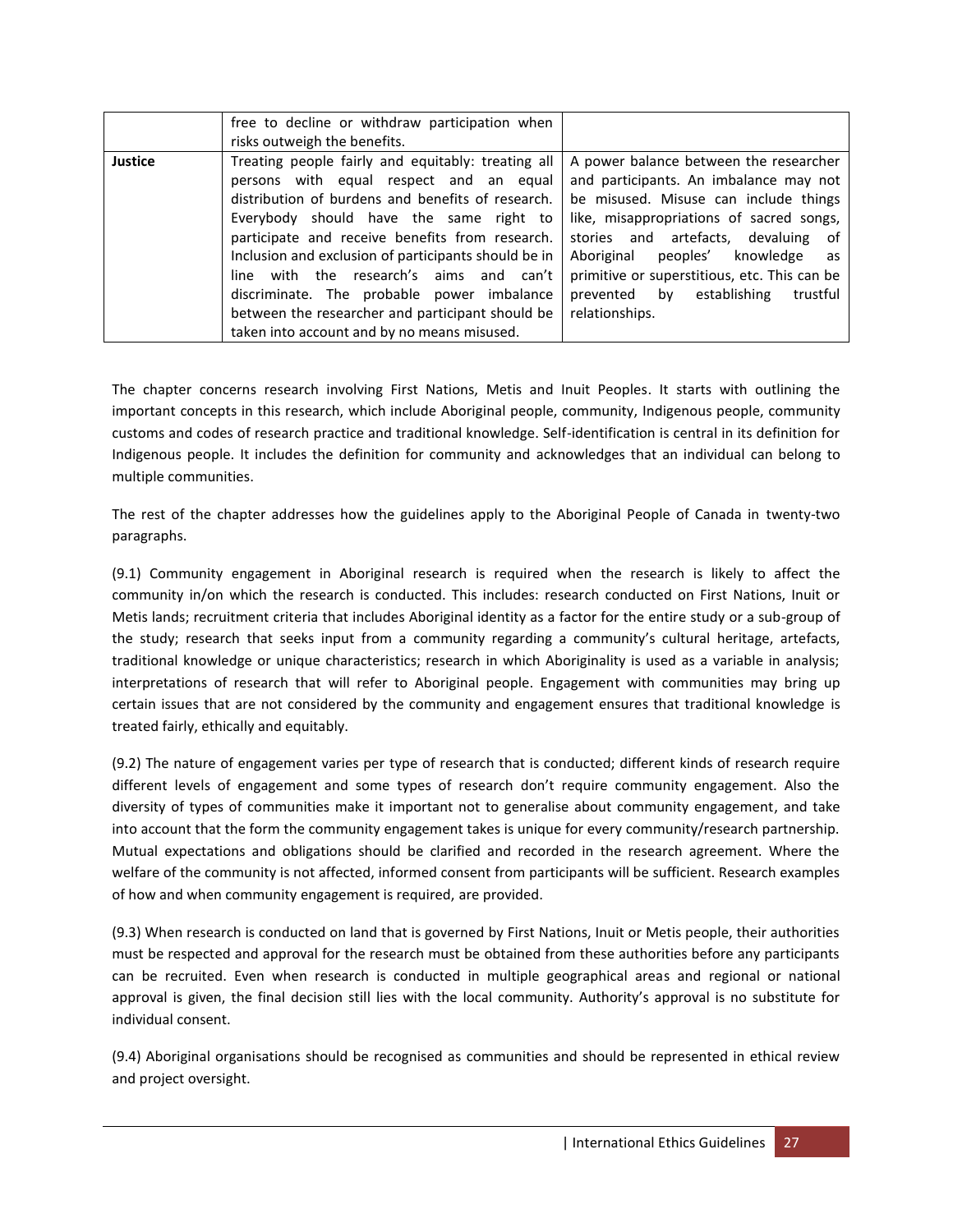(9.5) Community engagement processes should be created and documented when approval of research through leadership is not possible.

(9.6) All relevant views in the community should be considered. Especially those of marginalised and/or vulnerable groups which should have the same influence on the research and experience the same benefits.

(9.7) When conducting critical inquiry, i.e. assessing the conduct of public institutions, organisations or individuals that are Aboriginals or exercise power of Aboriginal people, this should be conducted ethically, with respect to cultural norms, protecting the safety of the participants and ensuring the welfare of the larger community.

(9.8) Researchers should be aware of, and adhere to, local communities' codes of research practice. Aboriginal codes of research practice are based on cultural traditions. Researchers should make the effort to become aware of these traditions, taking into account the disclosing of information which might be publically available, available to a specific audience or available only under certain circumstances. Many First Nations communities adhere to the OCAP ethics code: this code asserts ownership of, control of, access to and possession of the research process and the resulting data affecting the community. A possession agreement is important.

(9.9) Institutional ethics approval is still essential for the commencement of the research projects, even when local approval is obtained. When local Research Ethics Boards (REBs) are in partnership with the researcher's institution, ethical review might not be required.

(9.10) When planning to conduct research with Aboriginal people, the researcher should provide an explanation of how they have engaged or intend to engage with the involved community. When no engagement is planned, they should come up with a strong rationale for this. Researchers should provide a formal research agreement; a written decision or oral decision in a group setting, indicating the community engagement; or a written summary of advice received from a culturally informed advisory group.

(9.11) Terms and undertakings of both the community and the research team should be set out in a research agreement, before participants are recruited. It should contain the mutual expectations, tasks and expenses of the community and the research team. The scope of the document is dependent on the level of community engagement.

(9.12) As part of the community engagement, the research should consider collaborative or participatory research approaches. In collaborative research approaches, both parties bring in their own expertise and have their own responsibilities based on this expertise. Collaborative research is a means of facilitating mutually respectful and productive relations. Participatory research involves the active participation of the research participants in data collection, analysing and producing the final product. Participatory research is based on respect, relevance, reciprocity and mutual responsibility.

(9.13) Research should be relevant to community needs and priorities, it should benefit the participating community and extent the boundaries of knowledge. Collaborative research involving Aboriginal communities can make seemingly irrelevant research relevant to the community, because they learn about the issue being studied. Participatory research can assist communities in communicating their needs clearly to authorities. Research can also benefit the community by providing employment and skills. Including Aboriginal people in the research as researchers also increases the capacity to conduct research in the local language. Researchers should provide the community with access to research data, so they can use this for lobbying for funds to aid their community.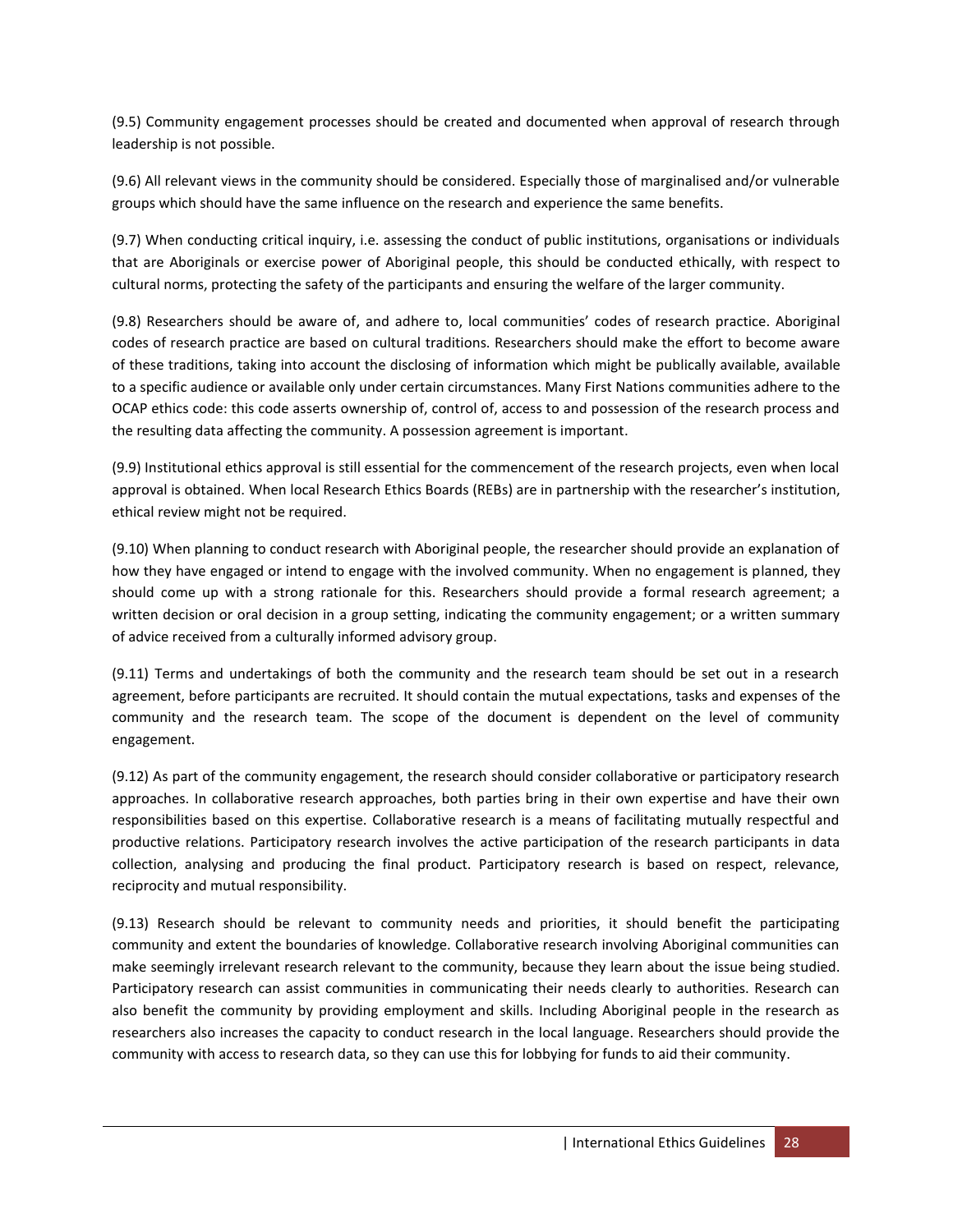(9.14) Research projects should build the capacity in the community through enhancement of research skills, through collaboration with and participation of community members as researchers. Reciprocal learning should take place in which community members are trained in research skills and researchers learn how to conduct culturally relevant research.

(9.15) Engagement should be sought with Elders, who can provide the researchers with essential traditional knowledge that can guide in developing research proposals and interpreting results. Elders can also provide access to community networks.

(9.16) Privacy and confidentiality should be addressed early in the research. No personal information can be disclosed without the consent of the individual. Especially in small communities, there should be extra attention to anonymity - some communities may be easy to identify based on their characteristics and this could lead to stigmatisation of entire communities. In individuals who have suffered trauma, the researchers should ensure that the research does not accidentally re-traumatise these individuals.

(9.17) Researchers should include community representatives in interpreting the data and reviewing research findings before they are published. Continuing communications with the community is essential. The review and approval of reports and academic publications is essential to validate findings, correct any cultural inaccuracies and maintain respect for community knowledge. Reports should be made available to all the groups involved. The community and the researches should agree on how the collaboration of different parties will be recognised in the publications.

(9.18) Intellectual property rights should be discussed before the research commences and should be included in the research agreement. Anticipated secondary use of data or human material should be discussed beforehand. Rights of marketable results from the collaborative research should be discussed and decided upon.

(9.19) Researchers should seek agreement with the community about the rights and proprietary interests related to human material and associated data. Aboriginal people might request to maintain control over this data, in line with their 'full embodiment' view on life that every part is sacred and cannot be alienated. Research agreements should address: objectives for collection, use and storage of human biological materials; roles and responsibilities regarding custodianship of the data; any future use of these human biological materials and associated data, including material transfer agreements to third parties and any subsequent requirement for community engagement.

(9.20) Researchers should seek engagement with the community from whom the original data is taken: when they want to use it for a second time; when no research agreement is there; when a research agreement doesn't state anything about secondary use; or when data is not publicly or legally accessible.

(9.21) Where the data is obtained from a legally accessible source, then no ethical approval is needed for the use of the data. When, however, the original source of this data can be identified, the researchers should assess the potential risks the research has for the community.

(9.22) When a researcher plans to combine two anonymous data sources that might lead to identification of the source of the data, ethical approval is needed, which can possibly conclude that community engagement is needed.

## **Good practice?**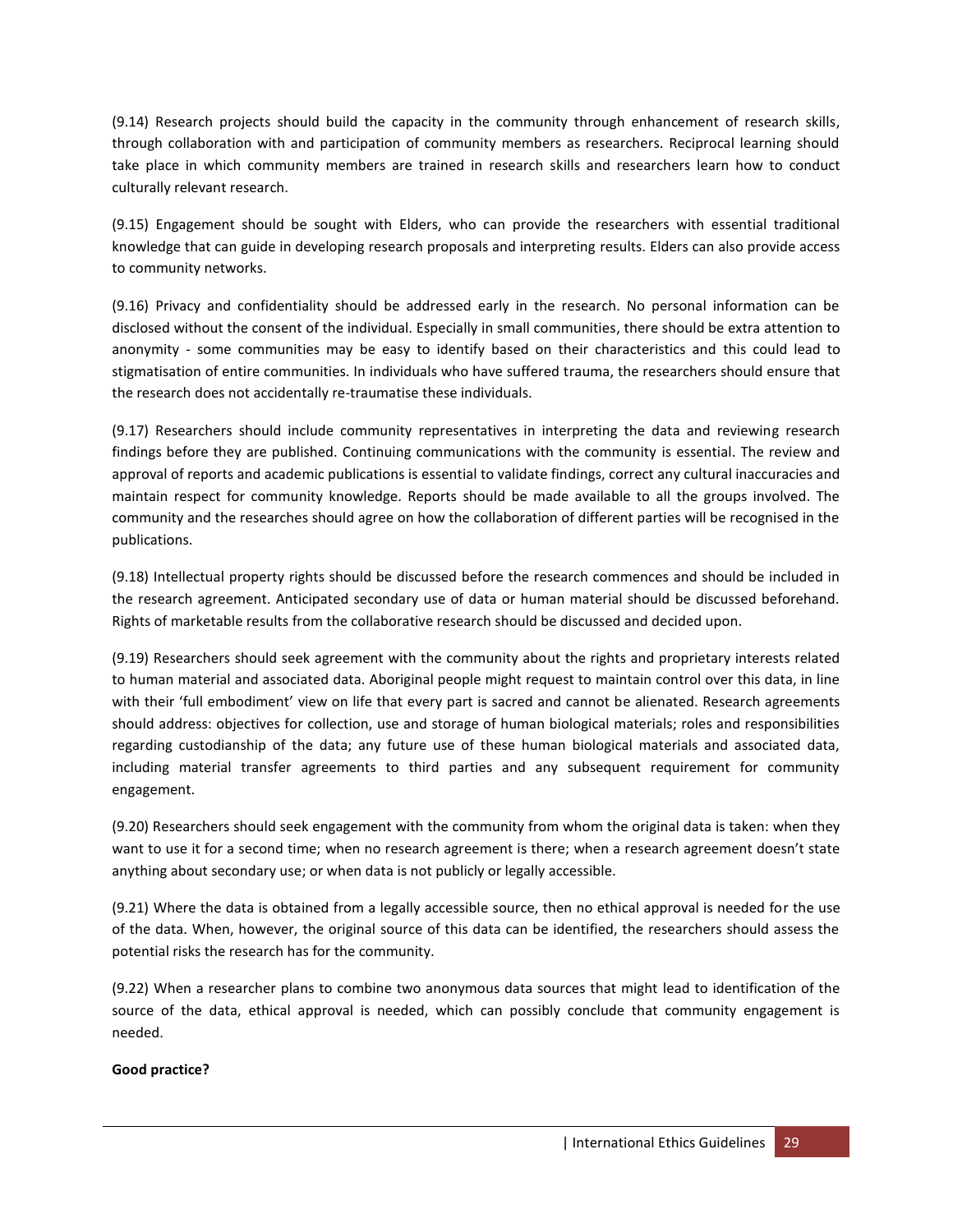- This document acknowledges that people can be part of multiple communities and that community is a fluid concept.
- It gives a definition for Indigenous people, which acknowledges that it is based on self-definition.
- This document acknowledges that community engagement is not required in every type of research. It provides a list of when engagement is needed and practical examples of when and how engagement is required.
- It acknowledges that Aboriginal communities are unique and that no rules can be given on how engagement should work, this should be worked out with the local community. Many communities have their own research practices and guidelines and the researcher should take time to get to know these.
- The local practices often adhere to the OCAP ethics code: Ownership, Control, Access and Possession.
- It provides special rules concerning genetics and human biology research.

## <span id="page-29-0"></span>4.2.2 OWNERSHIP, CONTROL, ACCESS AND POSSESSION

OCAP is a set of principles for research with First Nations people in Canada [\[20\]](#page-53-20). These principles are developed in response to colonial research practices that have led to much grievance in First Nations communities. First Nations people feel that they have been researched to death, with many bad research practices occurring including gaining data without consent; not compensating or employing local First Nations in the research; not respecting the human dignity, religious, cultural and spiritual beliefs; not respecting secrecy and misusing research data; leading to marginalisation and discrimination. OCAP is self-determination applied to research.

New research guidelines have emerged that discourage bad research practices and promote more community involvement, consent, negotiations of relationships, respect for Aboriginal cultural and religious beliefs and collective rights of Aboriginal people. However, these guidelines are developed by governments or academic institutions. These guidelines are their own set of rules and often inadequate in addressing the priority issues of Aboriginal people. Mostly they are written in colonial/anthropological wordings and make a strict distinction between researchers and Indigenous people, without acknowledging that First Nations people can and should also control research. However, in many government, academic and research institutions there is still an misconception that Indigenous people lack the capacity to self-govern their communities and should not have the right to do so.

In response to the new guidelines that still are not able to address Indigenous priority issues, a growing number of Indigenous communities and organisations have developed their own research guidelines, ethical review processes and ethical review committees. Several examples of these policies are outlined below. These include the Nuuchah-nulth Tribal Council Protocols and Principles, the Six Nations' policy regarding conducting research, Sante' Mawio'mi Research Principles and Protocols, Guidelines for ethical Aboriginal research in the Manitoulin area and the Akwesasne Good Mind Research Protocol.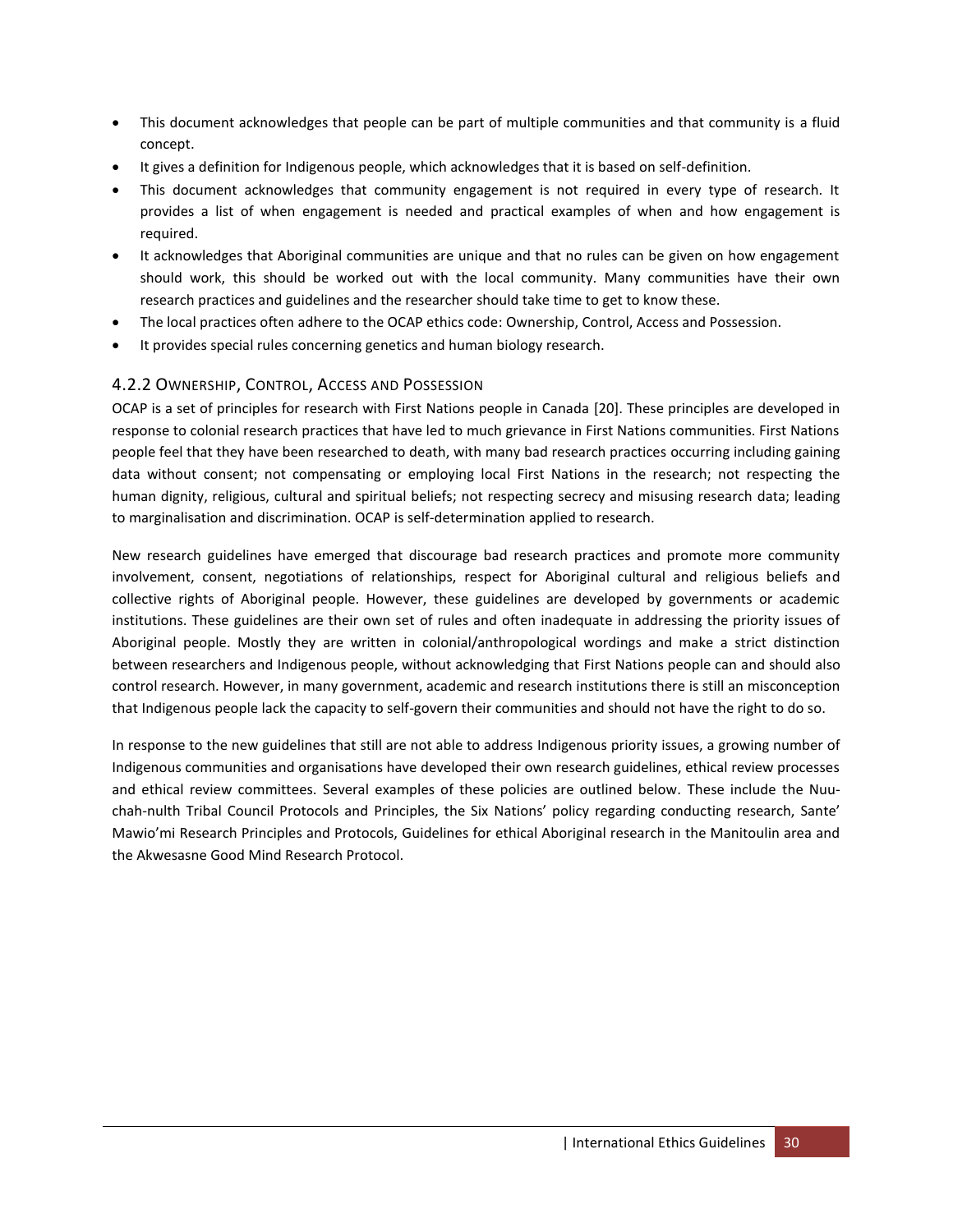## <span id="page-30-0"></span>4.2.3 LOCAL COUNCIL RESEARCH PROTOCOLS AND PRINCIPLES

In Canada there are many tribal councils that provide programs, services and advice to the groups of bands that are part of the region that the council is serving. Tribal councils are organisations existing of bands that come together voluntarily. Tribal councils are funded by the Canadian government through the Department of Aboriginal Affairs and Northern Development Canada [\[21\]](#page-54-0). In 2001-2002 there were 78 Tribal Councils in Canada that were funded by the government [\[21\]](#page-54-0). A growing number of communities and councils have created and adapted their own ethical research guidelines.

## PROTOCOLS AND PRINCIPLES FOR CONDUCTING RESEARCH IN A NUU-CHAH-NULTH CONTEXT *Nuu-Chah-Nulth Tribal Council Research Ethics Committee (2008)[\[22\]](#page-54-1)*

The Nuu-cha-nulth Tribal Council governs the area on the western side of Vancouver Island (British Columbia, Canada). This area consists of different communities, family and band groups. This council provides different services to the included nations, it can function as a sounding board for common issues and can oversee issues. The council developed the protocols and principles for research to ensure that research within Nuu-chah-nulth communities is conducted in an appropriate manner, by assisting the researchers in meeting the appropriate protocols. It describes that every community has its own protocols and the researchers must make sure that they identify these protocols; this is done through consultation with the community members.

Research conducted in Nuu-chah-nulth communities preferably partners with the community and must ensure that the research protocols uphold the protection of the community and its resources (which include people and their knowledge). All Nuu-chah-nulth people have the right to participate or refuse participation in research, they should get enough time to think about participation and can withdraw at any time without consequences. Principles for research with Nuu-chah-nulth communities:

- Research that works with two or more Nuu-chah-nulth communities should get approval from the Nuuchah-nulth ethics committee.
- Purpose should be clearly stated, including benefits for community.
- Risk cannot outweigh benefits.
- Minimal disruption should be caused to the community.
- No deception involved in the research process.
- Individuals in the research process should be clearly identified and all should have their qualifications made clear.
- Data and results should be disseminated to individuals and communities involved in the research in an accessible format.
- Ownership of the data should be made clear and the community should have at least partial ownership and full rights of accessing and using the data.
- It should be clear what is going to happen with the data after the study is finished.

## **Good practice?**

This document is very short and very comprehensible. It summarises nicely the important ethical points that are mentioned in the national guidelines. Besides ethical guidelines it gives research principles, which can guide the researchers in developing the research within Nuu-chah-nulth communities. It is good that this tribal council has its own principles and protocols and emphasises that each community has their own protocols that the researchers should follow. It is recommended that Aboriginal and Torres Strait Islander communities in Australia develop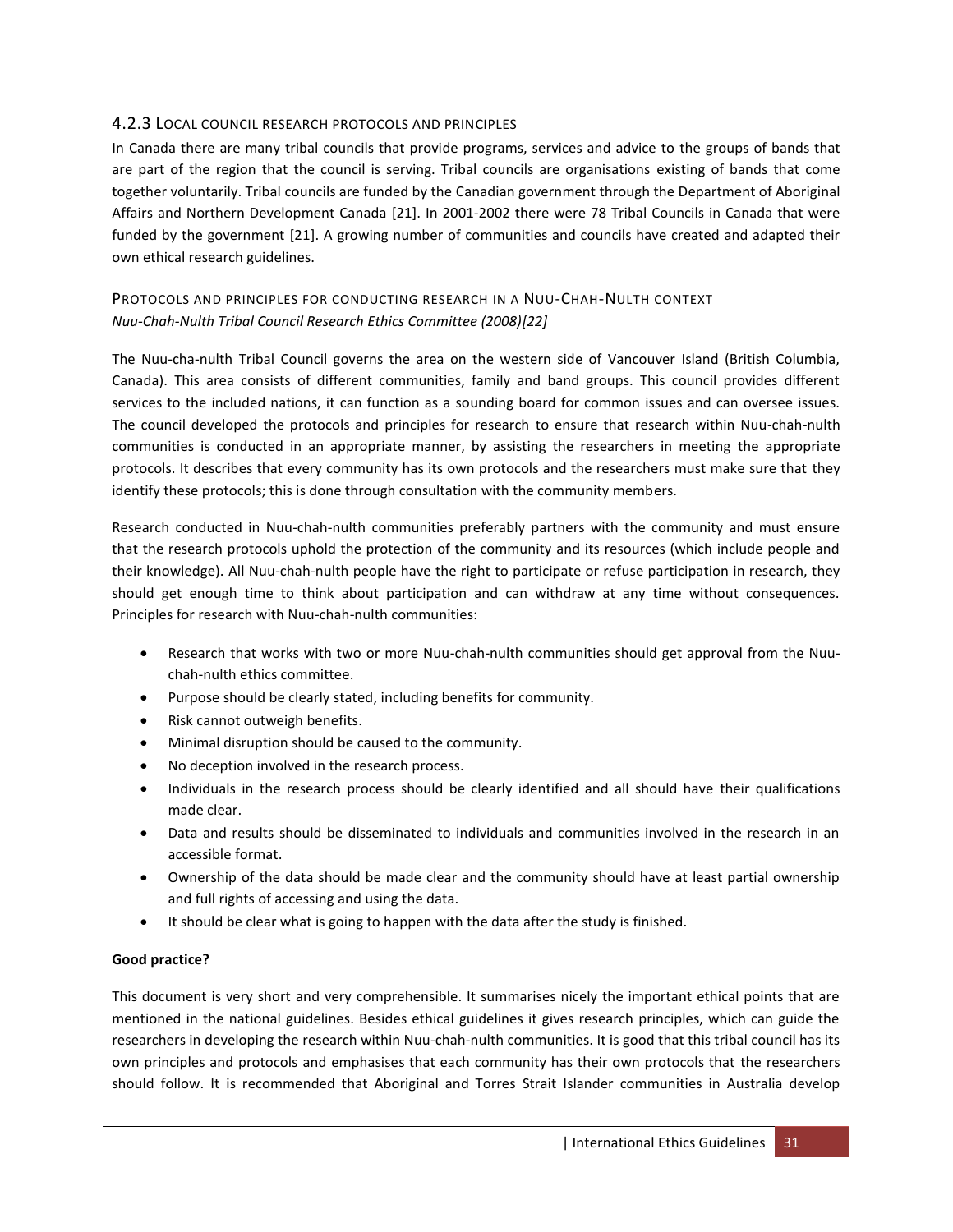research protocols like this as well, to ensure that research conducted in communities is conducted in a safe and ethical way.

The council states that they 'continue to follow our ancestors' true self-determination and real self-sufficiency when they lived and thrived on the lands and waters on the West Coast of Vancouver Island. Through the Nuuchah-nulth Tribal Council, our vision is self-government that promotes strong, healthy Nuu-chah-nulth communities, which are guided by n'aas (Creator) and ha'wiih (hereditary chiefs).' [\[23\]](#page-54-2) 'Having our own research protocols and principles to which outside researchers need to adhere is a good example of self-determination' [\[20\]](#page-53-20). For Aboriginal and Torres Strait Islander communities to have their own research ethics protocols and principles could also be a good way of improving self-determination and ownership of research conducted in their communities.

#### SIX NATIONS COUNCIL CONDUCTING RESEARCH AT SIX NATIONS

*Six Nations Council (2009)* [\[24\]](#page-54-3)

Another example of a local First Nations council having a policy for ethical research is the Six Nations Council [\[24\]](#page-54-3). This is a council in Ontario which includes different communities, families and band groups from the Iroquis nations [\[25\]](#page-54-4). In this policy the Council acknowledges the importance of research and the benefits it can bring to the communities. It also emphasises that research only has benefits when it is conducted based on mutual respect, understanding and trust.

The policy states that the Council has the authority to accept and refuse research being conducted in their communities, depending on whether the research is based on ethical principles and it contributes to preserving the integrity of their Indigenous knowledge. It is the Council's responsibility that the communities enjoy the benefits of the research and are protected against any harm from research. The Six Nations Council has an ethics committee that assesses whether proposed research is appropriate, based on the ethics committee terms of reference.

A set of principles for research within Six Nations territory is outlined:

- All research conducted in the area should have approval from the Ethics Committee in the form required by the Committee.
- Research should adhere to the Tri-Council policy statement and be based on good-practice and respect the integrity of Indigenous knowledge.
- Culture and members of Six Nations should be protected from harm and abuse.
- Where practical, Aboriginal researchers should be recruited and trained.
- Research has to respect community life, norms and customs.
- The well-being of participants should be respected, including their autonomy and confidentiality. These can only be breached when breaking this would hold no harm for the participants and the participants are fully aware of this.
- Participants have to provide free, prior and informed consent and furthermore it highlights the importance of written consent and how this should be obtained from participants prior to the research. Written consent doesn't need to be provided when the researchers explain the reasons to the Ethics Committee, which could include that the research has a minimal risk to the subject, written consent is not practical, research does not involve therapeutic intervention. Subjects will receive information after the research is conducted.
- Research data should not be sold, transferred or reused without permission from the Ethics Committee.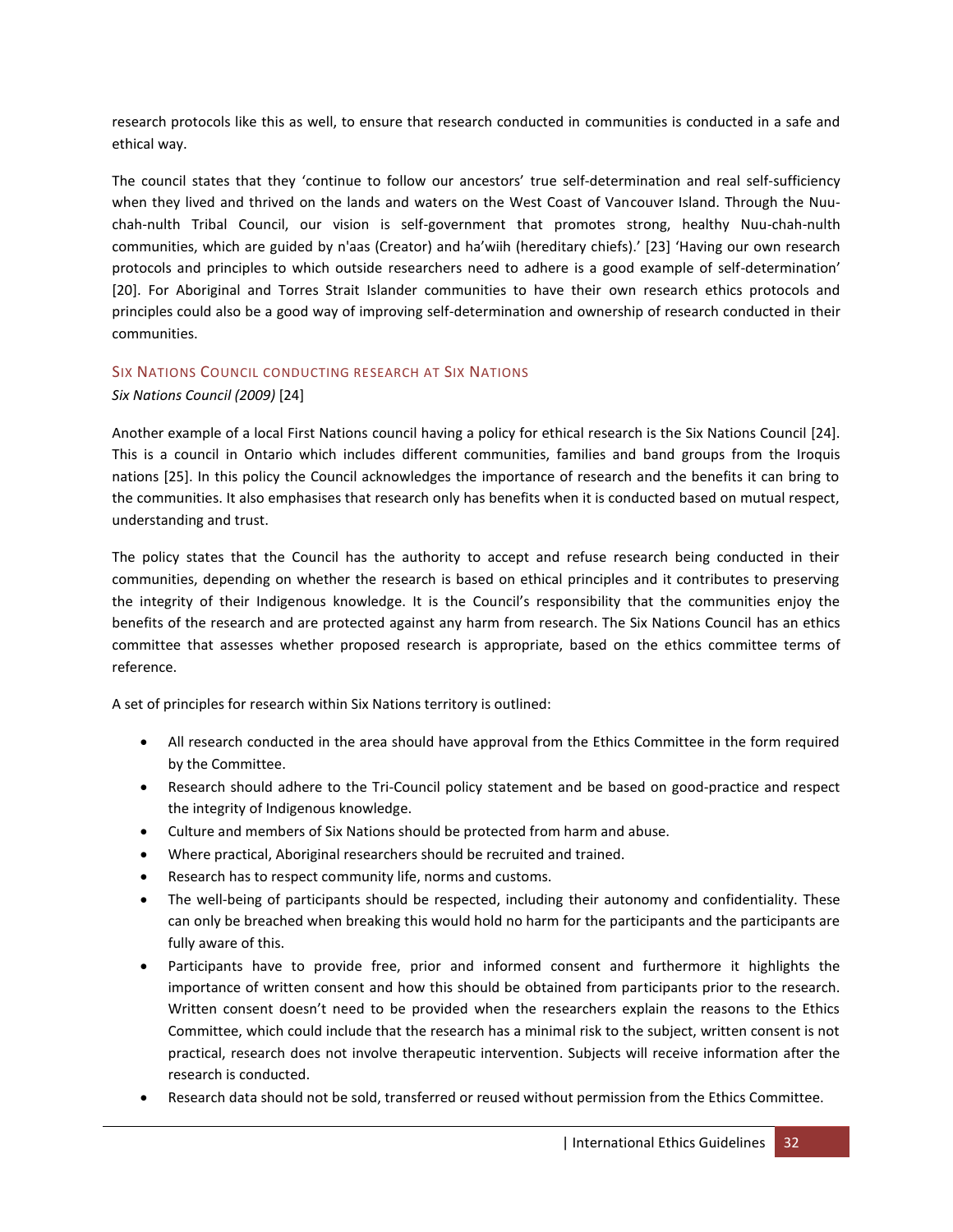The Six Nations Council has its own ethics committee to which researchers should apply for approval by sending in research proposals. Research can be terminated by the ethics committee when ethical principles are breached. The committee can bring out public announcements regarding the research going on in the Six Nations region, and release reports regarding research in the Six Nations region to keep the communities informed. Researchers should update the committee on the outcomes of the research upon completion, and when the project lasts for more than a year, researchers should provide the committee with an annual report. Before publishing the results the researchers should get approval from the committee where applicable, and make changes according to the concerns of the committee. Researchers have to provide the committee with copies of the outcomes.

#### **Good practice?**

This is a very straight forward policy for research conducted in the Six Nations region. It is clear that research can only be conducted in the region once ethical approval is obtained from the ethics committee. Ethical research means that it is based on mutual respect, understanding and trust and preserving the integrity of Indigenous knowledge of the Six Nations' people. The council has its own ethical research policy and takes control over this which shows the importance to them that research is conducted in an ethical fashion, and reflects ownership, responsibility and self-determination [\[20\]](#page-53-20).

## MI'KMAW RESEARCH PRINCIPLES AND PROTOCOLS

#### *Mi'kmaw Ethics Watch (2000)* [\[26\]](#page-54-5)

The Mi'kmaw ethics committee concerning Mi'kmaq people was established by the Sante' Mawio'mi (Grand Council) in 1999. This committee researched issues related to research with Indigenous peoples and established its research principles and protocols based on the outcomes of this. The protocols and principles were disseminated to the different Mi'kmaq communities for review.

Principles described in the document firstly consider cultural knowledge. Mi'kmaq people are guardians and interpreters of cultural knowledge. Cultural knowledge is connected to land and tradition and is collectively owned, discovered, used, taught and guarded. Community have their own control over their knowledge and knowledge can have traditional owners. Research inquiring into this knowledge has to be approved by the Mi'kmaw Ethics Watch and belongs by Mi'kmaq people and must be returned to them. The Sante' Mawio'mi has authority over the research and how the Watch is composed. The Watch has control over all research processes and should conduct fair and timely review of research going on in the Mi'kmaq communities.

The next section of the documents considers the obligation researchers have when conducting research that will enter the public domain, in Mi'kmaq communities and protocols for research in these communities. Everybody involved should be treated equally, Mi'kmaq people should not be treated as mere participants or informants, and there should be an attempt to impart new skills into the community. There should be respect for local culture and for the highest research standards. Researchers should educate themselves on local culture and research protocols and should provide the local community with a detailed description of the research process in their own language, including details on how the research is funded and who is involved (and their qualifications). Consent and information should be provided in their own language and be both oral and written.

Mi'kmaq people should not be forced to participate. They have the right to decline or withdraw from the research at any time, without consequences. When participants are younger than fourteen, consent should be obtained from their parents or guardians. Participants should be informed on their anonymity and confidentiality in the research and the consequences when this cannot be assured. Information should be provided on the possible risks and benefits from participating in the research. Participants should be informed about each research step along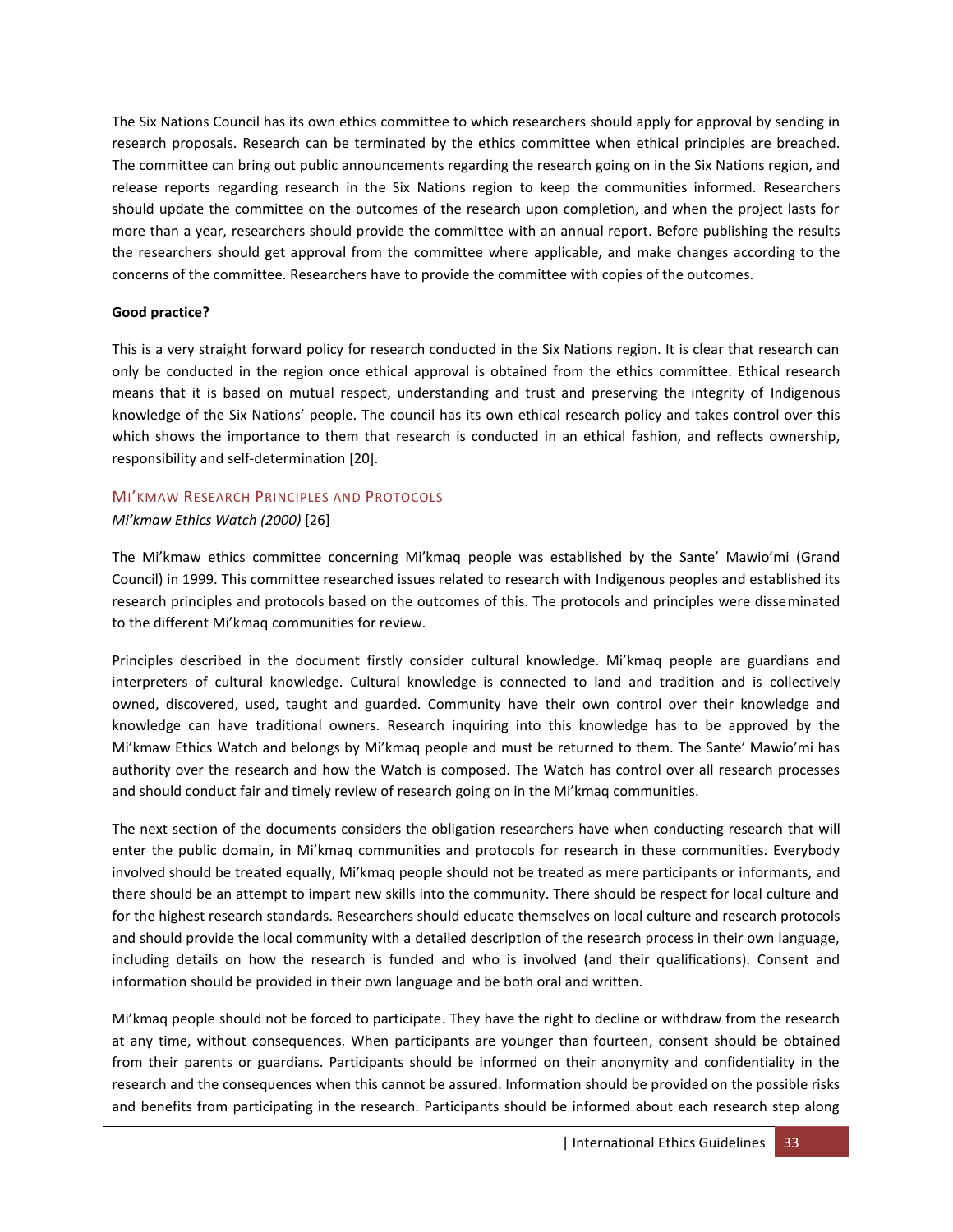the way and on the distribution of the results. Mi'kmaq participants should be included in the interpretation and conclusions based on the results, to ensure accuracy and sensitivity. To empower Indigenous voice and skills, researchers should consider a variety of research processes.

The following section describes the obligations for the Mi'kmaw Ethics Watch: the Watch will consist of local community representatives that are chosen by the community. The community decides on the level of authority and the representatives should work collaboratively. The Watch operates on the basis of the self-determination of every community and should consider the risks and benefits that the research entails for the community and the rights of both the individual and the collective. The Ethics Watch should consider intellectual property rights and nothing can be distributed or used without the permission of the Watch.

No genetic information shall be collected from Mi'kmaq people unless it benefits them. The Watch will educate communities and individuals on research and issues, concerns, benefits and risks related to it. The Watch will consider disciplinary actions against researchers that do not comply with the guidelines and protocols. Context of the research will be considered and power and control related to the research. The Watch will encourage researchers to consult with Mi'kmaq people about the results and interpretation of these results.

#### **Good practice?**

Just as with the other First Nations Council protocols, this Mi'kmaw protocol is a good way for the Mi'kmaq people to have control over the research, to show self-determination and protect its own people from harm that can be caused by unethical research [\[20\]](#page-53-20). An important point of the protocols are the focus on skills development in the community when research is conducted, and the focus of empowerment through considering different research methods, other than quantitative methods. The observation that consent and information should be provided in both English and Mi'kmaq (and in both written and oral form) is an important one.

#### **Example of good practice**

A good practice example of research conducted in the Mi'kmaq communities was a study to increasing the understandings of the gaps, barriers and successes/solutions in mental health services in Mi'kmaq communities [\[27\]](#page-54-6). The study was initiated by the local health directors in the thirteen Mi'kmaq communities, who invited researchers to undertake study in their communities. Approval was obtained from the thirteen community chiefs, the university ethics board and the Mi'kmaw Ethics Watch. The health directors recruited participants, the researchers conducted the data collection and analysis and discussed this with the health director during the analysis. One of the health directors is the co-author of the paper. The study gave useful insights in the gaps and barriers to success in mental health services in Mi'kmaq communities.

#### AKWESASNE GOOD MIND RESEARCH PROTOCOL

## *Akwesasne Research Advisory Committee (1996)* [\[28\]](#page-54-7)

Akwesasne community is located in an area where a lot of environmental research is conducted. This research often overlapped and did not benefit the community. To deal with this problem the Research Advisory Commission was established in 1994, as part of the Akwesasne Task Force on the Environment. The task of this commission is to develop and review proposals which affect the people of Akwesasne and to ensure that the proposed research benefits the people.

The commission developed a set of guidelines and protocols for the research conducted in the Akwesasne region. The main aims in developing these guidelines were to establish what good research at Akwesasne would be, and to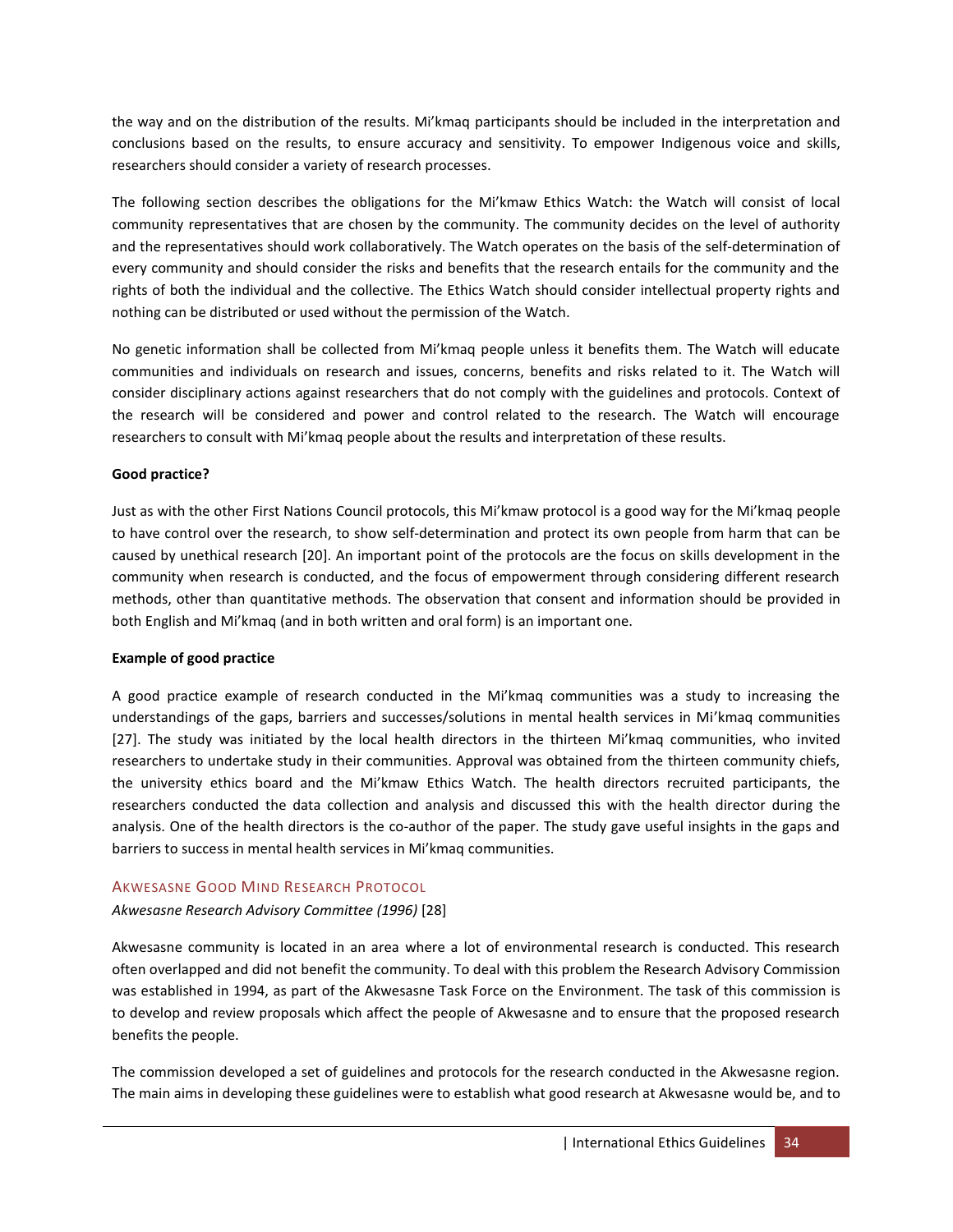develop a philosophy and ethics of community based research which are community specific. The primary aim of the protocol is to ensure the development of good relationships between researchers and the community. The goal is sharing of respect, equity and empowerment.

The review process conducted by the ethics commission should be seen as a guide to promote collaboration builtnon mutual trust and co-operation. Scientists should recognise the importance of community empowerment, control of the research process and ownership of data and information. The commission ensures that research benefits the community and that burden and benefits are equally shared among the community and the researchers: Akwesasne people should be provided an opportunity to be involved in the research and decisionmaking, and be empowered through training and education. Proposed research should protect environmental, natural and cultural resources.

The three main principles on which the Akwesasne Good Mind Research protocol is built are:

- Skennen (peace) which is the active striving of humans for the purpose of establishing universal justice, unifying people on the path of righteousness.
- Kariwiio (good mind) while working towards peace, a good mind develops. A good mind means a good way of thinking, people using their purest and most unselfish mind.
- Kasastensera (strength) when working for peace and a good mind, strength is developed. Strength flows from the power of the good mind to use rational thinking and persuasion to channel the inherent goodwill of humans to work towards peace, justice and unity.

From these principles, behaviours that flow are:

- **Respect** both parties should have an understanding of each other's social, political and cultural structures. Communications must work both ways to create a good research agreement.
- **Empowerment**  Sharing of power, which is the result of a good research agreement created by both parties. Each party feels their needs are being met and their credibility increases. Authorship must be shared between both parties.
- **Equity –** Sharing of resources. Finance, money, cultural knowledge, networks, personnel and political/social power and other commodities need to be shared. Equity needs to be reviewed constantly throughout the whole process of research.

**A Good research agreement:** promotes collaboration based on trust and co-operation. It will result in sharing resources, power and mutual understanding. It will ensure research that is culturally sensitive, relevant and beneficial to the participants and community.

The protocol describes what researchers should include in their application for ethics approval from the commission. It ensures that the researchers seek permission and collaboration from the Ethics Committee as early as possible in the research. Things that need to be included in the application are: statement of the problem; intent/benefit to Akwesasne people; method; confidentiality; disposition of the data; risks; funding/budget; cultural sensitivity training; empowerment; intellectual property rights and review of product or research results; data ownership/archive.

The commission has the right to withdraw approval for a project, deny researchers the right to conduct research in Akwesasne community and withdraw consent to use or release information and/or prevent publications of data.

#### **Good Practice?**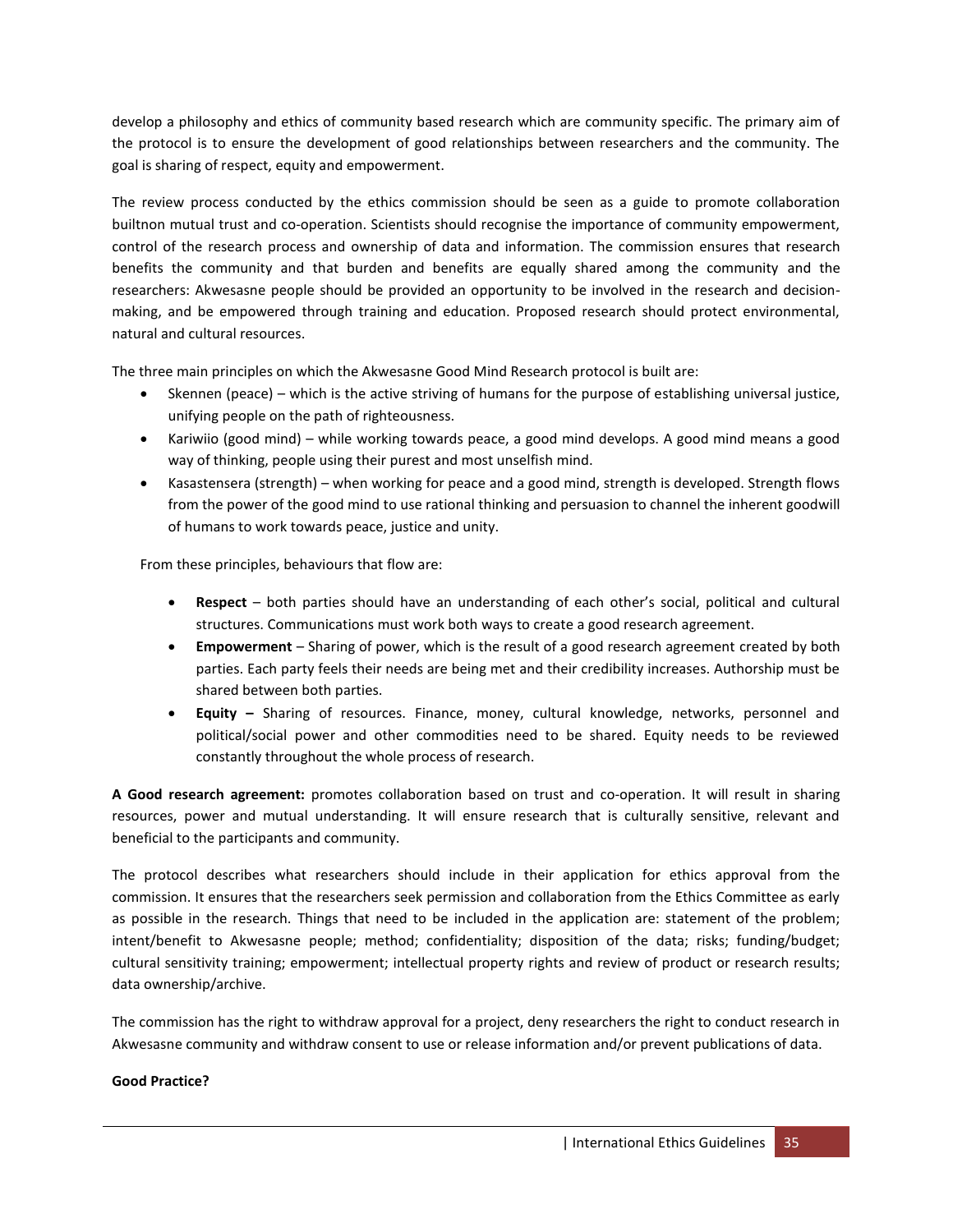The people of Akwesasne took control of research-caused problems in their community by establishing a Research Advisory Committee and developing protocols related to research. This way the people of Akwesasne took ownership of the research that happened in their community and could protect the environment, the people and the culture against researchers marching in and out. They took control in their own hands and created their own guidelines to which researchers have to adhere.

An important point in these guidelines is the mutual obligation that both the researcher and the community have. Many guidelines only focus on the obligations the researchers have, but communities have certain obligations as well. Both researchers and communities should share their commodities equally among each other when they're in a partnership based on a good research agreement. Both parties should be considering the other's background, instead of just the researcher considering the community's background. Finally in the definition of empowerment, there should be sharing of power and both parties should have equal say in research and decision-making.

#### **Example of research in Akwesasne**

A study was conducted on the health effects of toxicants exposure of young adults in the region [\[29\]](#page-54-8). Indigenous people are more prone to the adverse health effects of toxicants in the environment due to their cultural practices, in which the land has an important meaning. Toxicant exposure therefore does not just have adverse effects on health, but also on cultural identity. The following study was conducted in close partnership with the local community, which is an example for how the guidelines are used in practice. The partnership started during another study and this study was able to build on that partnership and relationships that were already built. There were sponsors that would support projects in the Akwesasne community.

A meeting was organised between the researchers and the community to discuss what projects could be run in the community. There were three driving forces: what kind of projects the sponsors want to support, what the community wanted and needed and the expertise of the researchers. They found a project that fitted all of these needs. Getting to know each other was important and cultural sensitivity training was attended by the researchers, who also attended community events. The researchers showed understanding towards the long decision-making process in the local community. This consensus was important to identify appropriate research questions, methodologies, evaluation strategies and to select effective means for dissemination and education.

The project trained local community members as part of the project. These local members were trained in skills related to the project such as different data collection methods. Having the local community members actively involved in the research was important to the development of the measurements, because they gave unique insights based on their local knowledge. The local knowledge was also essential in recruiting participants, which was reflected by the recruitment rate of 65% (which is high for studies with hard-to-reach populations). Local expertise was used for the development of the effective community outreach and education programs. There was a local community member who had experience with a similar project in the community and he became director of the program, which was developed based on his local knowledge. Local partners were also made co-authors on the papers.

## GUIDELINES FOR ETHICAL ABORIGINAL RESEARCH

## *Aboriginal Health Research Review Committee (Manitoulin area; 2003)* [\[30\]](#page-54-9)

This manual helps to assist in identifying research that is useful and empowering to the local Aboriginal community. The manual was developed as a response to the feeling that Aboriginal communities were 'researched to death' without receiving any benefits from the research. By developing a vision and ethical research guidelines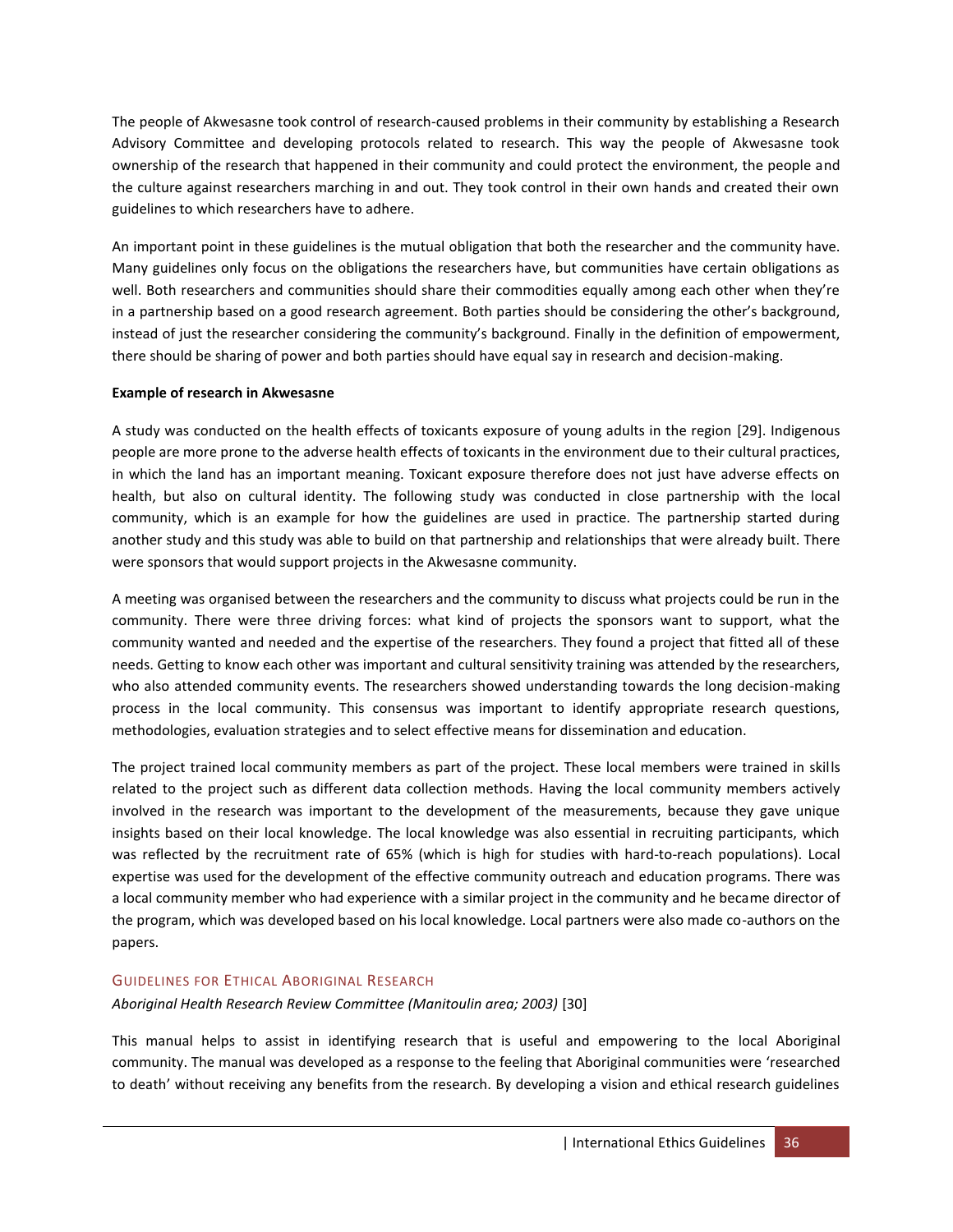for health research conducted in the Manitoulin District, to which researchers must adhere, good ethical research can be conducted.

The vision described in this document states that all the research should be owned by local First Nations communities and organisations and should add to local decision making and development of local health programs. Research should never harm the community. It should adhere to relevant guidelines and the local community's mission. Community empowerment through research can be established through:

- Research designed to directly benefit the community.
- Respect the diversity between and within communities.
- Produce documents which are useful for communities and agencies.
- Respect that the collected data is owned by local communities and agencies.
- Respect traditional Aboriginal knowledge and culture.
- Build local capacity for research.
- Research topic should fit into a local strategic plan for research and/or be directly relevant to local communities.

The Aboriginal ethical research guidelines are based on the seven grandfather teachings of:

- Respect for the diversity in spirituality, beliefs and values. Look at health in a holistic way: participants should know the outcomes of the study; be clear on what happens with the data; spend time with participants; ensure mutual understanding; appropriate approaches; not rushing; and respecting participant's individuality. Do not ask intrusive questions. Approach the project holistically, because humans are interconnected with the environment and animals.
- Wisdom Appreciate silence, appreciate wisdom of Elders and children, appreciate someone's humor.
- Love Have kindness in research, have vision and think ahead, sharing and generosity: benefit to the community, benefit to future generations, is it what ancestors wanted, does it reflect love for future generations and caring about their survival.
- Honesty A trust basis must be developed in the research with the community and individuals, researchers should visit the community often to establish this. There should be honesty in the relationship between the research team and the community members, individuals should feel (and be) part of the team and their contributions should be acknowledged.
- Bravery It takes courage to participate in and conduct research. When you participate in research you reveal aspects of your life and it takes courage to stand by this and be part of change.
- Humility Get rid of preconceived expectations, do not be intrusive with questions, ensure that it is the right time to conduct the interview, acknowledge the contribution of the participant and remember that participants are **helping** the researcher.
- Truth Responses are given in the hope of benefitting everybody, therefore the truth comes out. The truth translates into action and benefit from research without causing harm.

The document also includes the Tri-Council Policy Statement ethical guidelines and emphasises that researchers also still need to adhere to these national guidelines.

Furthermore, the reviewing process is described and consists of two steps: ethical review and research review. The ethical review looks at whether the research is ethical, based on different guidelines. When this is passed, the research review is undertaken. This review looks at whether the proposed research fits in with the community's research agenda and priorities and whether it ensures that benefits are maximised for the community.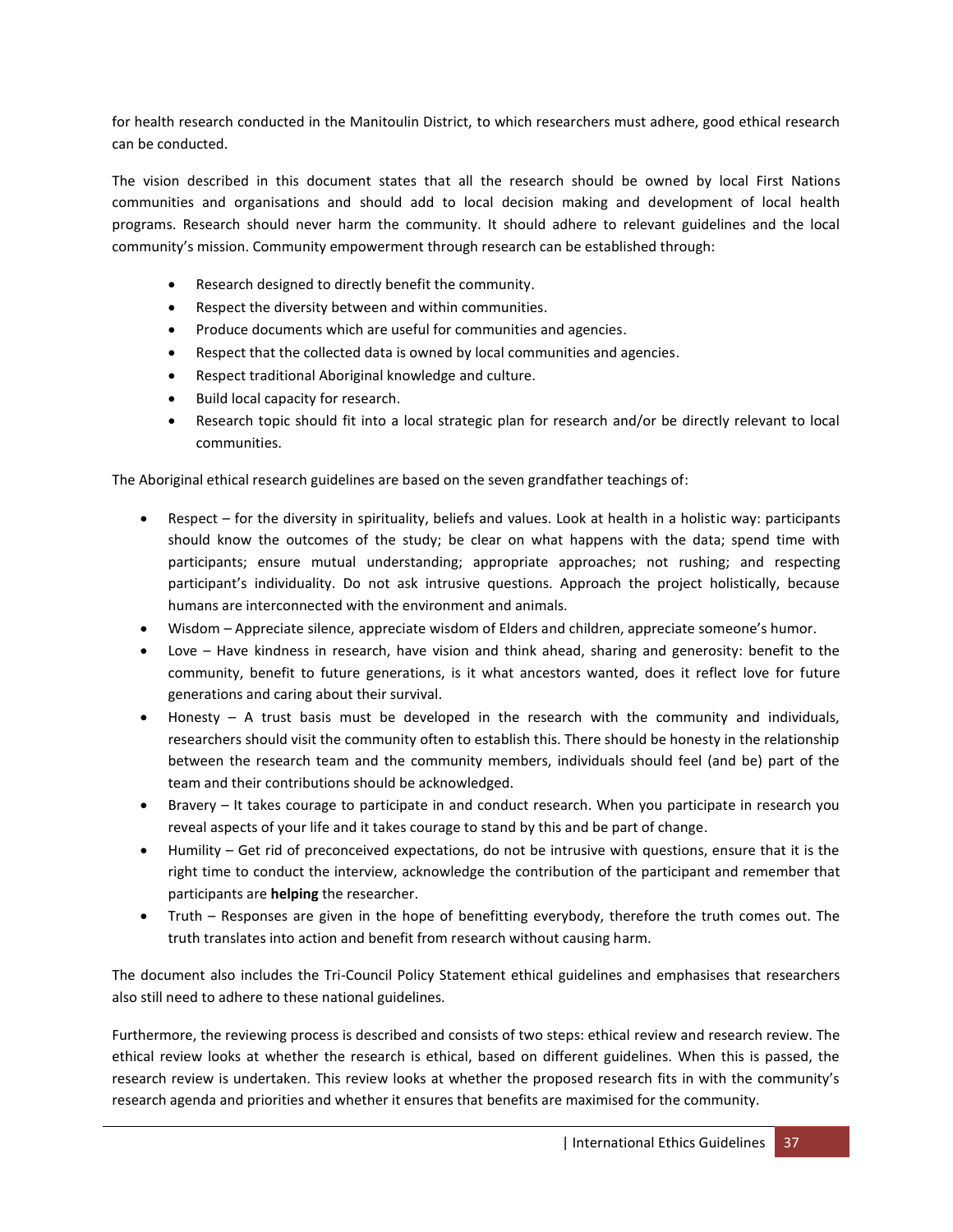The document finishes with strategies for forming a community-based research steering committee. Some communities might already have policies in place for this, but for the communities that don't have that, these guidelines give them some strategies to achieve this.

## <span id="page-37-0"></span>4.2.4 ETHICAL TOOL KIT: BUILDING HONORABLE AND EQUITABLE RELATIONSHIPS

An ethical tool kit is developed as a guideline in developing partnerships and relationships for social and health services in First Nations, Inuit or Metis communities [\[31,](#page-54-10) [32\]](#page-54-11). It provides guidelines for the design of local ethical frameworks based on local culture, moral and ethical values. This tool kit is especially developed for the development of relationship in the development of an intervention. It 'serves as a safety measure, respecting the integrity and needs of the community/organisation and holding government agencies and outside funders to accountability standards throughout the period of the evaluation'.

The tool kit starts with a framework for the development of a programs and services ethics committee (PSEC) in the community or organisation that will be involved in the intervention. PSECs have to make sure the intervention development, implementation and evaluation is conducted in an ethical way and herein are protecting the interest of the community. A list of people that should be on a PSEC is provided as are examples of PSECs. Additional questions are stated to assist in creating the PSEC. A list of goals of PSECs is provided and an example of a local PSEC mission statement is given.

The tool kit further describes how PSECs should create their own ethical guidelines and evaluate whether a proposed intervention of policy fits in with their local, cultural values, norms and ethics. Different issues related to funding practices are provided with some ideas of what kind of issues the PSEC can come across. This includes funding allocation, under-resourcing, and the timeframe related to funding, which sometimes does not align with the timeframe of the proposed intervention. It is described how PSECs can conduct assessments and develop recommendations and how to assess risk and determine levels of risk. This section provides example questions for the process of risk assessment. In addition, it provides 'guiding ethical questions' for different issues: programming, funding practices, client rights and workers. It finishes with a list of four recommendations that can be done after the assessment process is finished.

The document ends with internal and external factors for success, which are: collective support, political stability, leadership and champions, government readiness and co-operation, collaboration and reconciliation.

In addition to this document of the tool kit, there is a website [\(https://ethicaltool kit.ca/\)](https://ethicaltoolkit.ca/) with very useful information and resources to guide social and health services, governments and researchers in the development of 'honorable and equitable relationships' [\[31\]](#page-54-10). This website contains the tool kit and an elaboration of its goals, development, purpose, benefits and references. In addition, it provides material for training PSEC members and for training the trainer including powerpoints and also documentaries: *'Child welfare, the state as parent'* and *'Do you find this unethical, partner'*. These documentaries serve to better understand the challenges First Nations, Inuit and Metis communities and organisations face, with the goal of producing a collective voice from front-line workers about the reality of serving their people in the best ways possible.

## <span id="page-37-1"></span>4.2.5 RECOMMENDATIONS BASED ON CANADA

In Canada the national guidelines for research involving First Nations people are embedded into the general ethics guidelines for health research. It describes how the three principles of ethical health research should be applied in a First Nations context. A couple of recommendations for the Australian guidelines can be made based on the *Tri-Council policy statement: ethical conduct for research involving humans*.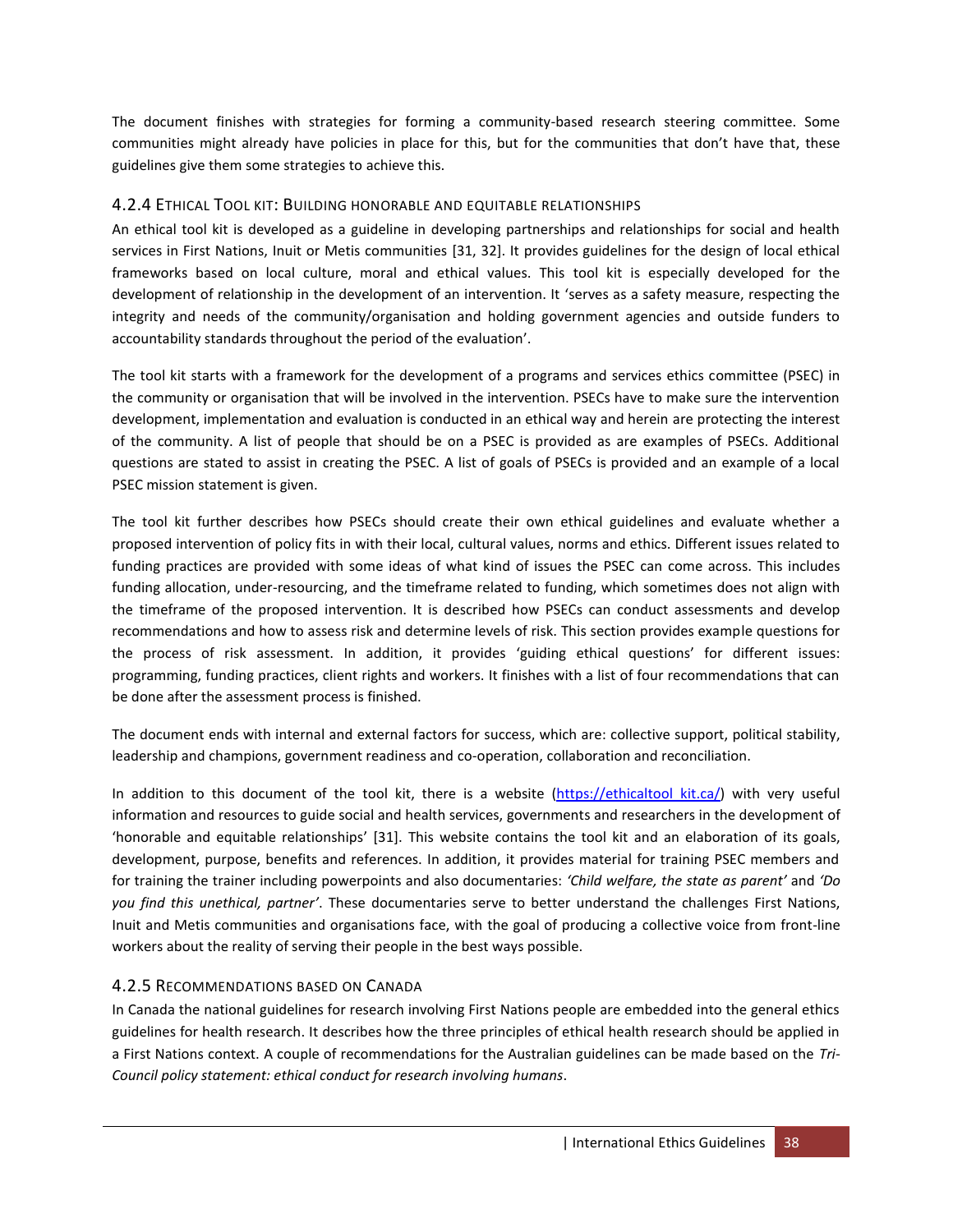- The chapter about research involving First Nations, Metis and Inuit starts off with some definitions of central concepts in Aboriginal research, including community and Indigenous. The Australian guidelines do not have these types of definitions. A definition for community might be especially important, because this word is used a lot when talking about Aboriginal and Torres Strait Islander research. Community is defined as 'a collectivity with shared identity or interests that has the capacity to act or express itself as a collective'. The boundaries of communities are fluid, organisations are communities as well and an individual is part of mutual communities.
- Just as in the Australian guidelines, these guidelines emphasise the importance of community engagement. However, in their description their a bit more elaborate. The Canadian guidelines acknowledge that not every type of research requires community engagement and provides a list of requirements when research involving First Nations, Metis and Inuit people requires community engagement. To make it even clearer the guidelines also provide a list of examples of when and how community engagement was and was not used. It is recommended that the Australian guidelines also make this distinction and provide practical examples of how and when community engagement is needed.
- The Canadian guidelines stress the variation in different First Nations, Metis and Inuit communities. It describes how different communities have different local cultural and religious beliefs with which the researchers has to become familiar. The differences also imply that there can be no set of rules for community engagement that applies to all the communities. Australian guidelines should also acknowledge the variation in Aboriginal and Torres Strait Islander cultures and emphasise that there is no one-size-fits-all approach, but that researchers should invest time in familiarising themselves with the local belief systems.
- The Canadian guidelines acknowledge the OCAP ethical principles, which are used by many local communities in applying self-determination to research. It states that researchers should take the OCAP guidelines into account. These OCAP guidelines should influence Australian Aboriginal and Torres Strait Islander research ethics as well.
- In addition to acknowledging the variety of Aboriginal communities and the importance of OCAP, the guidelines also focus on how many Tribal and community councils have their own policies, protocols and guidelines regarding research conducted in their communities. The national guidelines state that researchers should adhere to these local policies as well, in addition to the national guidelines. The national guidelines of Australia should also acknowledge that these kind of local protocols exist.

In addition to these national guidelines, many local councils, communities and organisations have created their own research guidelines based on OCAP, to which researchers who want to conduct research in their community should adhere. Councils also take their right to control research in their communities by having the authority to refuse, interrupt or stop research that is undertaken in their communities, when it is not in line with the local protocol, culture or religious beliefs.

- Having their own guidelines and protocols and taking their right to refuse, interrupt or stop research in their communities, Canadian Aboriginal communities enjoy real self-determination in the research. They take control and ownership over the research that is conducted in their communities. It is recommended for Australia, where communities are as diverse as in Canada, that local community councils take their right for self-determination into their own hands and to establish similar protocols and guidelines.
- An ethical tool kit is developed to assist Canadian Aboriginal communities in developing such guidelines [\[31\]](#page-54-10). A similar tool kit could be developed for Australian Aboriginal and Torres Strait Islander communities.
- The Mi'kmaw Research Protocols and Principles highlight the importance of skills development in the community and community empowerment [\[26\]](#page-54-5). It states that this should especially be done through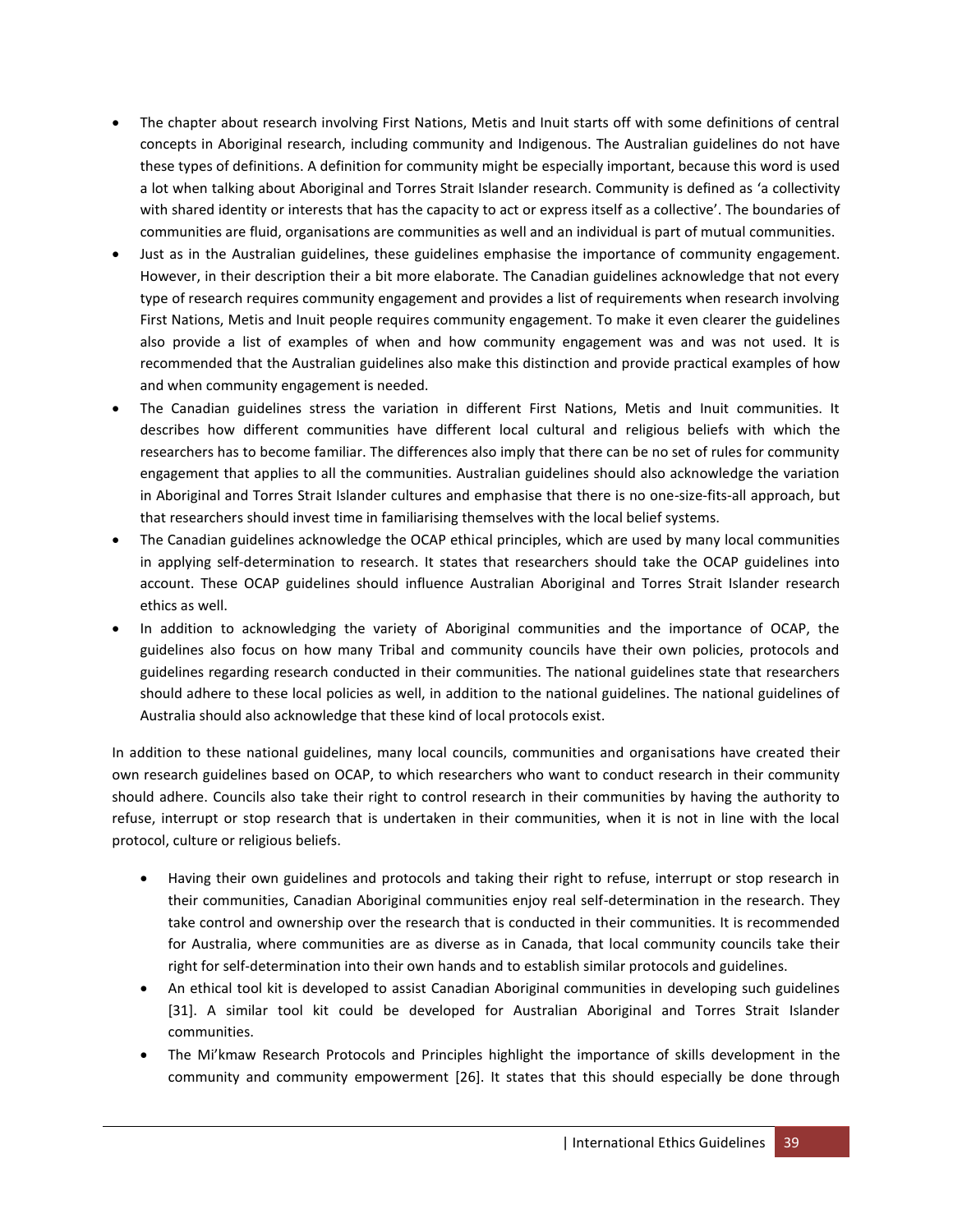adopting other research methods besides quantitative methods, such as qualitative and participatory methods. This could be included in the *National Statement* in Australia as well.

- The Mi'kmaw Protocols also emphasise that consent forms and information disseminated to the community should be written in both English and Mi'kmaq [\[26\]](#page-54-5). Writing this information in the local language, or in such a way that all the community members who are involved will understand, is important. It is therefore recommended that the Australian guidelines focus on this as well.
- Just as the *Nga Ara Tohutohu Rangahau Maori* [\[17\]](#page-53-17), Scnarch, in the paper on OCAP, also mentioned that some individuals might not have the right skills to conduct research which involves Indigenous people. And that some people 'don't get it' [\[20\]](#page-53-20). This is an interesting notion and might be worth looking into for Australian research involving Aboriginal and Torres Strait Islander peoples.

# <span id="page-39-0"></span>4.3 AMERICAN INDIAN GUIDELINES

American Indian people are the First Nations people of North America. They have numerous distinct tribal groups and hold sovereignty and treaty rights over some of their land. They are a distinct minority in their land, comprising less than one per cent of the population of the USA, but have made important steps in creating diverse Indian organisations and tribal councils to represent their people's aspirations.

## <span id="page-39-1"></span>4.3.1 GUIDELINES FOR RESEARCHERS

The American national principles that govern research practices are from *The Belmont Report: Ethical Principles and Guidelines for the Protection of Human Subjects of Research* [\[33\]](#page-54-12). Similar to the Australian *National Statement*, the three principles that researchers must address in their ethics applications are: Respect for People, Beneficence and Justice. However, the American First Nations Peoples have similarly found that they needed further guidelines to encourage culturally appropriate research methods to be undertaken in their communities. However, less new work has been released within the last ten years and within the scope of this literature review. There are recommendations to refer communities to the ethics guidelines produced by Canada, and for communities to set their own standards for acceptable research practices based on this body of work. There does not appear to be a national framework or guidelines for ethical research with American First Nations people that exists in the other countries that are covered in this review. However, there has been more localized work produced which contains similar content toward having ethical standards in place.

The Northern Plains Tribal Epidemiology Center (NPTEC) has published *Guidelines for Researchers* [\[34\]](#page-54-13). These guidelines have been developed for use by researchers who submit research applications to the Aberdeen Area Tribal Chairmen's Health Board (IHS). The Aberdeen Area Indian Health Service reviews all research activities in Iowa, North Dakota and South Dakota. NPECT and IHS teams have significant health research experience within American Indian and Alaskan Native (AI/AN) communities.

The NPTEC Guidelines highlights the following considerations in two strands: Researcher Sensitivity and Researcher Responsibility.

#### **Research in AI/AN Communities Researcher Sensitivity:**

- Ensure understanding and good communication.
- Respect tribal culture and traditions.
- Respect tribal sovereignty and self-determination.
- Respect concerns and opinions of community.
- Respect local research priorities and needs.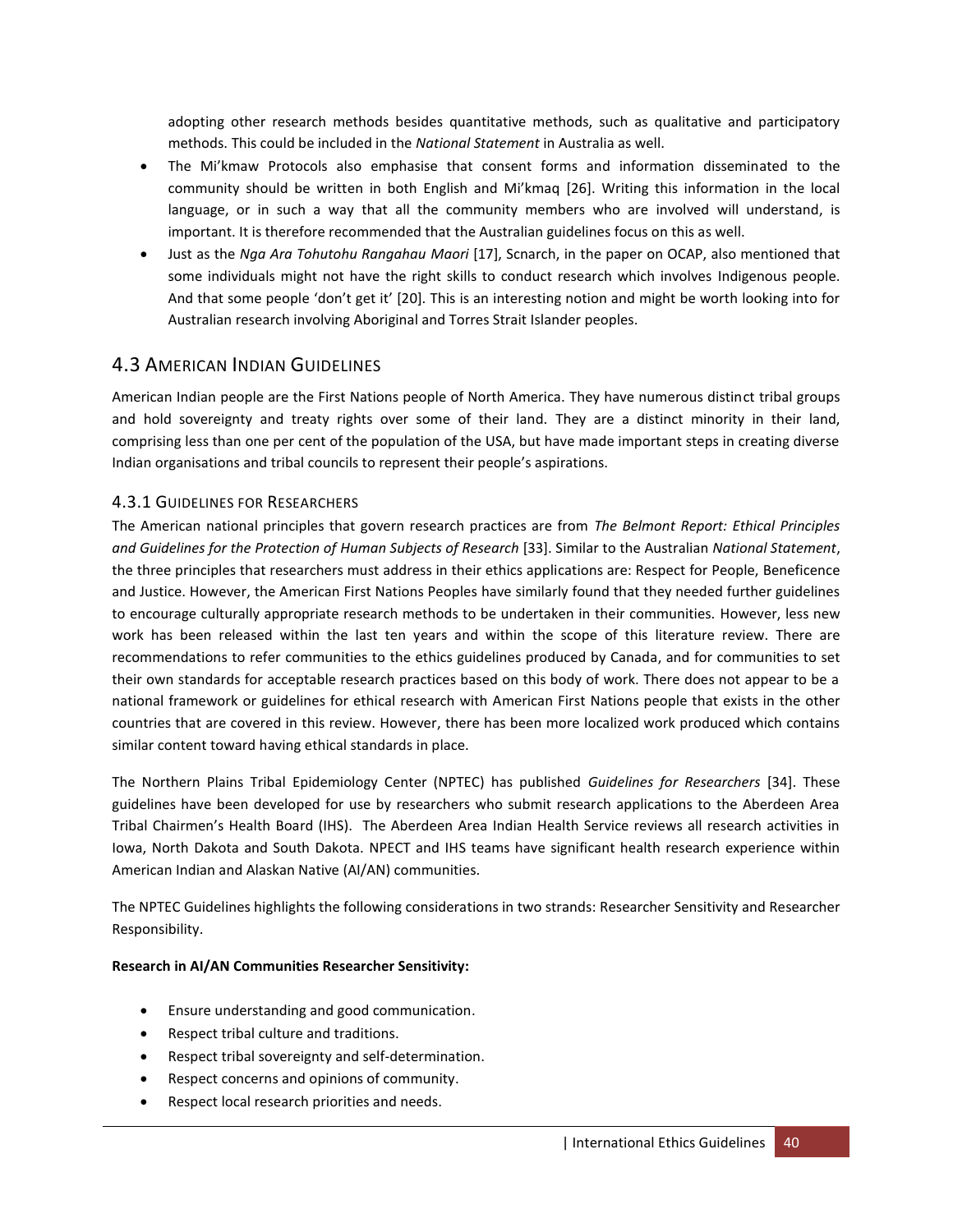- Respect individuals, families, and communities.
- Respect human participants' rights and dignity.
- Exclude over-studied populations from participation.
- Demystify research.
- Be accessible.
- Provide feedback and findings in a timely manner.
- Respect a tribe's right to decline participation.
- Respect the autonomy and decisions of the tribe.

Researchers must be sensitive to the local culture, traditions, research priorities, and lifestyle of AI/AN communities. Furthermore, researchers must be responsible and accountable to the tribal government where the research is being conducted, as tribes are sovereign nations.

#### **Research in AI/AN Communities Researcher Responsibility:**

- Communicate and coordinate with tribal leaders.
- Negotiate tribal and community consent to participate.
- Maximize benefits and minimize risks.
- Protect human participants and sensitive data.
- Comply with informed consent process.
- Obtain service unit director, tribal, IHS research committee and IRB approval.
- Do not begin research until all approvals are obtained.
- Share results of the research with the tribes.
- Protect participant and tribal identity.
- Build capacity within the community.
- Comply with the agreed-upon protocol specifications.
- Comply with tribal and IHS publication clearance.

#### **Good Practice?**

The strength of this document comes from its comprehensive supporting appendixes: this includes a guide to developing a protocol checklist for ethical projects, tips to build procedures and methods, and a variety of sample submission Also attached are sample submissions to inform researchers about the most effective way to prepare their applications for ethics clearance.

## <span id="page-40-0"></span>4.3.2 KAHNAWAKE SCHOOLS DIABETES PREVENTION PROJECT CODE OF RESEARCH ETHICS (REVISED 2007)

This report, which was updated in 2007, has been published by the Kahnawake Schools Diabetes Prevention Project (KSDPP) [\[35\]](#page-54-14). Its key principles have been separated into the following sub-headings: Principles, Obligations of the Partners, Obligations of Community Researchers, Obligations of Academic Researchers, the Rights of the Community and Participants, the Collective Rights of the Community, and the Rights of Participants, which have been listed below:

#### **Principles**

- The Kanien'kehá:ka and the philosophy of the Kanien'kehá:ka must be respected.
- The academic researchers and the professional responsibilities of the academic researchers must be respected.
- The research must respect and include Indigenous methodologies, incorporating the strengths, knowledge, experiences, and culture of the community.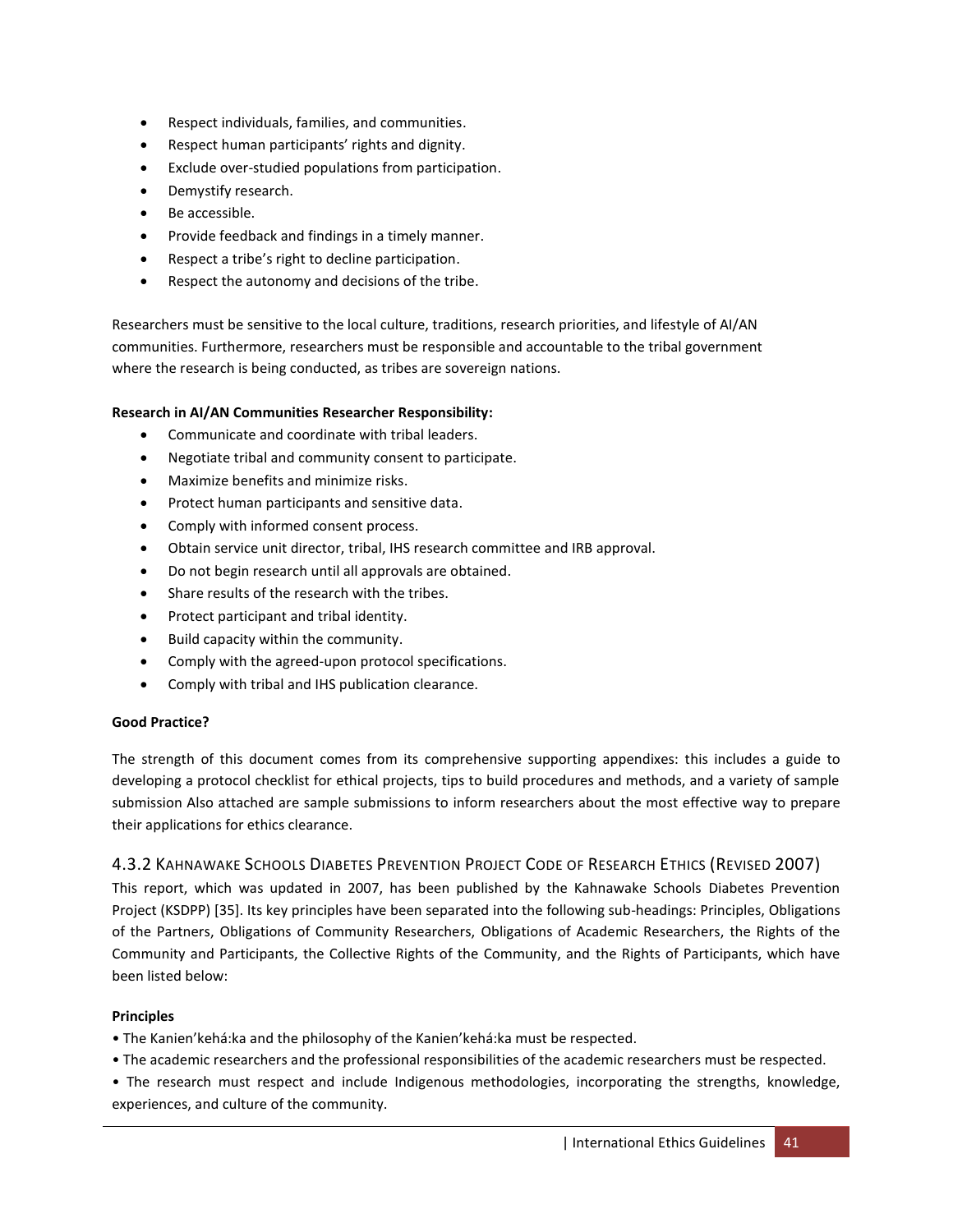• The community is an equal partner in all aspects of the research. Continuous consultation and collaboration must characterize the partnership.

• The research must be relevant and beneficial to the community.

• The research must provide opportunities for the involvement of community researchers and utilise community resources.

- Meaningful community capacity-building must be incorporated into all aspects of the research process.
- All research must undergo the Review and Approval Process for Ethically Responsible Research.
- Ethical approval must be granted from all partners before research begins.
- Active, free and informed consent must be obtained from all participants.

• Research must ensure confidentiality and anonymity of individuals, organizations, and communities unless these parties choose to be named when the results are reported.

• Research analyses, interpretations and results must be presented to and discussed by all partners to ensure accuracy and avoid misunderstanding.

- Reports and summaries must be returned in a language and format that is comprehensible to the community.
- Research results must be presented to the community before being disseminated in the public domain.
- All partners must be involved in making decisions about the publication and dissemination of the research.

• A partner has the right to dissent concerning the interpretation of the research results. A differing interpretation of the results must be fully explained and agreed upon through the consensual decision making process.

• The community retains ownership, control, access and possession of all data collected (as guardian of the data, the community must continue to ensure confidentiality and anonymity of individuals, organizations, and communities).

• Academic researchers must keep a copy of data to meet their institutional responsibilities. (All future use of this data must comply with all the above- mentioned principles).

#### **Obligations of the Partners**

• To ensure Kanien'kehá:ka culture and values are embodied in the research process, while maintaining the scientific integrity of the research.

• To represent the interests of the community and to be an ambassador of wellness by promoting the objectives of daily physical activity, healthy eating habits and positive attitudes to the community.

• To provide ongoing recommendations, to inform the planning, implementation, and evaluation of intervention activities.

• To collaborate with researchers to provide ongoing recommendations concerning the research.

• To be involved in knowledge translation with other communities and organizations at the local, national and international levels.

• To be in possession and to safeguard the data after the completion of the research components of the KSDPP.

• To be involved in the Review and Approval Process for Ethically Responsible Research Obligations of Community Researchers

• To maintain the integrity of the partnership and a relationship of trust, the well-being of the community is always the first priority in any decision about research.

•To work with researchers to ensure mutual understanding of the strengths, knowledge, experiences and culture of the community.

- To facilitate exchanges between researchers and the community to ensure the integrity of the project.
- To promote the vision of KSDPP within the community, as well as nationally and internationally.

#### **Obligations of Community Researchers**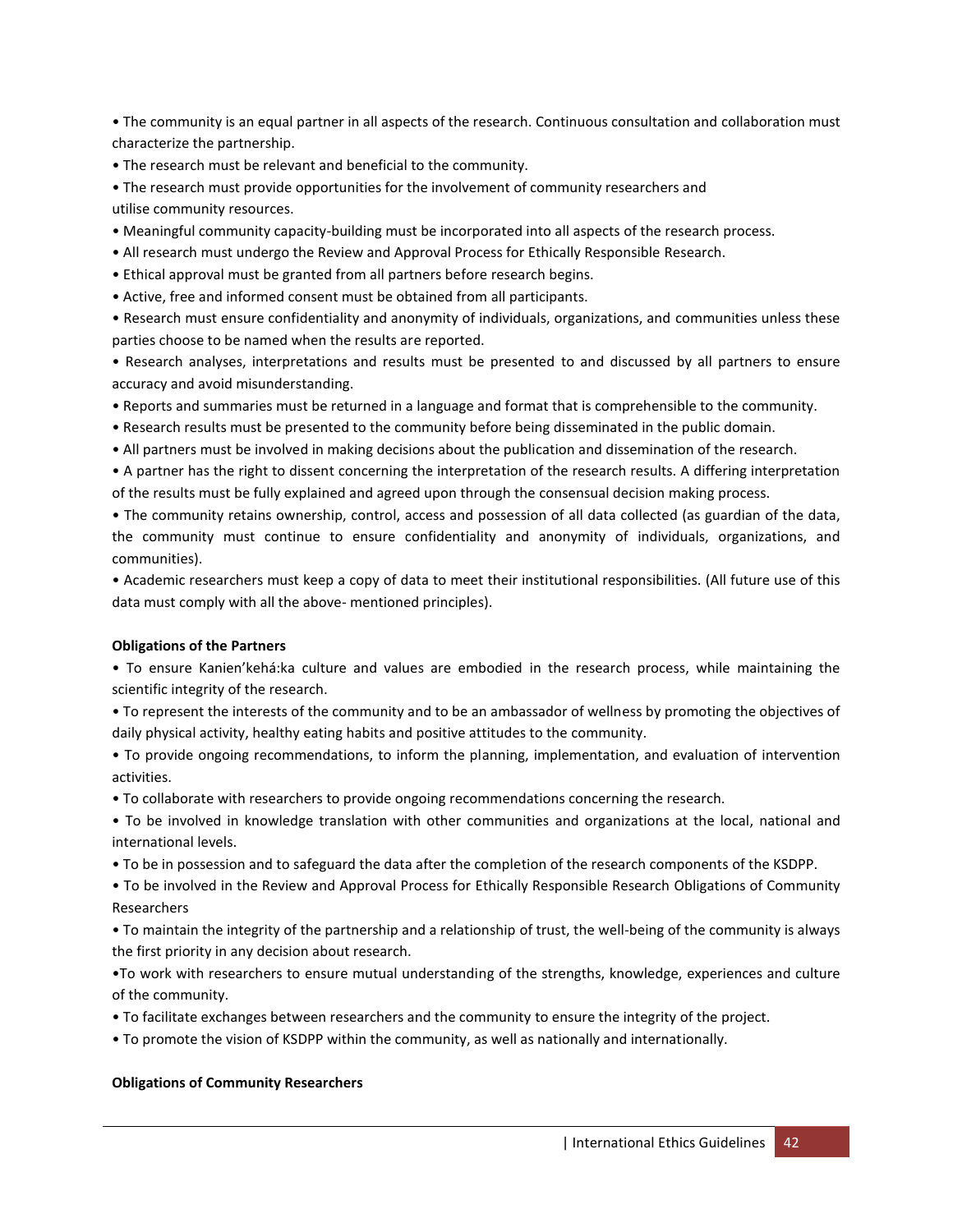• To maintain the integrity of the partnership and a relationship of trust, the well-being of the community is always the first priority in any decision about research.

•To work with researchers to ensure mutual understanding of the strengths, knowledge, experiences and culture of the community.

- To facilitate exchanges between researchers and the community to ensure the integrity of the project.
- To promote the vision of KSDPP within the community, as well as nationally and internationally.

#### **Obligations of Academic Researchers**

- To develop cultural awareness of the community.
- To do no harm to the community.

• To collaborate with the community in the research design, implementation, data collection, data analysis, interpretation and the dissemination of results.

• To ensure that the research is relevant and beneficial to the community and in agreement with the standards of competent research.

• To promote creation and dissemination of knowledge through written publications, and oral presentations. This includes the documentation of the undertaking of the project, and of the results.

• To ensure that the community has opportunities to participate in all aspects of the research.

• To enhance community capacity by providing community members ongoing opportunities for active participation in the research.

- To train and mentor aboriginal and non-aboriginal students with preference to aboriginal students.
- To ensure that the research undergoes the Review and Approval Process for Ethically Responsible Research.
- To respond to community requests for information after the research project ends.

#### **The Rights of the Community and Participants**

Research must respect the rights and dignity of the community and the people involved in the research.

#### **The Collective Rights of the Community**

- To know why the research is being carried out.
- To know the objectives, methods and potential results of the research.
- To know how the research will benefit the community.
- To know if and how the research could potentially harm the community.
- To be involved in the Review and Approval Process for Ethically Responsible Research.
- To be given the opportunity to be involved in all aspects of the research process.
- To know that the research will respect the KSDPP Code of Research Ethics.

#### **The Rights of Participants**

- To ask the researcher questions about the research at any time.
- To contact the selected KSDPP ombudsperson if they have any concerns about a research project.
- To know that participation in the research is voluntary.

• To know that they can refuse to participate in the research and still be entitled to benefit from KSDPP and KSDPP related activities.

• To know that they can withdraw from participating in the research at any time and still be entitled to benefit from KSDPP and KSDPP related activities.

#### **Good Practice?**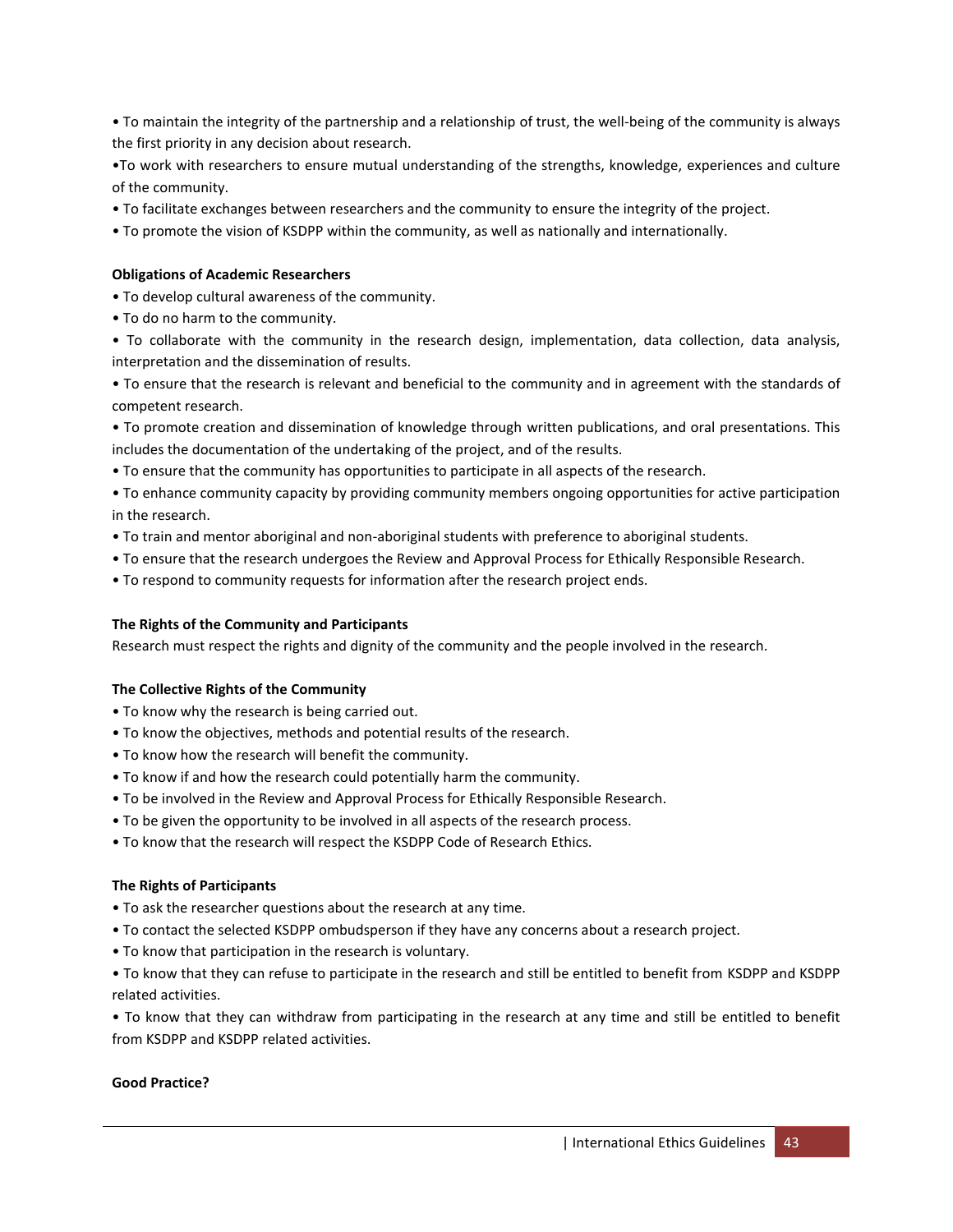The strength of these guidelines comes from the way that it has been set out, firstly to describe the principles to which the researcher must adhere to, and then the list of obligations that each stakeholder needs to respect during the process of undertaking or participating in research in AI/AN communities. It acknowledges that there are both academic and community researchers, and spells out the obligations of project partners which is not a clear theme in *Values and Ethics*. By holding projectpartners/ funders as well as researchers accountable for ethical research, it sends a message that there is a shared obligation for both to ensure that ethical processes are followed.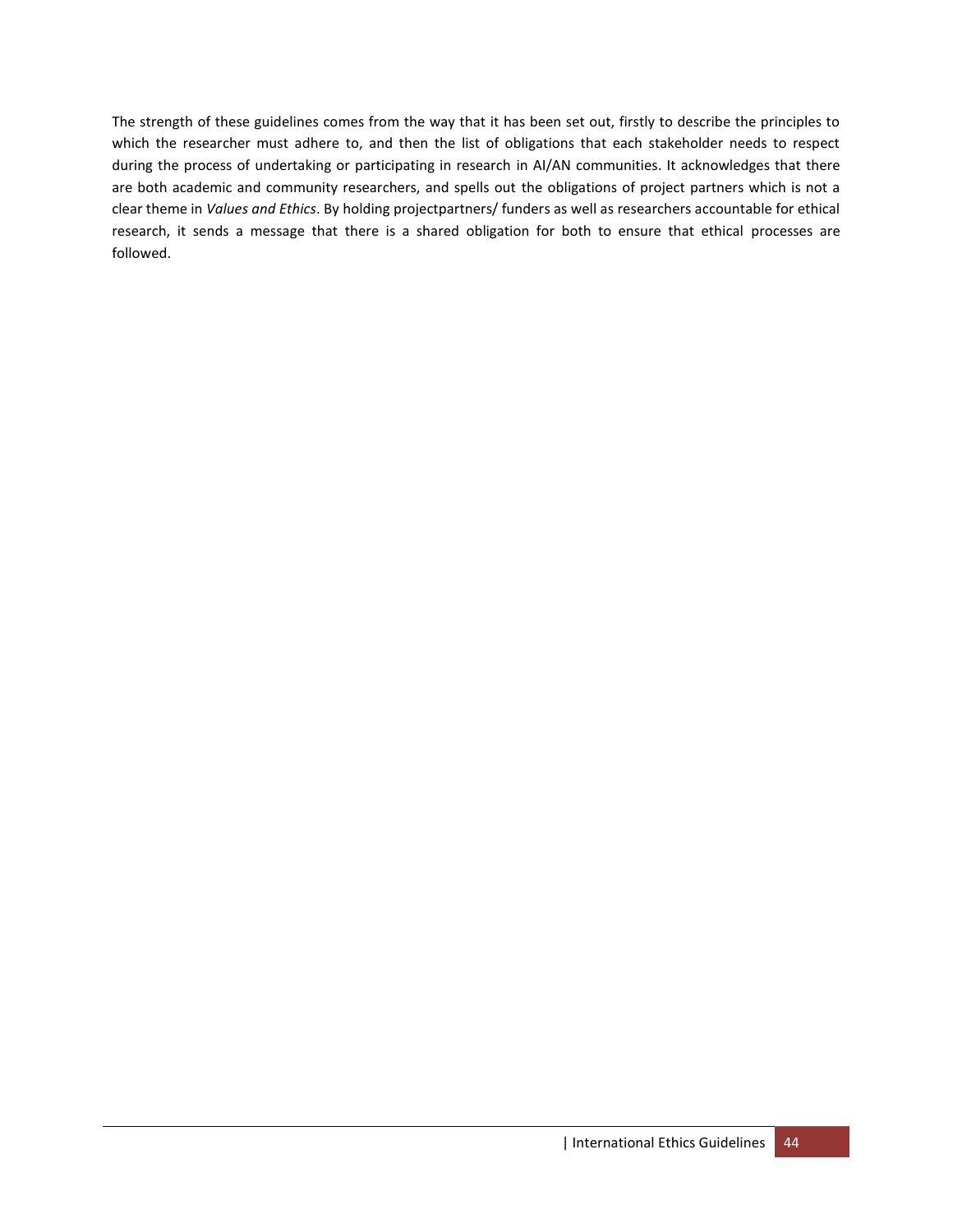# <span id="page-44-0"></span>5. CASE STUDIES: POSITIVE EXAMPLES CONCERNING ETHICAL RESEARCH WITH ABORIGINAL AND TORRES STRAIT ISLANDERS IN AUSTRALIA.

A literature study was conducted on how the ethical guidelines described in *Values and Ethics: Guidelines for Ethical Conduct in Aboriginal and Torres Strait Islander Health Research* and *Keeping Research on Track: a guide for Aboriginal and Torres Strait Islander peoples about health research ethics*. This literature research aimed to find published peer-reviewed papers that explicitly mentioned the use of and/or adherence to the ethical guidelines. Accordingly, a database search was conducted in Scopus using the following search string: TITLE-ABS-KEY ('*Values and Ethics* ' ) OR ('*Keeping Research on Track* ') AND (Aboriginal OR 'Torres Strait' OR Indigenous) AND Australia. This search resulted in 28 hits.

Results were consequently scanned on whether the publication described new research. All publications that were discussion papers were excluded. Only papers that were published after 2003 were included, because *Values and Ethics* was published this year. This resulted in nine papers which were found eligible. An additional strategy was browsing the 'research ethics' section on the Australian Indigenous Health*InfoNet* website. This section provides an overview of guidelines and organisations on Aboriginal and Torres Strait Islander research ethics and it also has a list of publications addressing ethics related to Aboriginal and Torres Strait Islander research $^4$ .

The same selection process was used as for the Scopus papers. Five papers were found eligible, however, four of them had already been identified through the Scopus search, therefore only one additional paper was found in the Health*InfoNet* database. One additional paper was obtained after a tip from an expert in the field who attended one of the consultations. Two other papers were identified from a reference list of another publication. A total of thirteen papers describing the application of ethical guidelines in their research were identified and are described below. For every publication it is described what the aim for their research was and how they addressed each of the six central values of *Values and Ethics.* The results are described in the following table:

 $\overline{a}$ 

<sup>4</sup> <http://www.healthinfonet.ecu.edu.au/health-infrastructure/ethics/publications/specific-topics/research-ethics>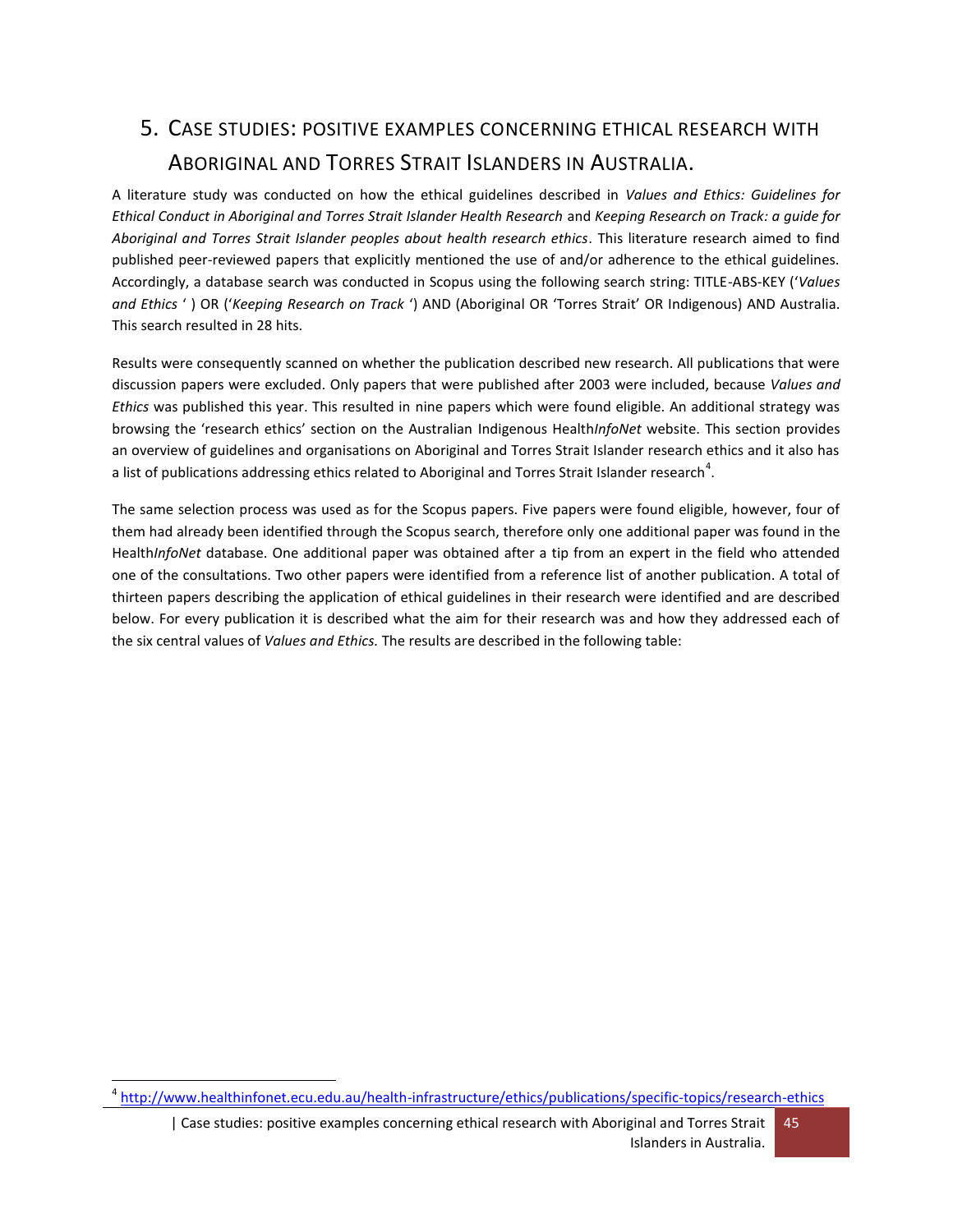| Author<br>and<br>vear                          | Aim of research                                                                                                                                                                                                                                                                                                                                                                                                          | Reciprocity<br>Demonstrate<br>return<br>(benefit) to the community<br>that is valued by the<br>community,<br>equitable                                                                                                                                                                                                                                                                                                                                                                                                                                                                                                         | <b>Respect</b><br>Trust,<br>openness<br>and<br>engagement.<br>Respecting<br>other's values<br>and the<br>diversity.<br>Acknowledge                                                                                                                                                                                                                           | <b>Equality</b><br>Acknowledge<br>equal<br>value of people, their<br>knowledge and skills.<br>Fair distribution<br>of                                                                                                                                                                                                                                                                                                                                                                                                                                                                                                                                             | <b>Responsibility</b><br>No harm, protection of<br>participants,<br>maintenance of trust<br>and transparency.                                                                                                                                                                                                                                                                                                                                                                                                                                                                                      | <b>Survival</b><br>and<br>protection<br>Protection of culture,<br>value and identity from<br>erosion, marginalisation.                                                                                                                                                                                                                                                                                                                                                                                                                                                                                                                                                                                                                                                                                           | <b>Spirit and integrity</b><br>Respecting<br>the<br>continuing and coherent<br>culture of Aboriginal<br>people.                                                                                                                                                                  |
|------------------------------------------------|--------------------------------------------------------------------------------------------------------------------------------------------------------------------------------------------------------------------------------------------------------------------------------------------------------------------------------------------------------------------------------------------------------------------------|--------------------------------------------------------------------------------------------------------------------------------------------------------------------------------------------------------------------------------------------------------------------------------------------------------------------------------------------------------------------------------------------------------------------------------------------------------------------------------------------------------------------------------------------------------------------------------------------------------------------------------|--------------------------------------------------------------------------------------------------------------------------------------------------------------------------------------------------------------------------------------------------------------------------------------------------------------------------------------------------------------|-------------------------------------------------------------------------------------------------------------------------------------------------------------------------------------------------------------------------------------------------------------------------------------------------------------------------------------------------------------------------------------------------------------------------------------------------------------------------------------------------------------------------------------------------------------------------------------------------------------------------------------------------------------------|----------------------------------------------------------------------------------------------------------------------------------------------------------------------------------------------------------------------------------------------------------------------------------------------------------------------------------------------------------------------------------------------------------------------------------------------------------------------------------------------------------------------------------------------------------------------------------------------------|------------------------------------------------------------------------------------------------------------------------------------------------------------------------------------------------------------------------------------------------------------------------------------------------------------------------------------------------------------------------------------------------------------------------------------------------------------------------------------------------------------------------------------------------------------------------------------------------------------------------------------------------------------------------------------------------------------------------------------------------------------------------------------------------------------------|----------------------------------------------------------------------------------------------------------------------------------------------------------------------------------------------------------------------------------------------------------------------------------|
| Hing, Breen and<br>Gordon (2010)<br>$[36]$     | Undertaking a household<br>survey on gambling in<br>Aboriginal communities in<br>Queensland.<br>Extensive<br>consultation was conducted<br>(150 one-on-one face-to-<br>meetings);<br>face<br>local<br>research assistants were<br>trained and conducted the<br>survey. Community events<br>were organized around the<br>survey,<br>community<br>donations<br>were<br>made,<br>follow-up<br>activities were<br>organised. | distribution of resources.<br>Research was conducted<br>on an acknowledged public<br>health problem in the<br>community (gambling) and<br>raised awareness for this<br>problem and provided<br>education<br>and<br>health<br>promotion. Questionnaire<br>modified<br>after<br>was<br>consultation<br>with<br>the<br>community,<br>questions<br>were deleted and added to<br>make it sensitive to the<br>community's needs. A<br>donation was made to the<br>community, research data<br>is owned by the local<br>health organisation and<br>could be used to lobby for<br>funding, local research<br>assistants were employed. | contribution of everybody.<br>There<br>was<br>continuing<br>consultation<br>with<br>the<br>community to ensure all<br>processes were appropriate,<br>flexibility<br>was<br>required.<br>Community<br>owns<br>the<br>research data, in the way that<br>the researchers have to get<br>permission from the Mayor if<br>they want<br>to<br>publish<br>anything. | burden and benefits.<br>Equality came forward<br>through the consultation<br>and the local wisdom<br>was valued as much as<br>the<br>researcher's<br>knowledge and their<br>advice was followed in<br>many aspects of the<br>research,<br>such<br>as<br>adapting<br>survey<br>question, logos for the<br>awareness week, prizes<br>for winners at the art<br>competition and working<br>out what kind of health<br>promotion<br>material<br>would be most suited.<br>The benefits of the<br>research streamed back<br>into the community by<br>employment,<br>creating<br>donating money and<br>developing<br>health<br>promotion<br>and<br>educational material. | Harm was reduced by<br>ensuring anonymity and<br>confidentiality of the<br>survey<br>participants.<br>Special<br>safety<br>procedures had been<br>installed<br>for<br>the<br>research<br>assistance<br>(e.g. carrying walkie-<br>talkies and training in<br>handling<br>stressful<br>situations).<br>Trust was<br>built and maintained<br>through<br>extensive<br>consultations<br>with<br>community<br>members<br>ongoing<br>and<br>by the<br>explanation<br>researchers<br>of what<br>they were doing and<br>Communication<br>why.<br>maintained<br>in<br>was<br>between<br>community<br>visits. | Researchers<br>went<br>through extensive length<br>to get to know the<br>community. They visited<br>often and were involved<br>in a range of community<br>activities. This helped in<br>understanding<br>the<br>community and<br>their<br>priorities. Understanding<br>the background of the<br>community<br>was<br>in<br>important<br>understanding the role of<br>gambling and getting to<br>know the structure of the<br>community in terms of<br>families was essential for<br>tailoring the survey in a<br>sensitive manner. Eg. the<br>majority<br>of<br>the<br>community is from the<br>Stolen<br>Generation,<br>therefore questions about<br>dependent children might<br>bring up fears about<br>removals and might mean<br>that people do not want<br>to answer or may provide<br>socially<br>desirable | Consultations improved<br>decision-making based<br>on the values of the<br>community and therein<br>maintaining the spirit<br>and integrity throughout<br>the research.<br>This<br>improved the<br>design<br>implementation<br>and<br>interpretation of the<br>research results. |
| Mooney-Somers<br>Maher<br>and<br>$(2009)$ [37] | The Indigenous Resiliency<br>project aims to develop and<br>conduct research on what<br>protects young Aboriginal                                                                                                                                                                                                                                                                                                        | Young people and health<br>service staff are trained in<br>research methods through<br>workshops in which they                                                                                                                                                                                                                                                                                                                                                                                                                                                                                                                 | Interview schedules and other<br>materials were developed in<br>the workshops attended by<br>the peer researchers and the                                                                                                                                                                                                                                    | The local knowledge and<br>skills that the ground<br>researchers had was<br>seen as just as valuable                                                                                                                                                                                                                                                                                                                                                                                                                                                                                                                                                              | The local researchers<br>were also trained in<br>how to talk about the<br>sensitive issues that                                                                                                                                                                                                                                                                                                                                                                                                                                                                                                    | answers.<br>Culture was maintained<br>by using local methods<br>knowledge<br>and<br>in<br>developing the materials                                                                                                                                                                                                                                                                                                                                                                                                                                                                                                                                                                                                                                                                                               | Family connections were<br>discussed<br>in<br>the<br>interviews,<br>acknowledging<br>the                                                                                                                                                                                         |

| Case studies: positive examples concerning ethical research with Aboriginal and Torres Strait 46

Islanders in Australia.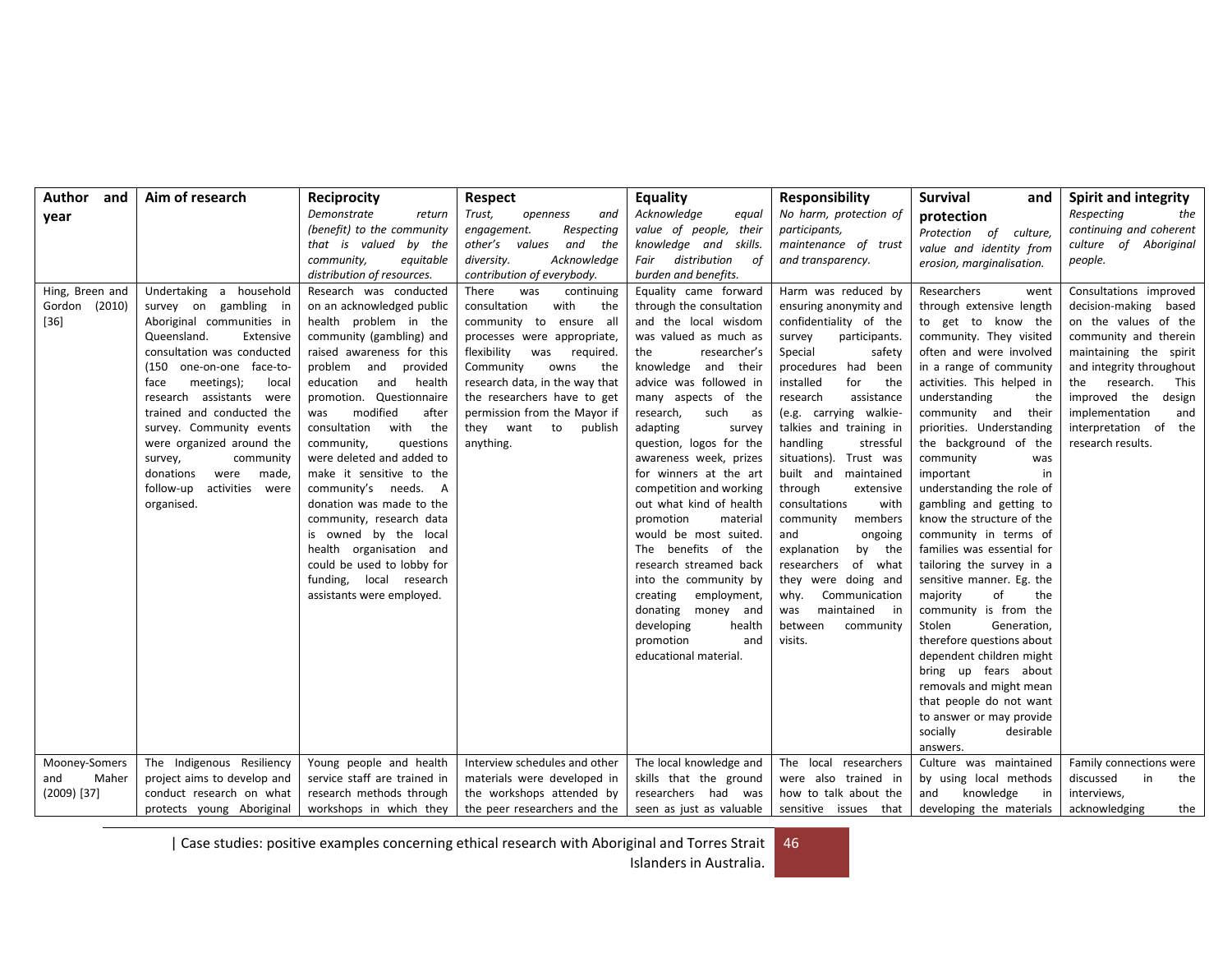|                  | and Torres Strait Islander     | also designed the interview     | health service staff. This     | the<br>research<br>as    | were the topic of this    | used in the research. In   | importance of this. Local |
|------------------|--------------------------------|---------------------------------|--------------------------------|--------------------------|---------------------------|----------------------------|---------------------------|
|                  | youth against blood-borne      | schedules. These local          | ensured that it was based on   | knowledge<br>that the    | research (BBV and STI).   | the interviews cultural    | methods and knowledge     |
|                  | viruses<br>and<br>sexually     | researchers conducted the       | local knowledge, methods       | university<br>based      | Transparency and trust    | sensitivity was ensured    | were used to develop      |
|                  | transmissible<br>infections,   | data collection, analysis       | and values. The value and      | researchers had.         | was<br>built<br>and       | through starting the       | materials.<br>researcher  |
|                  | through bringing university-   | and dissemination. Each         | contribution of the ground     |                          | maintained<br>through     | interview by talking about | The Australian Steering   |
|                  | based researchers, health      | workshop was tailored to        | researchers is highly valued   |                          | developing<br>all the     | where the interviewee      | Committee<br>ensured      |
|                  | services<br>and<br>young       | the relevant priorities of      | and acknowledged. Shared       |                          | material involved in this | and his/her family are     | oversees and advices on   |
|                  | Aboriginal people together.    | the local population.           | ownership of the research      |                          | research in the training  | from, this<br>way<br>the   | cultural matters.         |
|                  | It aims to build research      | Through this, research skills   | was<br>ensured<br>outcomes     |                          | workshop.                 | researcher<br>and<br>the   |                           |
|                  | capacity, assess the STI and   | were developed in the           | Australian<br>through<br>an    |                          |                           | participants can get to    |                           |
|                  | BBV resilience in Aboriginal   | community, young people         | Steering Committee, made up    |                          |                           | know each other.           |                           |
|                  | youth and decrease risk for    | gained jobs and were            | of two representatives from    |                          |                           |                            |                           |
|                  | STI and BBV. The project       | invited to sit on boards and    | the three locations and        |                          |                           |                            |                           |
|                  | took place in three locations  | advisory<br>committees.         | partner<br>research<br>and     |                          |                           |                            |                           |
|                  | (Townsville, Redfern and       | Community<br>belonging          | Aboriginal<br>independent      |                          |                           |                            |                           |
|                  | Perth) and is unique at each   | grows by being active in        | researchers.                   |                          |                           |                            |                           |
|                  | location so as to be           | community organisations.        |                                |                          |                           |                            |                           |
|                  | appropriate to the local       | Improvements in self-           |                                |                          |                           |                            |                           |
|                  | priorities and issues.         | esteem and confidence.          |                                |                          |                           |                            |                           |
|                  |                                | The local health service        |                                |                          |                           |                            |                           |
|                  |                                | was promoted through the        |                                |                          |                           |                            |                           |
|                  |                                | interviews conducted by         |                                |                          |                           |                            |                           |
|                  |                                |                                 |                                |                          |                           |                            |                           |
|                  |                                | staff and young people          |                                |                          |                           |                            |                           |
|                  |                                | wearing a badge from the        |                                |                          |                           |                            |                           |
|                  |                                | service. New partnerships       |                                |                          |                           |                            |                           |
|                  |                                | between the health service      |                                |                          |                           |                            |                           |
|                  |                                | and other organisations         |                                |                          |                           |                            |                           |
|                  |                                | developed through this          |                                |                          |                           |                            |                           |
|                  |                                | project.                        |                                |                          |                           |                            |                           |
| Kingsley,        | Healthy Country, Healthy       | Aboriginal people were          | Qualitative methods were       | Mutual understandings    | Feedback was given        | A reference group was      | approval<br>Community     |
| Phillips,        | People project. Improving      | allowed an opportunity to       | to<br>improve<br>chosen        | were created through     | continuously to the       | established during the     | sought<br>for<br>was      |
| Townsend and     | understanding<br>of the        | assist in the project, for      | involvement of Aboriginal      | involvement of different | community.                | start of the design phase  | everything<br>that was    |
| Henderson-       | connection<br>between          | example through co-             | people in the research and     | Aboriginal<br>parties,   | Participants<br>were      | of the study and approval  | going to be written       |
| Wilson<br>(2010) | Country and health of          | authoring academic journal      | allow for building of stronger | Elders,<br>including     | protecting by removing    | was requested from         | about them.               |
| [38]             | Victorian Aboriginal People.   | articles. Results were made     | relationships. Co-authorship   | communities,<br>policy   | identifying<br>all        | Elders and Traditional     |                           |
|                  |                                | available to all participants   | of Aboriginal community        | makers<br>and<br>park    | information<br>from       | Custodians.                |                           |
|                  |                                | and the project resulted in     | members<br>on<br>academic      | rangers.                 | interviews, and they      |                            |                           |
|                  |                                | the creation of books and a     | papers.                        |                          | had the chance to read    |                            |                           |
|                  |                                | describing<br><b>DVD</b><br>the |                                |                          | the<br>verbatim           |                            |                           |
|                  |                                | importance of Country to        |                                |                          | transcription of their    |                            |                           |
|                  |                                | Victorian<br>Aboriginal         |                                |                          | interview. The results    |                            |                           |
|                  |                                | people, which can guide         |                                |                          | (in form of a thesis)     |                            |                           |
|                  |                                | future researchers in this      |                                |                          | were made available to    |                            |                           |
|                  |                                | area.                           |                                |                          | all participants.         |                            |                           |
| Couzos,<br>Lea,  | <b>NACCHO</b><br>Ear<br>Trial. | The trial was initiated and     | Research agreements were       | Research<br>agreements   | Research priority and     |                            | Outcomes of the trial     |
| Murray<br>and    | Randomised controlled trial    | controlled by Aboriginal        | established with James Cook    | between NACCHO and       | research<br>questions     |                            | were measured in line     |
|                  |                                |                                 |                                |                          |                           |                            |                           |

| Case studies: positive examples concerning ethical research with Aboriginal and Torres Strait 47

Islanders in Australia.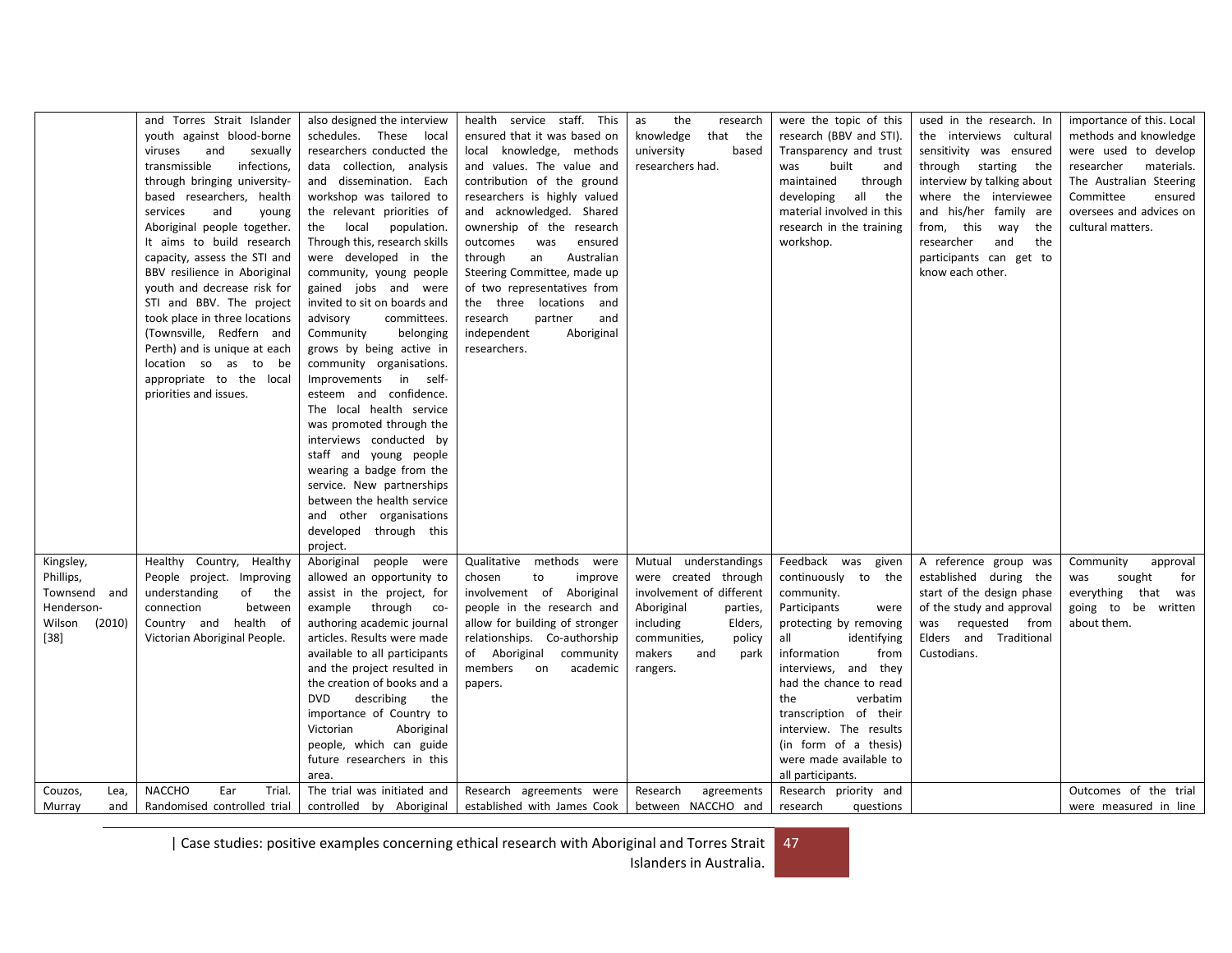| Culbong (2005)<br>$[39]$                                        | for treatment of chronic<br>suppurative otitis media.<br>Comparing the standard<br>treatment<br>to<br>a<br>new<br>treatment.<br>Measured<br>biomedical outcomes, but<br>also school outcomes and<br>quality of life. Trial was run<br>by NACCHO.                              | organisations. Eight local<br>ACCHOs were involved in<br>research,<br>the<br>local<br>Aboriginal Health Workers<br>were trained to follow the<br>protocol,<br>trial<br>made<br>possible thanks to extra<br>funding that was sought for<br>this purpose. Benefits of<br>the trial were direct (due to<br>using normal treatment | including<br>the<br>University,<br>financial administration of the<br>project at the university -<br>control over the trial and<br>research processes stayed<br>with NACCHO. Research was<br>built on existing relationships<br>between NACCHO and local<br>ACCHOS.<br>There was no risk to the<br>participants, because they | local ACCHOs.                                                                                                                                                                                                                                                           | were discussed and<br>approved in national<br>NACCHO workshops of<br>Aboriginal community<br>representatives.<br>Community was made<br>aware of the project<br>through pamphlets.<br>Leadership was at local<br>ACCHO <sub>s</sub> ,<br>personnel<br>were committed to the |                                                                                                                                                                                                                                                                             | with Aboriginal holistic<br>view of health and<br>included<br>not<br>only<br>biomedical<br>outcomes,<br>also<br>school<br>but<br>outcomes and quality of<br>life.<br>The planning of the<br>project lasted three<br>years due to the<br>collaborative nature. |
|-----------------------------------------------------------------|-------------------------------------------------------------------------------------------------------------------------------------------------------------------------------------------------------------------------------------------------------------------------------|--------------------------------------------------------------------------------------------------------------------------------------------------------------------------------------------------------------------------------------------------------------------------------------------------------------------------------|-------------------------------------------------------------------------------------------------------------------------------------------------------------------------------------------------------------------------------------------------------------------------------------------------------------------------------|-------------------------------------------------------------------------------------------------------------------------------------------------------------------------------------------------------------------------------------------------------------------------|----------------------------------------------------------------------------------------------------------------------------------------------------------------------------------------------------------------------------------------------------------------------------|-----------------------------------------------------------------------------------------------------------------------------------------------------------------------------------------------------------------------------------------------------------------------------|---------------------------------------------------------------------------------------------------------------------------------------------------------------------------------------------------------------------------------------------------------------|
|                                                                 |                                                                                                                                                                                                                                                                               | instead of a placebo and<br>raising awareness for<br>treatment during the trial)<br>and delayed by improving<br>service and treatment<br>delivery). Services were<br>improved<br>through<br>workforce<br>support,<br>equipment provided during                                                                                 | receive treatment as usual.<br>Consent forms were written<br>in plain English and AHWs<br>were trained to explain the<br>forms using visual flipcharts.                                                                                                                                                                       |                                                                                                                                                                                                                                                                         | outcomes of the trial<br>and there was a lot of<br>continuing<br>communication<br>between ACCHOs and<br>NACCHO.                                                                                                                                                            |                                                                                                                                                                                                                                                                             |                                                                                                                                                                                                                                                               |
|                                                                 |                                                                                                                                                                                                                                                                               | the trial, health worker<br>training<br>and<br>local<br>partnerships<br>between<br>health<br>public<br>nurses,<br>and<br>other<br>school<br>community structure and<br>lasting<br>creating<br>relationships<br>between                                                                                                         |                                                                                                                                                                                                                                                                                                                               |                                                                                                                                                                                                                                                                         |                                                                                                                                                                                                                                                                            |                                                                                                                                                                                                                                                                             |                                                                                                                                                                                                                                                               |
|                                                                 |                                                                                                                                                                                                                                                                               | research bodies. Benefits<br>from the research lasted<br>due to building on existing<br>infrastructures<br>and<br>workforce. Some ACCHOs<br>extended their ear health<br>services by introducing<br>mobile services.                                                                                                           |                                                                                                                                                                                                                                                                                                                               |                                                                                                                                                                                                                                                                         |                                                                                                                                                                                                                                                                            |                                                                                                                                                                                                                                                                             |                                                                                                                                                                                                                                                               |
| Cusack,<br>de<br>Crespigny<br>and<br>Wilson<br>(2013)<br>$[40]$ | Understanding<br>the<br>experience of Aboriginal<br>people living in north-west<br>suburbs of Adelaide with<br>over the counter (OCT)<br>analgesics. Learning about<br>their<br>understanding,<br>selection and experience of<br>barriers in accessing useful<br>information. | Participants were given an<br>easy to read information<br>sheet with pictures and a<br>brief education session<br>about OTC analgesics. A<br>safe<br>subsequent<br>medication<br>information<br>session was given in return.                                                                                                   | Verbal consent was given.                                                                                                                                                                                                                                                                                                     | A local Elder worked<br>with the research team<br>offered guidance<br>and<br>community<br>and<br>consultation and liaison.<br>He was further involved<br>in recruiting participants,<br>data collection, analysis,<br>interpretation<br>and<br>feedback,<br>participant | Confidentiality<br>was<br>maintained through not<br>taping the interviews.<br>Results were discussed<br>with<br>the<br>Elder,<br>providing a reflective<br>analysis. After the first<br>round of analysis, this<br>was verbally presented<br>to the community and          | Research was conducted<br>in collaboration with<br>Aboriginal Health Council<br>of South<br>Australia.<br>Consent was<br>given<br>verbally. Interviews were<br>not taped. Participatory<br>action research was used<br>qualitative<br>and<br>data<br>collection was<br>done | A local Elder worked<br>with the team and<br>offered cultural advice.<br>The Elder ran the focus<br>groups.                                                                                                                                                   |

| Case studies: positive examples concerning ethical research with Aboriginal and Torres Strait 48 Islanders in Australia.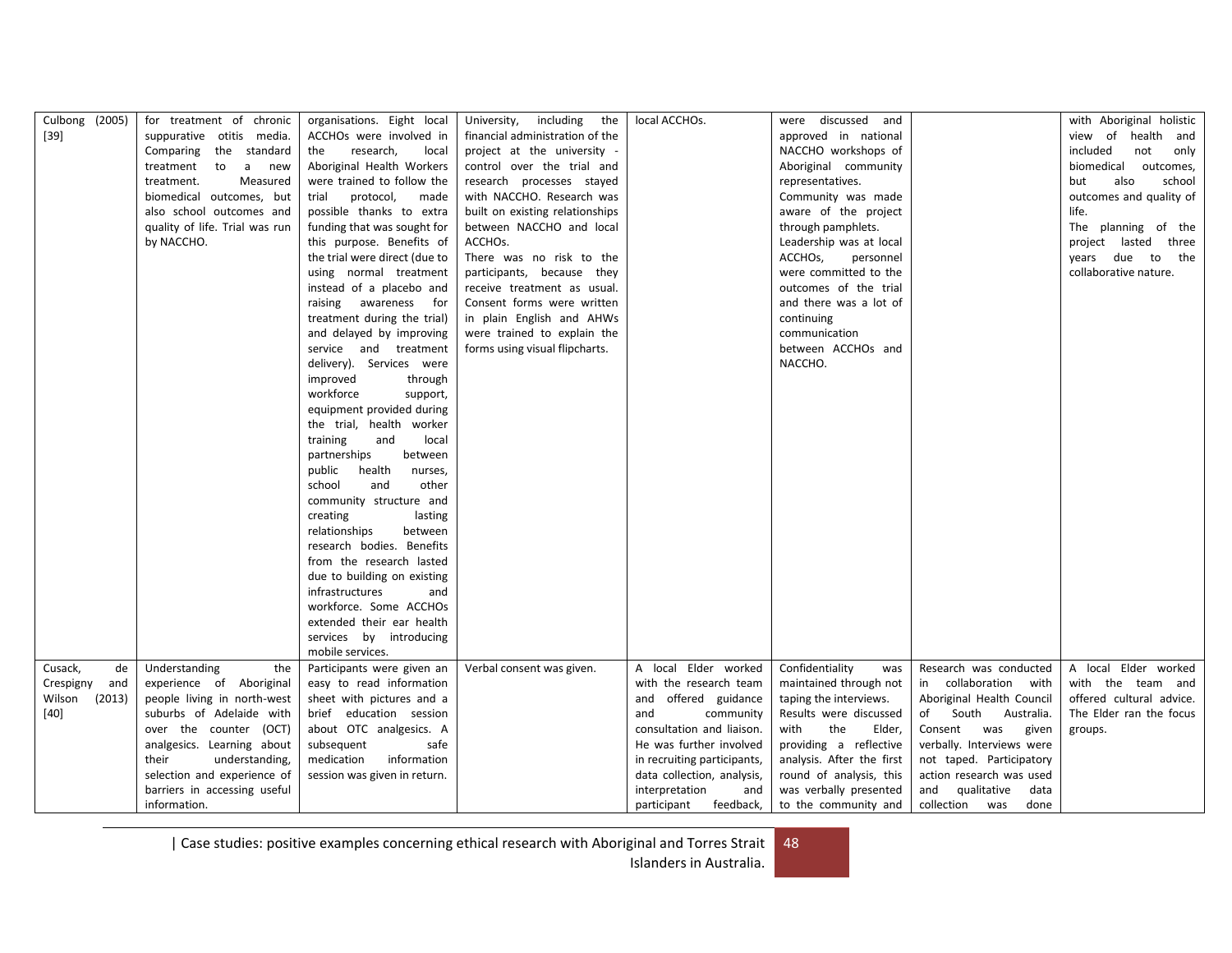|                                                                                            |                                                                                                                                                                                                                                                                                                                                                                                                                                                                                                                                                                                                                                                                                  |                                                                                                                                                                                               |                                                                                                                                                                                                                                                                                                                                                                                                                                                                                                                                                                                                                                                                  | reflection on the findings<br>and formulating<br>the<br>report<br>and<br>recommendations.                                                                                                    | feedback<br>their<br>was<br>sought. Feedback was<br>used in further analysis<br>and this was<br>again<br>to<br>the<br>presented<br>community<br>for<br>feedback. Community<br>also provided feedback<br>for the report and the<br>recommendations.                                                                                                                                                                                                                                                                                                                                                                              | through focus groups and<br>one-on-one interviews.                   |                                                                                                                                                                                                                                                                                                                                                                                                     |
|--------------------------------------------------------------------------------------------|----------------------------------------------------------------------------------------------------------------------------------------------------------------------------------------------------------------------------------------------------------------------------------------------------------------------------------------------------------------------------------------------------------------------------------------------------------------------------------------------------------------------------------------------------------------------------------------------------------------------------------------------------------------------------------|-----------------------------------------------------------------------------------------------------------------------------------------------------------------------------------------------|------------------------------------------------------------------------------------------------------------------------------------------------------------------------------------------------------------------------------------------------------------------------------------------------------------------------------------------------------------------------------------------------------------------------------------------------------------------------------------------------------------------------------------------------------------------------------------------------------------------------------------------------------------------|----------------------------------------------------------------------------------------------------------------------------------------------------------------------------------------------|---------------------------------------------------------------------------------------------------------------------------------------------------------------------------------------------------------------------------------------------------------------------------------------------------------------------------------------------------------------------------------------------------------------------------------------------------------------------------------------------------------------------------------------------------------------------------------------------------------------------------------|----------------------------------------------------------------------|-----------------------------------------------------------------------------------------------------------------------------------------------------------------------------------------------------------------------------------------------------------------------------------------------------------------------------------------------------------------------------------------------------|
| Devitt,<br>Cass,<br>Cunningham,<br>Preece,<br>Anderson and<br>Snelling<br>(2008)<br>$[41]$ | Improving Access to Kidney<br>Transplants<br>(IMPAKT)<br>Understanding the nature of<br>barriers<br>to<br>kidney<br>transplants for Aboriginal<br>people. Assess impact of<br>medical<br>socio-<br>and<br>demographic status on the<br>likelihood of being suitable<br>kidney transplant.<br>for<br>Evaluate appropriateness,<br>accessibility<br>and<br>effectiveness of education<br>programs, identify systemic<br>barriers to transplantation,<br>examine the effect of<br>deceased-organ<br>current<br>allocation algorithms upon<br>Aboriginal patients' access<br>kidneys and<br>to<br>to<br>collaborate with service<br>providers to improve their<br>service provision. | Research team engaged<br>with local ACCHOs, who<br>provided feedback on the<br>project, prior to and during<br>the research. Research<br>team adjusted their plans<br>based on this feedback. | Researcher had put in extra<br>effort to develop information<br>sheets and consent forms in<br>plain English format that were<br>site specific. Information<br>forms<br>consent<br>included<br>information<br>about<br>the<br>interview,<br>sought<br>and<br>permission<br>to use<br>the<br>participants'<br>words<br>in<br>publications. Permission was<br>asked to record the interview.<br>Interviews with Aboriginal<br>people were constructed as a<br>life story narrative, to make it<br>appropriate, recognisable and<br>for Aboriginal<br>engaging<br>More sensitive<br>patients.<br>questions were saved for<br>when<br>rapport<br>was<br>established. | An Aboriginal<br>health<br>researcher<br>was<br>employed<br>on<br>the<br>project,<br>who<br>systematically engaged<br>with relevant Aboriginal<br>and Torres Strait Islander<br>communities. | Contact was sought<br>with all local ACCHOs in<br>writing to inform them<br>about the study and<br>invite them to give<br>feedback<br>the<br>on<br>proposed research. An<br>introductory<br>presentation was given<br>a group of<br>to<br>nephrologist, hospital<br>renal staff and ACCHO<br>staff in which they<br>could give feedback and<br>ask questions about the<br>research.<br>ACCHOs were invited to<br>develop<br>a<br>local<br>reference group from<br>which feedback<br>was<br>asked<br>during<br>the<br>research.<br>Participants were kept<br>up-to-date about the<br>research through a<br>quarterly newsletter. | <b>NACCHO</b><br>provided<br>a<br>support letter for the<br>project. | Aboriginal<br>health<br>researcher was included<br>in the research team. In<br>the consent form special<br>attention was given to<br>issues with keeping<br>voices of the deceased,<br>which is not appropriate<br>Aboriginal<br>some<br>in<br>cultures,<br>therefore<br>participants<br>could<br>indicate whether they<br>wanted their interview<br>recording<br>to<br>be<br>destroyed afterwards. |
| Isaacs, Pepper,<br>Pyett,<br>Gruis,                                                        | mental<br>health<br>Improve<br>services for Aboriginal men.                                                                                                                                                                                                                                                                                                                                                                                                                                                                                                                                                                                                                      | Conducting training on the<br>basics of counseling for                                                                                                                                        | Participants read the findings<br>to avoid misinterpretations.                                                                                                                                                                                                                                                                                                                                                                                                                                                                                                                                                                                                   | Partners were identified<br>in the local communities                                                                                                                                         | Area of research was<br>identified<br>and                                                                                                                                                                                                                                                                                                                                                                                                                                                                                                                                                                                       | Familiarity with Aboriginal<br>history<br>and<br>culture             | A cultural advisor was<br>appointed in each of the                                                                                                                                                                                                                                                                                                                                                  |
| Waples-Crowe,                                                                              |                                                                                                                                                                                                                                                                                                                                                                                                                                                                                                                                                                                                                                                                                  | social and<br>emotional                                                                                                                                                                       | Everyone's contribution is                                                                                                                                                                                                                                                                                                                                                                                                                                                                                                                                                                                                                                       | and partnerships were                                                                                                                                                                        | confirmed<br>through                                                                                                                                                                                                                                                                                                                                                                                                                                                                                                                                                                                                            | through<br>attending                                                 | three communities to                                                                                                                                                                                                                                                                                                                                                                                |
| Oakley-Browne                                                                              |                                                                                                                                                                                                                                                                                                                                                                                                                                                                                                                                                                                                                                                                                  | wellbeing<br>(SEWB)                                                                                                                                                                           | acknowledged<br>in<br>the                                                                                                                                                                                                                                                                                                                                                                                                                                                                                                                                                                                                                                        | formalised.<br>ACCHO                                                                                                                                                                         | consultation with Koori                                                                                                                                                                                                                                                                                                                                                                                                                                                                                                                                                                                                         | community<br>events,                                                 | guide the researcher in                                                                                                                                                                                                                                                                                                                                                                             |
| $(2011)$ [42].                                                                             |                                                                                                                                                                                                                                                                                                                                                                                                                                                                                                                                                                                                                                                                                  | programs. Let participants<br>read the findings to avoid                                                                                                                                      | publications.                                                                                                                                                                                                                                                                                                                                                                                                                                                                                                                                                                                                                                                    | support was obtained.<br>Formal support from                                                                                                                                                 | community/Aboriginal<br>experts in the field.                                                                                                                                                                                                                                                                                                                                                                                                                                                                                                                                                                                   | visiting<br>museums,<br>spending time with a                         | his research and help<br>him establish contacts                                                                                                                                                                                                                                                                                                                                                     |
|                                                                                            |                                                                                                                                                                                                                                                                                                                                                                                                                                                                                                                                                                                                                                                                                  | misinterpretation.                                                                                                                                                                            | Researchers gradually built                                                                                                                                                                                                                                                                                                                                                                                                                                                                                                                                                                                                                                      | cultural advisors was                                                                                                                                                                        | Research<br>was                                                                                                                                                                                                                                                                                                                                                                                                                                                                                                                                                                                                                 | community<br>in<br>South                                             | and trust with the                                                                                                                                                                                                                                                                                                                                                                                  |
|                                                                                            |                                                                                                                                                                                                                                                                                                                                                                                                                                                                                                                                                                                                                                                                                  | Acknowledging everyone's                                                                                                                                                                      | trust with the community by                                                                                                                                                                                                                                                                                                                                                                                                                                                                                                                                                                                                                                      | obtained.                                                                                                                                                                                    | introduced<br>the<br>in                                                                                                                                                                                                                                                                                                                                                                                                                                                                                                                                                                                                         | Australia and receiving                                              | communities.                                                                                                                                                                                                                                                                                                                                                                                        |
|                                                                                            |                                                                                                                                                                                                                                                                                                                                                                                                                                                                                                                                                                                                                                                                                  | contribution<br>in<br>publications.                                                                                                                                                           | attending various events in<br>the community (such as                                                                                                                                                                                                                                                                                                                                                                                                                                                                                                                                                                                                            |                                                                                                                                                                                              | by<br>community<br>a<br>research<br>promoter,                                                                                                                                                                                                                                                                                                                                                                                                                                                                                                                                                                                   | training<br>in<br>cultural<br>competence.                            |                                                                                                                                                                                                                                                                                                                                                                                                     |
|                                                                                            |                                                                                                                                                                                                                                                                                                                                                                                                                                                                                                                                                                                                                                                                                  |                                                                                                                                                                                               |                                                                                                                                                                                                                                                                                                                                                                                                                                                                                                                                                                                                                                                                  |                                                                                                                                                                                              |                                                                                                                                                                                                                                                                                                                                                                                                                                                                                                                                                                                                                                 |                                                                      |                                                                                                                                                                                                                                                                                                                                                                                                     |

| Case studies: positive examples concerning ethical research with Aboriginal and Torres Strait Islanders in Australia. 49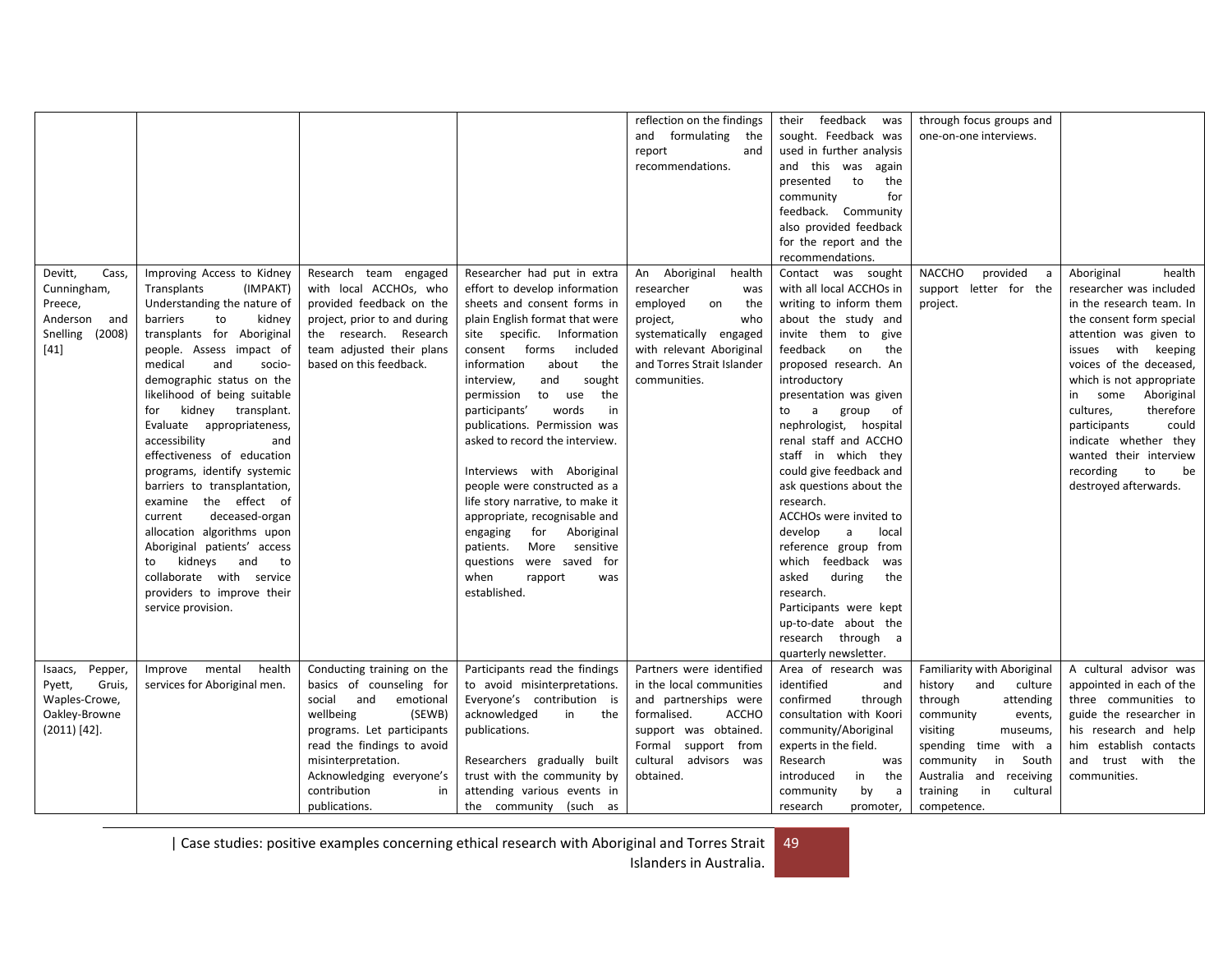|                                                                   |                                                                                                                                                                                                                                     |                                                                                                                                                                                                                                                                                                                                                                                                                                                                                                                                                                                                                                                                                                   | celebrations and<br>NAIDOC<br>funerals) under the guidance<br>of a cultural advisor.<br>Participants were recruited in<br>the study through snowball<br>sampling.                                                                                                                                                                                                                                                                                                                                                                                                                                                           |                                                                                                                                                                                                                                                                                                                                                                                                                                                                                                                                            | of<br>with<br>plenty<br>experience<br>of<br>such<br>research.<br>VACCHO provided the<br>researcher with support<br>from Aboriginal and<br>non-Aboriginal<br>supervisors.                                                                                                                                                                                                                                                                                                            |                                                                                                                                                                                                                                                                                                                                                               |                                                                                                                                                                                                                                                                                                                                             |
|-------------------------------------------------------------------|-------------------------------------------------------------------------------------------------------------------------------------------------------------------------------------------------------------------------------------|---------------------------------------------------------------------------------------------------------------------------------------------------------------------------------------------------------------------------------------------------------------------------------------------------------------------------------------------------------------------------------------------------------------------------------------------------------------------------------------------------------------------------------------------------------------------------------------------------------------------------------------------------------------------------------------------------|-----------------------------------------------------------------------------------------------------------------------------------------------------------------------------------------------------------------------------------------------------------------------------------------------------------------------------------------------------------------------------------------------------------------------------------------------------------------------------------------------------------------------------------------------------------------------------------------------------------------------------|--------------------------------------------------------------------------------------------------------------------------------------------------------------------------------------------------------------------------------------------------------------------------------------------------------------------------------------------------------------------------------------------------------------------------------------------------------------------------------------------------------------------------------------------|-------------------------------------------------------------------------------------------------------------------------------------------------------------------------------------------------------------------------------------------------------------------------------------------------------------------------------------------------------------------------------------------------------------------------------------------------------------------------------------|---------------------------------------------------------------------------------------------------------------------------------------------------------------------------------------------------------------------------------------------------------------------------------------------------------------------------------------------------------------|---------------------------------------------------------------------------------------------------------------------------------------------------------------------------------------------------------------------------------------------------------------------------------------------------------------------------------------------|
| Hing,<br>Breen,<br>Gordon<br>and<br>Russell<br>(2013)[43]         | Large sample of Aboriginal<br>and Torres Strait people<br>into gambling<br>inquiring<br>behavior and help-seeking<br>behavior.                                                                                                      | people<br>Local<br>were<br>employed as research staff;<br>they were trained in<br>administering the survey,<br>safety procedures etc.<br>Data was collected at<br>community<br>events,<br>at<br>events<br>public<br>these<br>education and promotional<br>material on gambling was<br>provided. Every survey<br>contained an information<br>card for the gambling<br>helpline.                                                                                                                                                                                                                                                                                                                    | Research methodologies were<br>developed<br>during<br>consultation and meetings<br>with community<br>leaders,<br>Elders, study communities<br>and Aboriginal organisations.                                                                                                                                                                                                                                                                                                                                                                                                                                                 | Employing local research<br>personnel<br>and<br>developing<br>methodologies<br>in<br>consultation<br>with<br>Aboriginal stakeholders.                                                                                                                                                                                                                                                                                                                                                                                                      | Consultations<br>to<br>develop the survey<br>were undertaken and<br>methodologies<br>developed<br>in<br>consultation<br>with<br>different<br>Aboriginal<br>stakeholders.                                                                                                                                                                                                                                                                                                            | Prior to publishing the<br>paper,<br>consent<br>was<br>from<br>obtained<br>the<br>community leaders and<br>others<br>involved.<br>Questions were removed<br>standardised<br>from<br>surveys when during the<br>consultations it became<br>clear that they were not<br>appropriate.                                                                            |                                                                                                                                                                                                                                                                                                                                             |
| Knight, Comino,<br>Harris<br>and<br>Jackson-Pulver<br>(2009) [44] | Gudaga: An Eight year birth<br>cohort study starting in 2005<br>to describe birth outcomes,<br>health development and<br>health services used by<br>children and their mothers<br>living in outer area of south-<br>western Sydney. | Exchange between four<br>different groups involved in<br>the project. Aboriginal<br>health<br>organisations<br>provided expertise and<br>experience to the project<br>and received feedback.<br>Local Aboriginal health care<br>professionals<br>received<br>capacity building<br>and<br>feedback from the project<br>provide<br>local<br>and<br>knowledge and expertise.<br>The<br>local<br>Aboriginal<br>community (including local<br>mothers<br>who<br>were<br>employed<br>as<br>project<br>officers)<br>had<br>an<br>for<br>opportunity<br>input,<br>capacity<br>building<br>and<br>provide<br>training<br>and<br>expertise, wisdom,<br>local<br>knowledge<br>and<br>encouragement to<br>the | Respect and trust was built<br>with the local Aboriginal land<br>council through previous<br>collaborations. Trust was also<br>built with<br>other<br>local<br>organisations, which helped<br>in providing the thank-you<br>gifts for example. The holistic<br>view on health of Aboriginal<br>was<br>people<br>respected<br>through having questions in<br>questionnaire<br>being<br>the<br>developed on the four<br>dimensions of<br>wellbeing<br>(spiritual, cultural, emotional<br>and social). Trust and<br>openness was promoted by<br>the employment of local<br>Aboriginal mothers who<br>conducted questionnaires. | Local Aboriginal mothers<br>with<br>young children<br>were employed<br>to<br>conduct<br>the<br>questionnaires every six<br>months. They were<br>selected because of their<br>local knowledge.<br>The local mothers and<br>officers<br>project<br>identified the issues that<br>were included in the<br>research.<br>Regular meetings with<br>the local Aboriginal land<br>councils were conducted<br>receive<br>to<br>their<br>feedback.<br>The expertise<br>and<br>knowledge of the local<br>Aboriginal<br>Health<br>Workers were sought. | At each contact point<br>with the participating<br>mothers the project<br>officer ensured that<br>there was a culturally<br>safe environment.<br>All<br>participating<br>mothers were given the<br>contact details of the<br>local health service's<br>ethics committee and<br>were informed about<br>researcher's<br>the<br>contacts with the local<br>Aboriginal Land council<br>and they could contact<br>these organisations if<br>they had any concerns<br>about the research. | The name of the project<br>(Gudaga) means healthy<br>baby in the<br>local<br>Aboriginal language and<br>was proposed by the local<br>Aboriginal<br>Health<br>Workers. The logo for the<br>project was designed by a<br>local mother. The staff<br>wore a shirt with this logo<br>and the gifts given to the<br>mothers and children had<br>this logo as well. | The project respected<br>the importance of family<br>bonds in Aboriginal<br>communities by asking<br>questions about the<br>family and other people<br>supporting the mother<br>and the baby. In cases<br>where the grandmother<br>took care of the baby,<br>would<br>decide<br>she<br>whether or not the baby<br>should stay in the study. |

| Case studies: positive examples concerning ethical research with Aboriginal and Torres Strait 50 Islanders in Australia.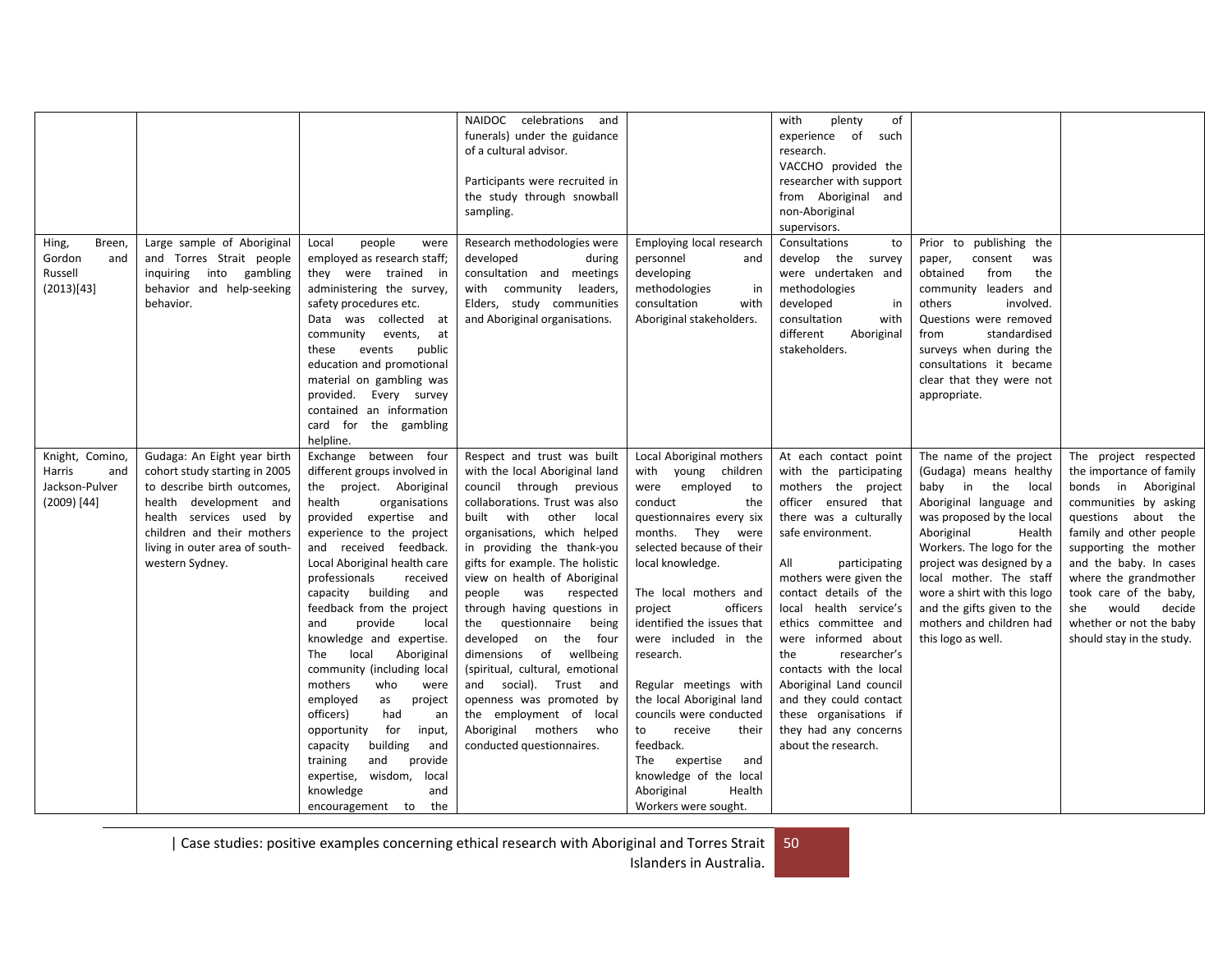| Massi,<br>Wise,<br>Rose, Nacarrow,<br>Conigrave,<br>Bauman<br>and<br>(2012)<br>Hearn<br>$[45]$                                                        | SmokeCheck. To build the<br>capacity of Aboriginal health<br>workers (AHWs) and non-<br>Aboriginal health workers<br>who work with Aboriginal<br>communities in NSW to<br>deliver evidence-based best<br>practice smoking cessation<br>interventions. Development<br>culturally<br>of<br>specific<br>resources.                                                                                                                     | participants of the project.<br>The participants received a<br>thank-you health pack,<br>photos of their child and a<br>health and development<br>assessment for their child<br>at 1, 3 and 5 years.<br>Aboriginal Health Workers<br>received a one-day training<br>workshop<br>containing<br>information about the<br>impact of smoking on the<br>health<br>of<br>Aboriginal<br>Australians,<br>including<br>history, smoking rates, and<br>health effects. Treatment<br>and health promotional<br>theories<br>informing<br>Smokecheck<br>were also<br>discussed. | The project was based on<br>demands of AHWs and the<br>for<br>training<br>need<br>in<br>communities that are usually<br>too small or remote to<br>receive training.<br>Meetings with communities<br>were only undertaken on the<br>terms of the community. The<br>resources and flexibility of the<br>project allowed for this.<br>Respect for Aboriginal culture<br>was expressed by having the<br>training especially focused on<br>Aboriginal smoking and its<br>effects. | Local<br>expertise<br>was<br>valued<br>as much as<br>academic skills.<br>The project was based<br>on the input of the<br>Aboriginal<br>health<br>workers.<br>The chief investigator of<br>the project was an<br>Aboriginal researcher,<br>the rest of the team<br>were both Aboriginal<br>and non-Aboriginal, who<br>all had experience with<br>research in Aboriginal<br>communities<br>and<br>services. | Feedback<br>from<br>participants was sought<br>after workshops to<br>ensure quality of the<br>workshops.                                                                                                                                                                                                                                                         | workshop<br>The<br>was<br>culturally specific<br>by<br>talking about the effects<br>of smoking on Aboriginal<br>people, using the 'stages<br>of change' model to<br>engage Aboriginal clients<br>in conversation about<br>where they are in their<br>quitting attempt. The<br>Aboriginal health workers<br>were central in the<br>approach and formulated<br>questions to help their<br>clients develop awareness<br>of the effects of smoking.<br>workshops were<br>The<br>presented by Aboriginal<br>and<br>non-Aboriginal<br>people who both had<br>extended experience in | Attention was given to<br>the past, present and<br>burden<br>of<br>future<br>smoking on Aboriginal<br>people.                                                                                                                                                               |
|-------------------------------------------------------------------------------------------------------------------------------------------------------|-------------------------------------------------------------------------------------------------------------------------------------------------------------------------------------------------------------------------------------------------------------------------------------------------------------------------------------------------------------------------------------------------------------------------------------|--------------------------------------------------------------------------------------------------------------------------------------------------------------------------------------------------------------------------------------------------------------------------------------------------------------------------------------------------------------------------------------------------------------------------------------------------------------------------------------------------------------------------------------------------------------------|------------------------------------------------------------------------------------------------------------------------------------------------------------------------------------------------------------------------------------------------------------------------------------------------------------------------------------------------------------------------------------------------------------------------------------------------------------------------------|-----------------------------------------------------------------------------------------------------------------------------------------------------------------------------------------------------------------------------------------------------------------------------------------------------------------------------------------------------------------------------------------------------------|------------------------------------------------------------------------------------------------------------------------------------------------------------------------------------------------------------------------------------------------------------------------------------------------------------------------------------------------------------------|-------------------------------------------------------------------------------------------------------------------------------------------------------------------------------------------------------------------------------------------------------------------------------------------------------------------------------------------------------------------------------------------------------------------------------------------------------------------------------------------------------------------------------------------------------------------------------|-----------------------------------------------------------------------------------------------------------------------------------------------------------------------------------------------------------------------------------------------------------------------------|
| Lehmann,<br>Arumugaswamy,<br>Sisbury,<br>Finucane,<br>Stokes, Monck,<br>Jeffires-Stokes,<br>McAullay,<br>Coates<br>and<br>Stanley<br>(2008)<br>$[46]$ | The goals of this project<br>were to identify causal<br>pathways of otitis media<br>in<br>(OM)<br>Aboriginal<br>communities,<br>by<br>investigating avoidable risk<br>factors for Aboriginal and<br>non-Aboriginal children in<br>the Kalgoorlie-Boulder area<br>of Western Australia.<br>Understanding how these<br>factors arise<br>risk<br>and<br>interact in the complex<br>causal pathways in order to<br>develop<br>effective | The<br>community<br>was<br>concerned<br>about<br>the<br>negative impact of OM on<br>the wellbeing and school<br>performance of<br>their<br>community. One of the<br>participating<br>Aboriginal<br>health services did not<br>have ear, nose and throat<br>treatment available so the<br>project ENT specialist<br>provided this service for<br>free during the project.<br>The health service was<br>supported in obtaining                                                                                                                                       | Obtaining support from the<br>community was a first priority<br>and formal collaborations<br>were established.<br>stakeholders<br>All<br>were<br>involved in the planning<br>process and were updated<br>regularly during the project.<br>Researchers participated in<br>local social activities to get to<br>know the local community.                                                                                                                                      | The co-ordinator of the<br>local health service was<br>listed<br>as a<br>chief<br>investigator on the first<br>grant application and<br>Aboriginal<br>other<br>investigators were part<br>of the project later on.<br>Aboriginal<br>health<br>workers and nurses were<br>employed on the project<br>as research assistants.<br>contributions<br>of<br>All<br>Aboriginal and<br>non-                       | Information about the<br>study was disseminated<br>through TV, radio,<br>newspaper articles and<br>face-to-face<br>discussions. Community<br>members,<br>both<br>Aboriginal<br>and non-<br>Aboriginal<br>provided<br>input in the design of<br>the study, the content<br>of information sheet,<br>consent forms<br>and<br>questionnaires.<br>Manuscripts<br>were | this field.<br>The investigators piloted<br>the questionnaire and<br>sampling of specimens on<br>themselves to be able to<br>explain what type of<br>discomfort the children<br>would experience.<br>The study was monitored<br>by the board and<br>members of the involved<br>Aboriginal health services.<br>A full-time local research<br>assistant was employed,<br>the community had asked                                                                                                                                                                                | To response to<br>past<br>research practice which<br>had been damaging to<br>the community, ethical<br>research<br>was<br>emphasised<br>in<br>this<br>study. The study was<br>conducted to<br>reduce<br>present and<br>future<br>negative impact of OM<br>on the community. |

| Case studies: positive examples concerning ethical research with Aboriginal and Torres Strait 51 Islanders in Australia.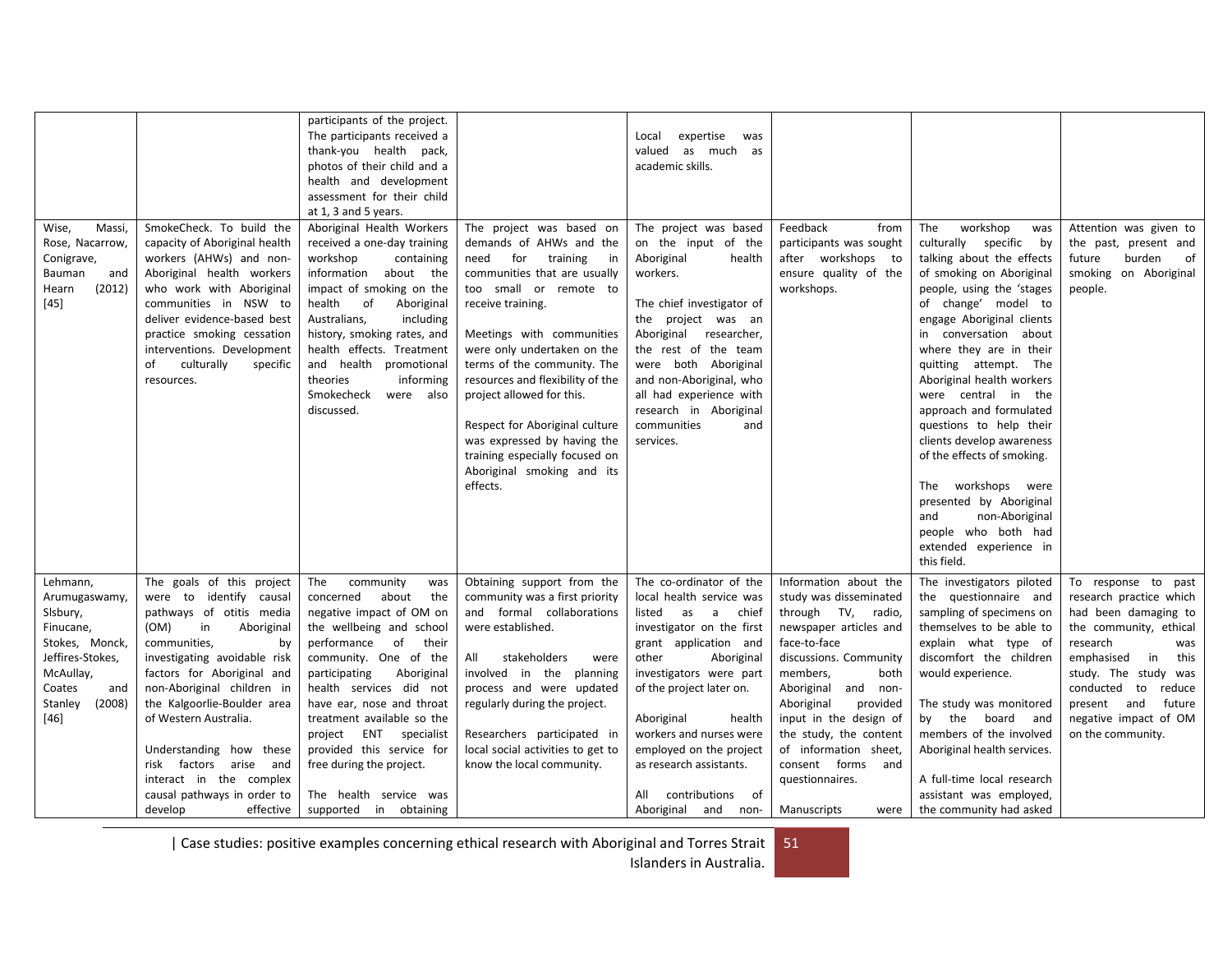|                  | intervention strategies.   | funding for an Ear Health    |                                 | Aboriginal investigators  | submitted<br>to<br>the   | this person to work on     |                        |
|------------------|----------------------------|------------------------------|---------------------------------|---------------------------|--------------------------|----------------------------|------------------------|
|                  |                            | Parents<br>Worker.<br>and    |                                 | were acknowledged, and    | community<br>for         | the project and she and    |                        |
|                  |                            | children were offered        |                                 | different investigators   | feedback<br>before       | the rest of the Aboriginal |                        |
|                  |                            | transport to ENT clinics.    |                                 | presented the findings at | publication. Community   | staff provided cultural    |                        |
|                  |                            |                              |                                 | national<br>and           | was kept up-to-date      | security.                  |                        |
|                  |                            | AHWs and nurses were         |                                 | international             | through a newsletter.    |                            |                        |
|                  |                            |                              |                                 |                           |                          |                            |                        |
|                  |                            | trained in research skills.  |                                 | conferences.              |                          |                            |                        |
|                  |                            |                              |                                 |                           |                          |                            |                        |
|                  |                            | Children were offered        |                                 | They all had equal        |                          |                            |                        |
|                  |                            | hearing screening during     |                                 | training opportunities.   |                          |                            |                        |
|                  |                            | the assessment and this is   |                                 |                           |                          |                            |                        |
|                  |                            | still in place, even though  |                                 |                           |                          |                            |                        |
|                  |                            | the project is not running   |                                 |                           |                          |                            |                        |
|                  |                            | anymore.                     |                                 |                           |                          |                            |                        |
|                  |                            |                              |                                 |                           |                          |                            |                        |
|                  |                            | Consultations with local     |                                 |                           |                          |                            |                        |
|                  |                            | committees on the results    |                                 |                           |                          |                            |                        |
|                  |                            | of the projects were being   |                                 |                           |                          |                            |                        |
|                  |                            |                              |                                 |                           |                          |                            |                        |
|                  |                            | undertaken during the        |                                 |                           |                          |                            |                        |
|                  |                            | writing of this publication  |                                 |                           |                          |                            |                        |
|                  |                            | and will work towards        |                                 |                           |                          |                            |                        |
|                  |                            | developing<br>appropriate    |                                 |                           |                          |                            |                        |
|                  |                            | interventions.               |                                 |                           |                          |                            |                        |
| Weston, Brooks,  | Community Safety Research  | The focus of the project     | There was space for open and    | The priority of the       | Results of an initial    | Two committees were        | Aboriginal<br>An       |
| Gladman,         | Project (CRSP). Violence   | was established through      | honest discussion with the      | research was defined by   | qualitative<br>research  | developed:<br>Chief        | Community<br>Advisory  |
| Senior, Denley,  | prevention in western NSW; | conversations between the    | community because their         | the community and the     | were presented to the    | Investigator's Group and   | Committee<br>was       |
| Silove, Whyman,  | promoting open and honest  | chief investigator and the   | priority of addressing violence | community took the        | community<br>through     | the Aboriginal Community   | implemented to ensure  |
| Kickett, Bryant, | discussion about violence. | CEO of the Aboriginal        | was appointed as a priority in  | driving position in the   | newsletters,<br>feedback | Advisory<br>Committee      | the<br>cultural        |
| Files and the    |                            | Health Corporation. The      | the research.                   | development of the        | sessions<br>and          | (ACAC).<br>The<br>latter   | appropriateness of the |
| Aboriginal       |                            | CEO of the AHC consulted     |                                 | research project.         | conference               | consisted<br>of<br>local   | project.               |
|                  |                            |                              |                                 |                           |                          |                            |                        |
| Community        |                            | the<br>community<br>and      | The Aboriginal CI on the        |                           | presentations.<br>All    | community members who      |                        |
| Advisory         |                            | determined the specific      | project introduced the other    | Community had input,      | results<br>were<br>de-   | ensured<br>safety<br>for   |                        |
| Committee        |                            | focus.                       | non-Aboriginal CIs to the       | coordination<br>and       | identified.              | participants<br>by         |                        |
| $(2009)$ [47]    |                            |                              | community.                      | participation in every    |                          | overviewing and advising   |                        |
|                  |                            | collaborators<br>Aboriginal  |                                 | aspect of the research.   |                          | on all aspects of the      |                        |
|                  |                            | offered seminars<br>were     |                                 |                           |                          | project.<br>They<br>also   |                        |
|                  |                            | about the importance of      |                                 | Research processes are    |                          | promoted the research      |                        |
|                  |                            | research<br>the<br>and       |                                 | explained<br>to<br>local  |                          | among the community.       |                        |
|                  |                            | implementation processes.    |                                 | communities<br>in         |                          |                            |                        |
|                  |                            |                              |                                 | informal<br>seminars,     |                          |                            |                        |
|                  |                            | Community workers were       |                                 | gatherings and by door-   |                          |                            |                        |
|                  |                            | trained in psychological     |                                 | knocking.                 |                          |                            |                        |
|                  |                            | effects of trauma, grief and |                                 |                           |                          |                            |                        |
|                  |                            |                              |                                 |                           |                          |                            |                        |
|                  |                            | loss; research methods.      |                                 |                           |                          |                            |                        |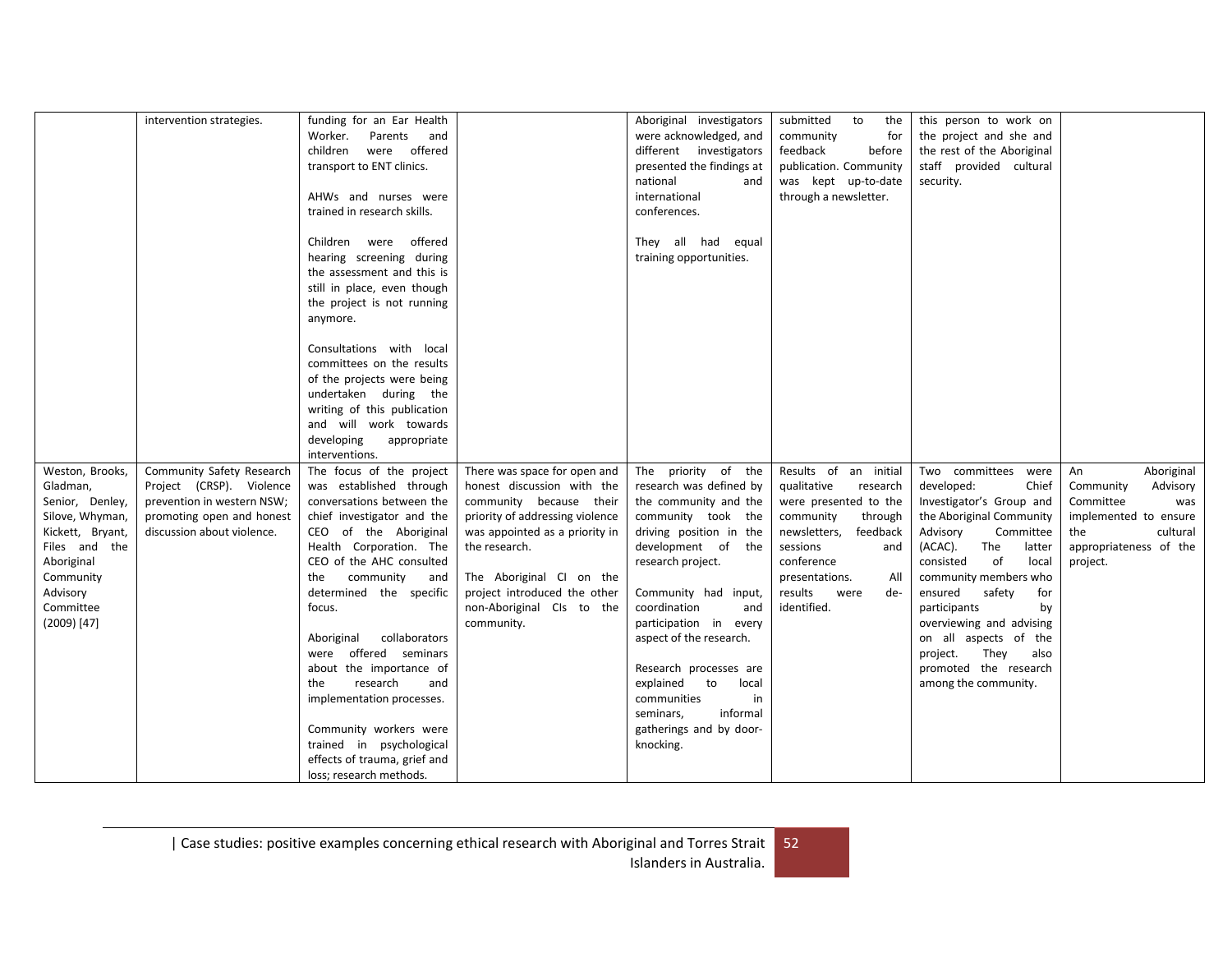| Kildea, Barclay, | Creating an internet-based     | Research objectives were      | topic<br>The research<br>was  | Co-researchers<br>were    | Feedback<br>the<br>on     | Formal agreements were           | knowledge<br>Local<br>was |
|------------------|--------------------------------|-------------------------------|-------------------------------|---------------------------|---------------------------|----------------------------------|---------------------------|
| Wardaguga and    | containing<br>resource         | based on the priorities of    | inititally brought in by the  | both retired<br>senior    | focus<br>research<br>and  | made about intellectual          | used<br>to guide<br>the   |
| Dawumal (2009)   | Aboriginal<br>cultural         | the communities and were      | main researcher, who had      | Aboriginal<br>health      | methodology<br>was        | property, ownership and          | research project.         |
| $[48]$           | knowledge<br>regarding         | flexible during the research  | worked in the community for   | workers, they guided the  | in<br>the<br>sought       | acknowledgement<br><sub>on</sub> |                           |
|                  | pregnancy and childbirth,      | new<br>priorities<br>when     | years and were later refined  | research<br>processes     | community.                | publications.                    | stories<br>Local<br>were  |
|                  | health<br>professionals<br>for | emerged.                      | discussions with<br>through   | through the use of local  |                           |                                  | recorded and saved for    |
|                  | working with Aboriginal        |                               | community members, while      | knowledge.                | Feedback and drafts of    | Women from different             | the future.               |
|                  | people. It records stories of  | Local stories were saved      | research methodologies were   |                           | materials were cycled     | local language groups            |                           |
|                  | Maningrida<br>women<br>in      | for later generations.        | also discussed.               | The participatory action  | at every stage of the     | were involved in the PAR         | Consent was obtained      |
|                  | Arnhem Land.                   |                               |                               | research (PAR) team       | research project to the   | team, to ensure local            | from every women and      |
|                  |                                | During data collection, the   | agreements were<br>Formal     | included local Aboriginal | PAR team and the          | representation.                  | their families to show    |
|                  |                                | circumstances<br>of<br>the    | intellectual<br>about<br>made | women, health workers,    | critical reference group. |                                  | their photo after they    |
|                  |                                | women were taken into         | property, ownership<br>and    | health care practitioners |                           | A critical reference group       | passed away.              |
|                  |                                | and<br>the<br>account         | acknowledgement<br>on         | the<br>and<br>three       | Transcriptions<br>were    | was also established to          |                           |
|                  |                                | would<br>researchers<br>wait  | publications.                 | researchers.              | the<br>read<br>out<br>to  | ensure that the cultural         |                           |
|                  |                                | until the women's own         |                               | Participating<br>women    | participants to ensure    | and<br>community                 |                           |
|                  |                                | priorities were met before    | Rapport and relationships     | were well respected in    | that<br>the<br>right      | information<br>that was          |                           |
|                  |                                | collection<br>data<br>was     | were built through being      | the community.            | information<br>was        | documented was correct.          |                           |
|                  |                                | conducted.                    | involved in the hunting and   |                           | presented and<br>they     |                                  |                           |
|                  |                                |                               | art activities of the women.  |                           | received permission for   | All the transcription and        |                           |
|                  |                                | A vehicle was hired by the    |                               |                           | the use of it.            | stories about<br>to<br>be        |                           |
|                  |                                | project, which enabled the    |                               |                           |                           | published on the website         |                           |
|                  |                                | women to go hunting or        |                               |                           | Field<br>notes<br>were    | the<br>read<br>to<br>were        |                           |
|                  |                                | collect materials for art and |                               |                           | with<br>the<br>discussed  | participants to ensure           |                           |
|                  |                                | crafts.                       |                               |                           | Aboriginal<br>$CO-$       | that no taboos would be          |                           |
|                  |                                |                               |                               |                           | researchers to ensure     | documented. Also that no         |                           |
|                  |                                |                               |                               |                           | correct understanding.    | information was spread           |                           |
|                  |                                |                               |                               |                           |                           | that was not supposed to         |                           |
|                  |                                |                               |                               |                           |                           | be                               |                           |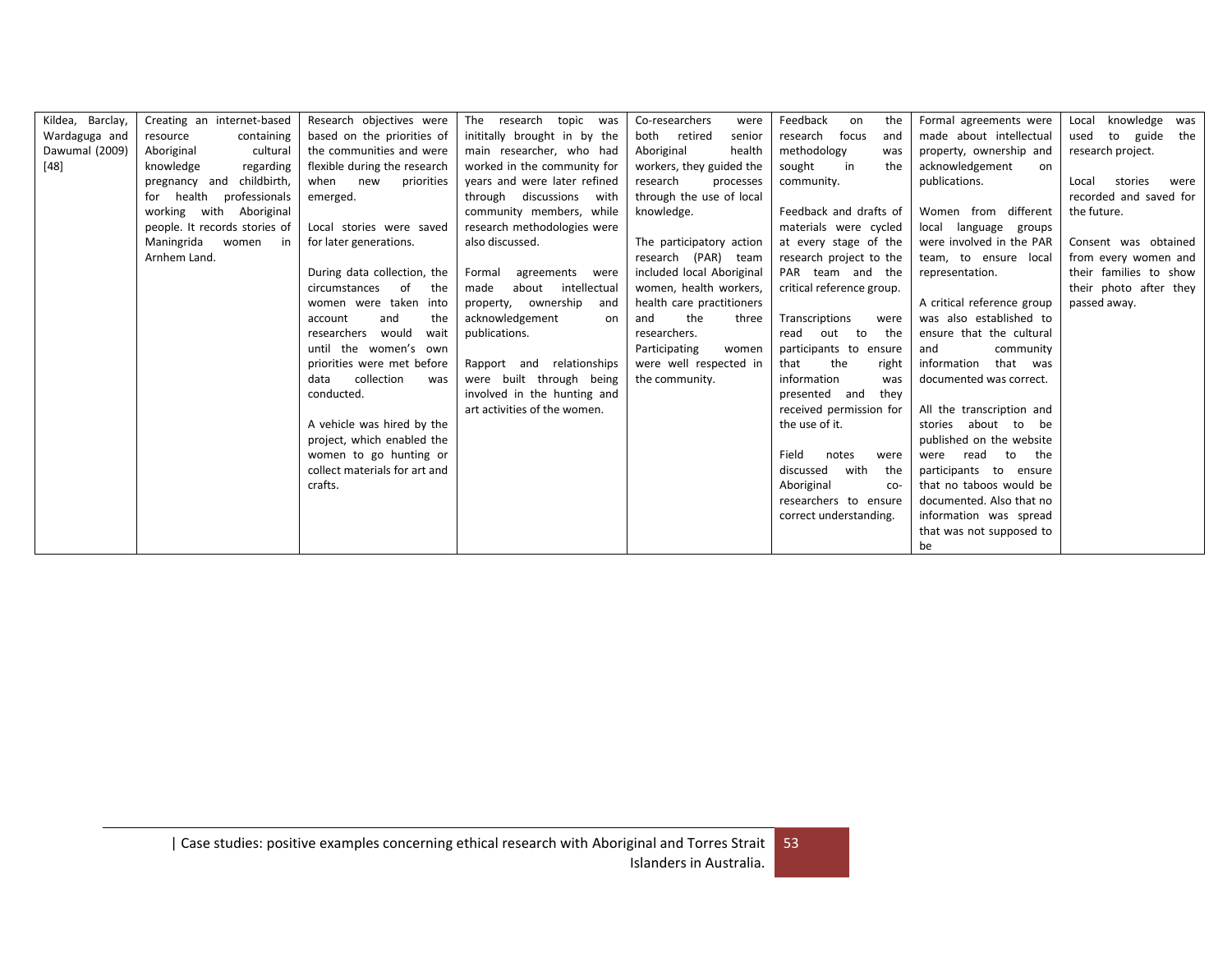# <span id="page-53-0"></span>**REFERENCES**

- <span id="page-53-1"></span>1. National Health and Medical Research Centre, *National Statement on Ethical Conduct in Human Research 2007 - Updated May 2013*, 2013, Commonwealth of Australia: Canberra.
- <span id="page-53-2"></span>2. National Health and Medical Research Centre, *Values and Ethics - Guidelines for Ethical Conduct in Aboriginal and Torres Strait Islander Health Research*, 2003, Commonwealth of Australia: Canberra.
- <span id="page-53-3"></span>3. National Health and Medical Research Centre, *Keeping Research on Track: a guide for Aboriginal and Torres Strait Islander peoples about health research ethics*, 2006, Commonwealth of Australia: Canberra.
- <span id="page-53-4"></span>4. Australian Institute of Aboriginal and Torres Strait Islander Studies, *Guidelines for Ethical Research in Australian Indigenous Studies*, 2010, Australian Institute of Aboriginal and Torres Strait Islander Studies: Canberra.
- <span id="page-53-5"></span>5. Aboriginal Health and Medical Research Council Ethics Committee, *AH&MRC Guidelines for Research into Aboriginal Health: Key principles*, 2013, Aboriginal Health and Medical Research Council of New South Wales.
- <span id="page-53-6"></span>6. Laycock, A., et al., *Researching Indigenous Health: A practical guide for researchers*2011, Melbourne: Lowitja Institute.
- <span id="page-53-7"></span>7. UN General Assembly, *United Nations Declaration on the Rights of Indigenous Peoples.* UN: Washington, 2007.
- <span id="page-53-8"></span>8. South Australian Health and medical Research Institute, *Developing a set of principles to set a foundation for conducting Aboriginal research the right way in SA.* Aboriginal Health Research at SAHMRI Newsletter, 2013. **3**.
- <span id="page-53-9"></span>9. Aboriginal Medical Services Alliance Northern Territory, *Aboriginal health research policy*, 2013, Aboriginal Medical Services Alliance Northern Territory: Darwin.
- <span id="page-53-10"></span>10. Kowal, E., Rouhani, L. & Anderson, I, *Genetic Research in Aboriginal and Torres Strait Islander Communities: Beginning the Conversation*, 2011, The Lowitja Institute: Melbourne.
- <span id="page-53-11"></span>11. Kowal, E. and I. Anderson, *Genetic Research in Aboriginal and Torres Strait Islander Communities: Continuing the Conversation*, in *2nd Lowitja Institute National Roundtable on Genetic Research in Aboriginal and Torres Strait Islander Communities*2012, The Lowitja Institute: Melbourne.
- <span id="page-53-12"></span>12. Jamieson, L.M., et al., *Ten principles relevant to health research among Indigenous Australian populations.* Medical Journal of Australia, 2012. **197**(1): p. 16.
- <span id="page-53-13"></span>13. AH&MRC Ethics Committee. *AH&MRC Guidelines for Research into Aboriginal Health: Key principles.* 2013; Available from:

[http://www.ahmrc.org.au/index.php?option=com\\_docman&task=doc\\_download&gid=14&Itemid=45.](http://www.ahmrc.org.au/index.php?option=com_docman&task=doc_download&gid=14&Itemid=45)

- <span id="page-53-14"></span>14. Wikipedia. *Maori People*. 2013 [cited 2013 4 September].
- <span id="page-53-15"></span>15. Health Research Council of New Zealand, *Te Ara Tika - Guidelines for Māori research ethics: A framework for researchers and ethics committee members*, 2010, Health Research Council of New Zealand,: Parnell, NZ.
- <span id="page-53-16"></span>16. Health Research Council of New Zealand, *Guidelines for Researchers on Health Research Involving Māori*, **2010**, Health Research Council of New Zealand: Purnell, NZ.
- <span id="page-53-17"></span>17. Centre for Social Research and Evaluation, *Nga Ara Tohutohu Rangahau Mäori - Guidelines for Research and Evaluation with Mäori*, 2004, Ministry of Social Development: Wellington.
- <span id="page-53-18"></span>18. Canadian Institutes of Health Research, N.S.a.E.R.C.o.C., , and Social Sciences and Humanities Research Council of Canada,, *Tri-Council Policy Statement: Ethical Conduct for Research Involving Humans.*, 2010, Canadian Insitutes of Health Research: Ottawa.
- <span id="page-53-19"></span>19. Canadian Institutes of Health Research, N.S.a.E.R.C.o.C., , and Social Sciences and Humanities Research Council of Canada,, *Chapter 9: Research involving the First Nations, Inuit and Metis peoples of Canada.* , in *Tri-Council Policy Statement: Ethical Conduct for Research Involving Humans*, N.S.a.E.R.C.o.C. Canadian Institutes of Health Research, and Social Sciences and Humanities Research Council of Canada ,, Editor 2010, Canadian Insitutes of Health Research: Ottawa. p. 105-134.
- <span id="page-53-20"></span>20. Schnarch, B., *Ownership, control, access, and possession (OCAP) or self-determination applied to research.* Journal of Aboriginal Health, 2004. **1**(1): p. 80-95.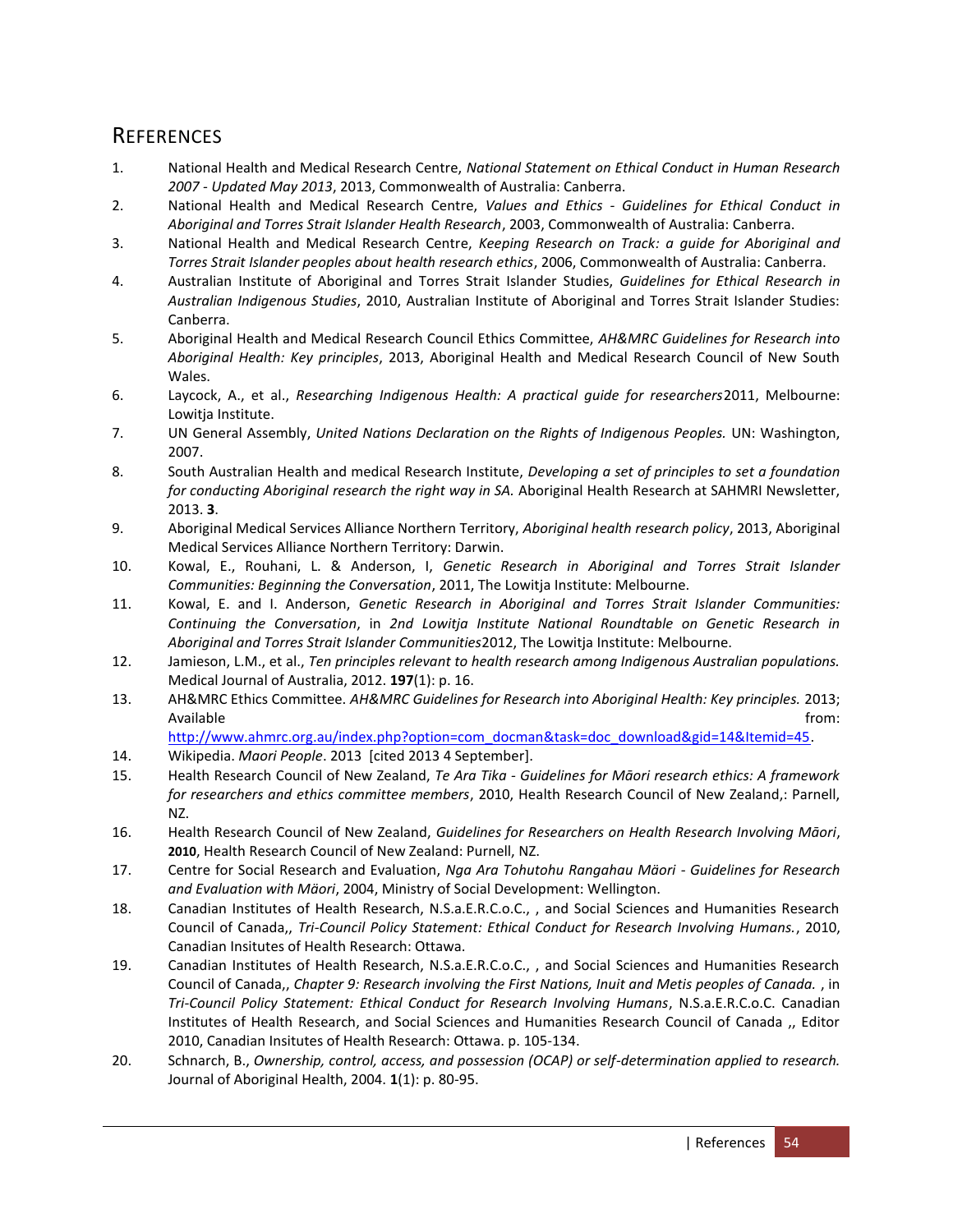- <span id="page-54-0"></span>21. Department of Aboriginal Affairs and Northern Development Canada. *Tribal Council Funding* 2013 [cited 2013 1 August]; Available from: [http://www.aadnc-aandc.gc.ca/eng/1100100013812/1100100013813.](http://www.aadnc-aandc.gc.ca/eng/1100100013812/1100100013813)
- <span id="page-54-1"></span>22. Nuu-chah-nulth Tribal Council Ethics Committee. *Protocols and Principles for conducting research in a Nuu-chah-nulth context.* 2008; Available from: [http://www.fnehin.ca/uploads/docs/NTC\\_Research\\_Protocol.pdf.](http://www.fnehin.ca/uploads/docs/NTC_Research_Protocol.pdf)
- <span id="page-54-2"></span>23. Nuu-chah-nulth Tribal Council. *Nuu-chah-nulth Tribal Council Vision and Mission*. 2013 [cited 2013 26 July]; Available from: [http://www.nuuchahnulth.org/tribal-council/welcome.html.](http://www.nuuchahnulth.org/tribal-council/welcome.html)
- <span id="page-54-3"></span>24. Six Nations Council, *Conducting research at Six Nations*, 2009.
- <span id="page-54-4"></span>25. Six Nations Council. 2013 [cited 2013 7 August ]; Available from: [http://www.sixnations.ca/.](http://www.sixnations.ca/)
- <span id="page-54-5"></span>26. Mi'kmaw Ethics Watch, *Mi'kmaw Research Principles and Protocols*, 2000, Cape Breton University: Sydney, Nova Scotia.
- <span id="page-54-6"></span>27. Vukic, A., S. Rudderham, and R.M. Misener, *A Community Partnership to Explore Mental Health Services in First Nations Communities in Nova Scotia.* Can J Public Health, 2009. **100**(6): p. 432-35.
- <span id="page-54-7"></span>28. The Research Advisory Committee *Akwesasne Good Mind Research Protocol. Akwesasne notes*, 1996. **2**(1): p. 94-110.
- <span id="page-54-8"></span>29. Schell, L.M., et al., *Health disparities and toxicant exposure of Akwesasne Mohawk young adults: a partnership approach to research.* Environmental health perspectives, 2005. **113**(12): p. 1826.
- <span id="page-54-16"></span><span id="page-54-15"></span><span id="page-54-9"></span>30. Aboriginal Health Research Review Committee, *Guidelines for Ethical Aboriginal Research: A resource manual for the development of ethical and culturally appropriate community-based research within the First Nations communities in the Manitoulin area*, 2003, Noojmowin Teg Health Centre. : Little Current, Ontario.
- <span id="page-54-17"></span><span id="page-54-10"></span>31. Tait, C. *Ethical Toolkit - Buidling Honourable and Equitable Relationships*. 2011 [cited 2013 25 July ]; Available from: https://ethicaltoolkit.ca/.
- <span id="page-54-18"></span><span id="page-54-11"></span>32. Tait, C., *Ethical Toolkit: Building honorable and equitable relationships*, 2011, University of Saskatchewan: Saskatchewan.
- <span id="page-54-19"></span><span id="page-54-12"></span>33. Belmont Report, *The Belmont Report: Ethical principles and guidelines for the protection of human subjects of research.* 1979.
- <span id="page-54-20"></span><span id="page-54-13"></span>34. Northern Plains Tribal Epidemiology Center, *Guidelines for Researchers*, 2004, Northern Plains Tribal Epidemiology Center: Rapid City.
- <span id="page-54-21"></span><span id="page-54-14"></span>35. Kahnawake Schools Diabetes Prevention Project (KSDPP), *Code of Research Ethics [Revised 2007]*, 2007, Kahnawá:ke: Quebec, Canada
- 36. Hing, N., Breen, H.,Gordon, A. , *Respecting cultural values: conducting a gambling survey in an Australian Indigenous community.* Australian and New Zealand journal of public health, 2010. **34**(6): p. 547-553.
- <span id="page-54-22"></span>37. Mooney-Somers, J., & Maher, L. , *The Indigenous Resiliency Project: a worked example of communitybased participatory research.* New South Wales Public Health Bulletin, 2009. **20**(8): p. 112-118.
- <span id="page-54-23"></span>38. Kingsley, J., et al., *Using a qualitative approach to research to build trust between a non-Aboriginal researcher and Aboriginal participants (Australia).* Qualitative Research Journal, 2010. **10**(1): p. 2.
- 39. Couzos, S., et al., *'We are Not Just Participants—We are in Charge': The NACCHO Ear Trial and the Process for Aboriginal Community-controlled Health Research.* Ethnicity & health, 2005. **10**(2): p. 91-111.
- 40. Cusack, L., C. de Crespigny, and C. Wilson, *Over-the-counter analgesic use by urban Aboriginal people in South Australia.* Health & Social Care in the Community, 2013. **21**(4): p. 373-380.
- 41. Devitt, J., et al., *Study Protocol–Improving Access to Kidney Transplants (IMPAKT): a detailed account of a qualitative study investigating barriers to transplant for Australian Indigenous people with end-stage kidney disease.* BMC health services research, 2008. **8**(1): p. 31.
- 42. Isaacs, A.N., Pepper, H., Pyett, P., Gruis, H.A., Waples-Crowe, P., Oakley-Browne, M.A., *2011.* Qualitative Research Journal, 'What you do is important but how you do it is more important': Engaging Indigenous men in rural mental health services research. **11**(1): p. 51.
- 43. Hing, N., et al., *Gambling Harms and Gambling Help-Seeking Amongst Indigenous Australians.* Journal of Gambling Studies, 2013: p. 1-19.
- 44. Knight, J., et al., *Indigenous Research: A Commitment to Walking the Talk. The Gudaga Study—an Australian Case Study.* Journal of Bioethical Inquiry, 2009. **6**(4): p. 467-476.